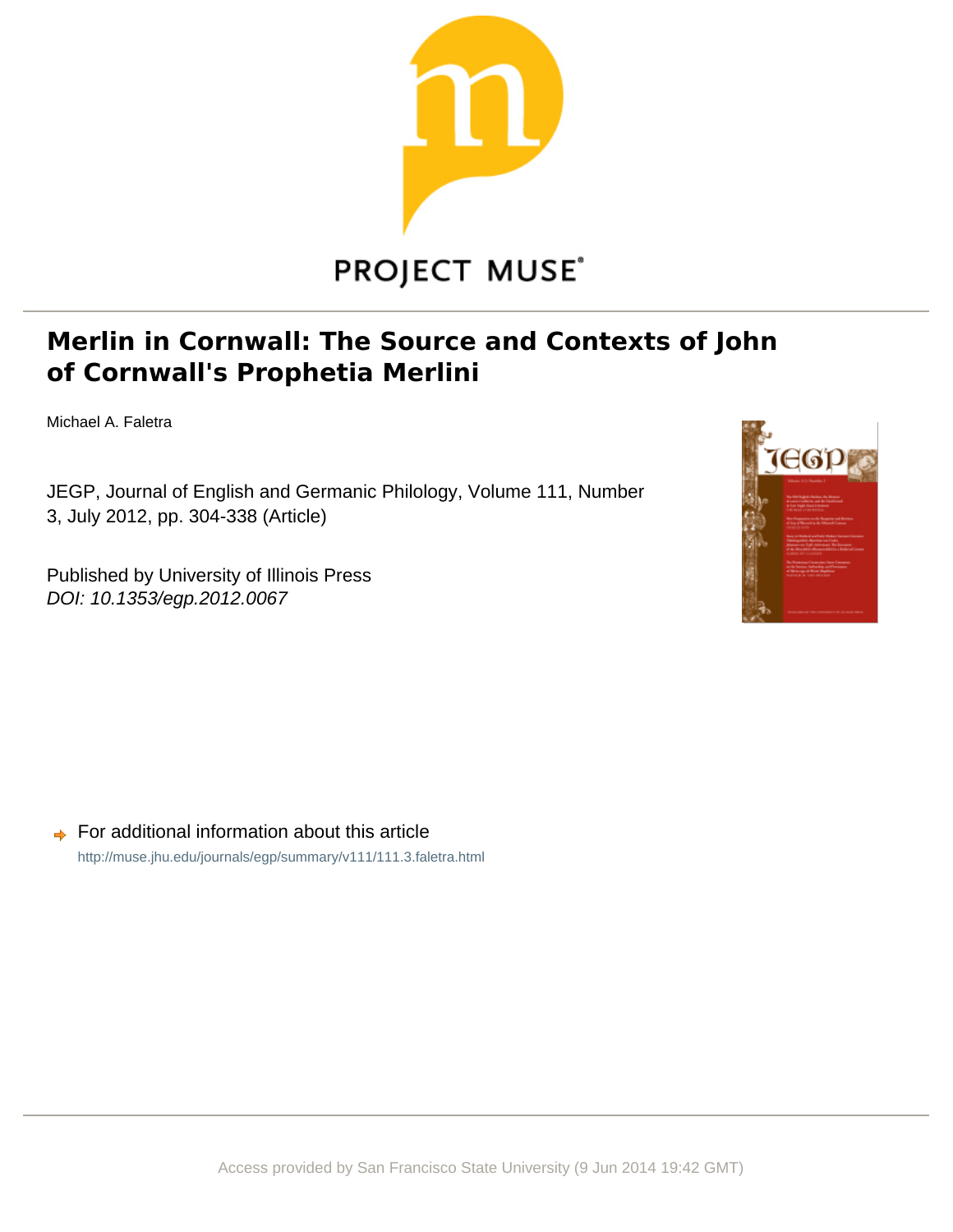### Merlin in Cornwall: The Source and Contexts of John of Cornwall's *Prophetia Merlini*

*Michael A. Faletra, Reed College*

*ad narracionem pertinent preterita, ad diuinacionem futura* —Walter Map1

#### I.

The twelfth century witnessed the heyday of the Merlinic prophecy as a topic of special—and sometimes even obsessive—interest among European literati. The publication of Geoffrey of Monmouth's *Prophetiae Merlini* ca. 1135 was doubtless the pivotal moment in the development of the new intellectual hobby of interpreting and glossing the corpus of vaticination attributed to the semi-legendary poet-prophet-magician.<sup>2</sup> Within the next two generations, writers as diverse as Gerald of Wales, Suger of St. Denis, Orderic Vitalis, and Alain de Lille had all weighed in with interpretations of Geoffrey's obscure (indeed, probably obscurantist) prophecies.3 That the glossing of Geoffrey's work became a fad among the intellectual luminaries of the twelfth century tends, however, to elide the very salient fact that Geoffrey's presentation of these prophecies represents a co-opting of a thriving native British literary genre. While scholars have noted that Geoffrey's *Prophetiae* seem to draw from the same textual well

1. Walter Map, *De Nugis Curialium: Courtiers' Trifles*, ed. and trans. M. R. James, rev. C. N. L. Brooke and R. A. B. Mynors (Oxford: Clarendon Press, 1994), p. 124.

2. On the date of Geoffrey's *Prophetiae*, see Neil Wright's discussion in his edition of the Bern manuscript of Geoffrey's *Historia Regum Britannie* (Cambridge: D. S. Brewer, 1985), pp. x–xi; for an earlier but still valuable discussion of the date of both the *Prophetiae* and the *Historia Regum Britannie* as a whole, see J. S. P. Tatlock, *The Legendary History of Britain: Geoffrey of Monmouth's Historia Regum Britanniae and Its Early Vernacular Versions* (Berkeley: Univ. of California Press, 1950), pp. 433–37.

3. For an excellent introduction and overview to Merlinic prophecy and commentary as a genre, see the introduction to Caroline D. Eckhardt's *The Prophetia Merlini of Geoffrey of Monmouth: A Fifteenth-Century English Commentary* (Cambridge, Mass., 1982). Also useful are Rupert Taylor, *The Political Prophecy in England* (New York: Columbia Univ. Press, 1911); Julia Crick, "Geoffrey of Monmouth, Prophecy, and History," *Journal of Medieval History*, 18 (1992), 357–71; and Jean Blacker, "Where Wace Feared to Tread: Latin Commentaries on

Journal of English and Germanic Philology—July © 2012 by the Board of Trustees of the University of Illinois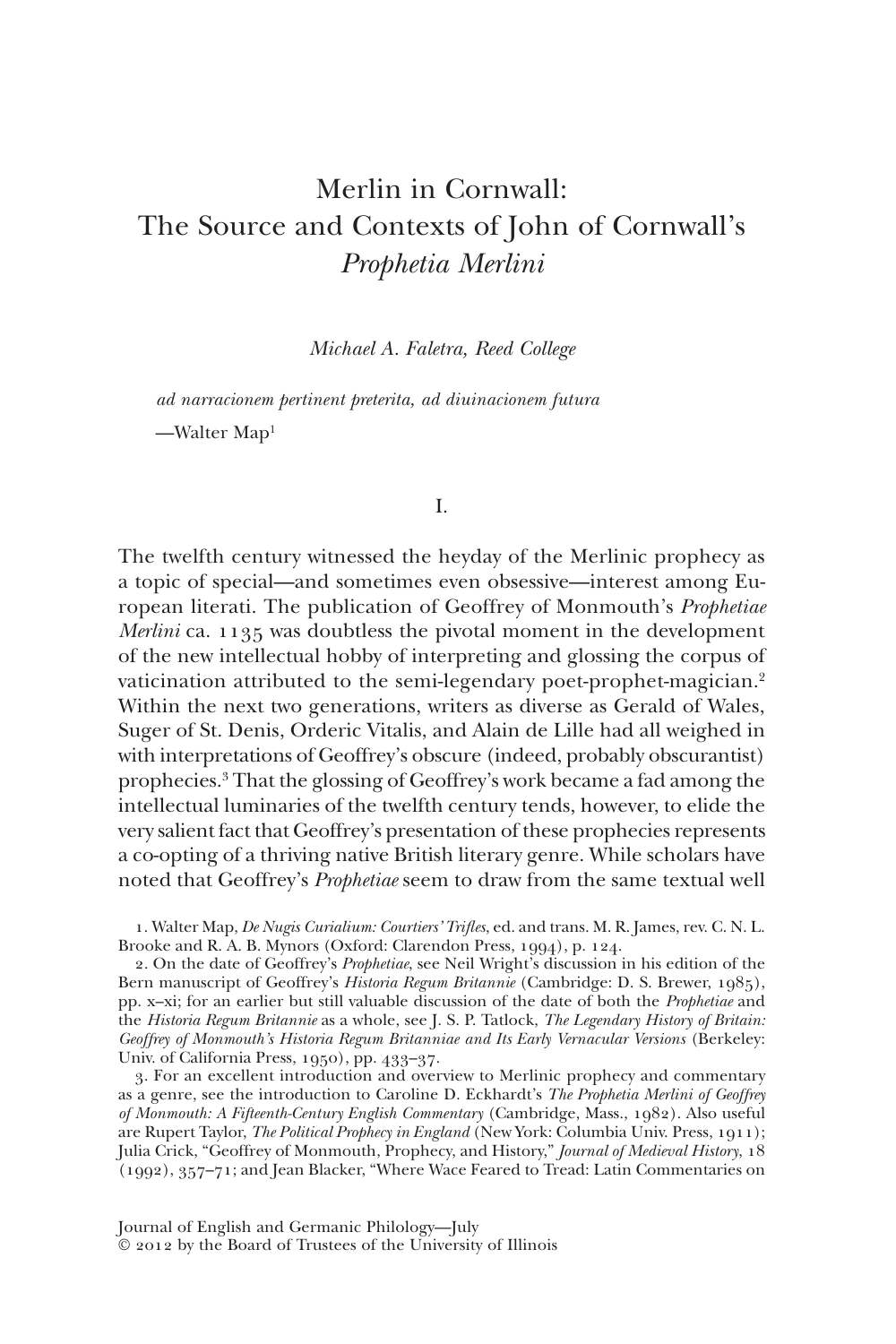as Welsh Merlinic prophecies like the tenth-century *Armes Prydain Fawr*, no systematic attempt has been made to understand the nature of Geoffrey's uses of and attitude toward these traditions.<sup>4</sup> On the whole, current scholarship tends to remain agnostic about the issues of Geoffrey's political alignment and of his claim to be drawing upon material from "a certain very ancient book in the British tongue" given to him by his associate, Walter, the Archdeacon of Oxford.<sup>5</sup>

What scholars of the period often overlook or underestimate, however, is the import of one of Geoffrey's earliest imitators, John of Cornwall, whose *Prophetia Merlini* (ca. 1153) offers a rich and overtly critical response to Geoffrey's project.<sup>6</sup> As Geoffrey's contemporary and as a writer working within (and reworking) the same traditions from which Geoffrey draws, John of Cornwall's *Prophetia Merlini* constitutes a key piece of evidence in understanding Geoffrey's political alignment, at least as it is presented in his own Merlinic prophecies. In what follows, I shall argue that John of Cornwall bases at least part of his prophecy upon a genuine Brittonic source, specifically a roughly contemporary Cornish prophecy dating from about the early twelfth century. This Cornish material, taken in tandem with the overt political stance of John's Latin verse *Prophetia*, affords us in turn a view of Geoffrey of Monmouth as a writer who depoliticizes the content of earlier Merlinic prophecies, creating a text whose studied

Merlin's Prophecies in the Reign of Henry II," *Arthuriana*, 6 (1996), 36–52. By the end of the twelfth century, Geoffrey's version of the prophecies had also been translated into Anglo-Norman; see Jean Blacker, ed., "The Anglo-Norman Verse Prophecies of Merlin," *Arthuriana*, 15.1 (Spring 2005), 1–125.

<sup>4.</sup> See esp. A. O. H. Jarman, "The Merlin Legend and the Welsh Tradition of Prophecy," in *The Arthur of the Welsh*, ed. Rachel Bromwich et al. (Cardiff: Univ. of Wales Press, 1991), pp. 117–45. Brynley Roberts provides a solid overview of Geoffrey's more general use of Welsh traditions in "Geoffrey of Monmouth and Welsh Historical Tradition," *Nottingham Mediaeval Studies*, 20 (1976), 29–40.

<sup>5.</sup> The debate about the authenticity of Geoffrey's sources has been raging since the skeptical viewpoints of Alfred of Beverley, Gerald of Wales, and William of Newburgh in the twelfth century. As Francis Ingledew has put it in his essay "The Book of Troy and the Genealogical Construction of History: The Case of Geoffrey of Monmouth's *Historia Regum Britanniae*," *Speculum*, 69 (1994), 670: "if [Geoffrey's ancient book] did not exist, it would have to be invented." For a survey of critical opinions, see Geoffrey Ashe, "A Certain Very Ancient Book: Traces of an Arthurian Source in Geoffrey of Monmouth's History," *Speculum*, 56 (1981), 301–3; Roberts, "Geoffrey of Monmouth," p. 29; and, most recently, N. J. Higham, *King Arthur: Myth-Making and History* (London: Routledge, 2002), pp. 218–26. Ian Short provides the most convincing argument for the existence of a Welsh source book in "Gaimar's Epilogue and Geoffrey of Monmouth's *Liber Vetustissimus*," *Speculum*, 69 (1994), 323–43, esp. p. 341.

<sup>6.</sup> Throughout I will be citing John of Cornwall from Michael J. Curley's edition, "A New Edition of John of Cornwall's *Prophetia Merlini*," *Speculum* 57 (1982), 217–49. My dating of the prophecy at ca. 1153 follows Curley, pp. 222–23, and is also consistent with Oliver Padel's estimated date of "nearer to 1160 than to 1138" in "Evidence for Oral Tales in Medieval Cornwall," *Studia Celtica*, 40 (2006), 147.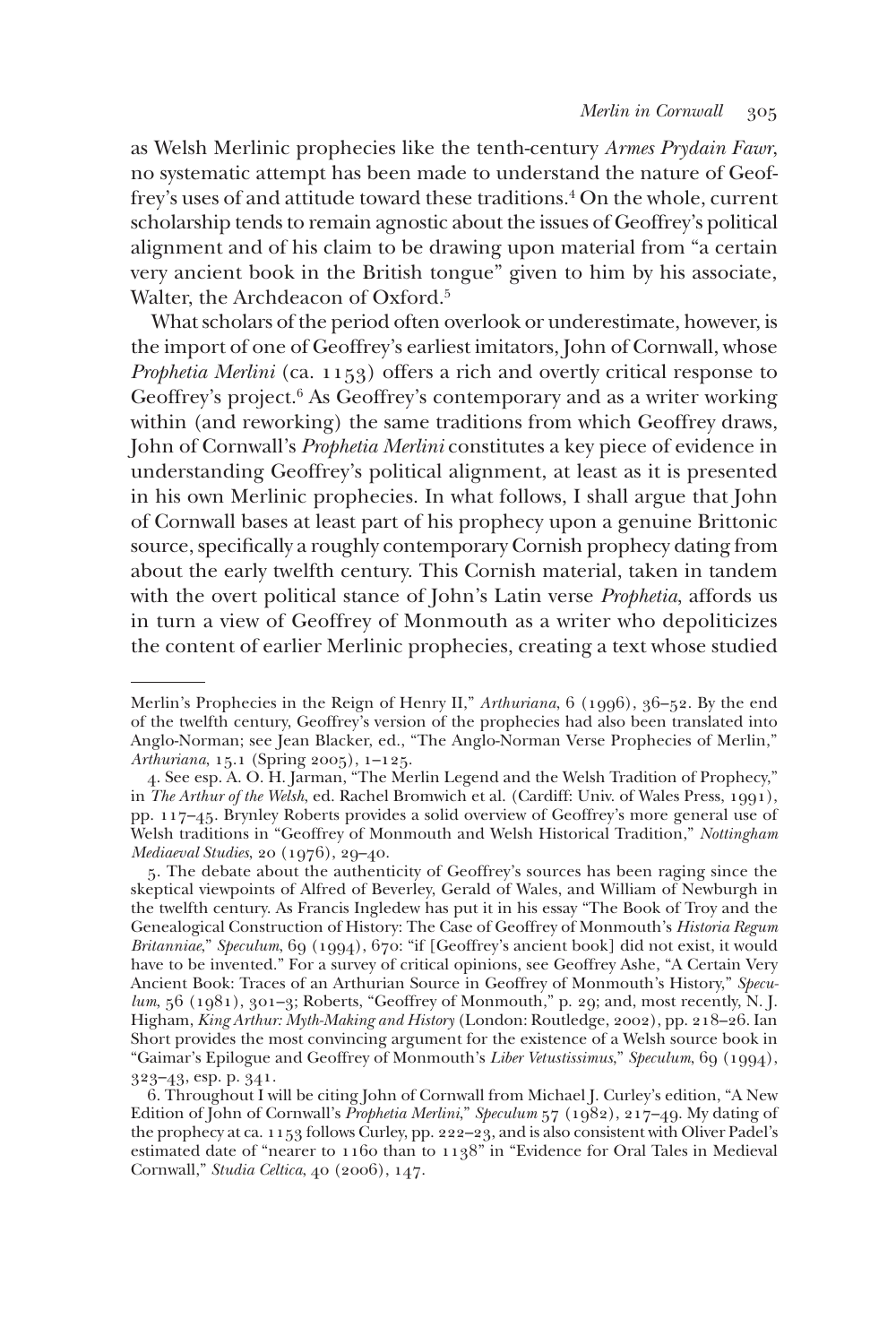ambiguity would both please his Anglo-Norman audiences and provide an elaborate parlor game for European intellectuals for generations.7

John of Cornwall's importance as a writer both in relation to Geoffrey of Monmouth and in his own right has been largely overlooked; Julia Crick, for example, implies that John's *Prophetia* is a derivative version of and commentary upon Geoffrey's *Prophetiae*. 8 Although John of Cornwall's Merlinic prophecy is extant in only a single manuscript, Vatican City, Bibliotheca Apostolica Vaticana, Ottobonianus Latinus 1474 (fols 1r-4r), it sheds significant light both on the possible sources of Geoffrey's prophetic material and on the political alignment of the *Historia Regum Britanniae* as a whole. If prophecy is, as Marjorie Reeves suggests, history told backwards, then the composition of prophecy and of prophetic commentaries in the Middle Ages is certainly as politically charged as the writing of history.<sup>9</sup> Like Geoffrey of Monmouth, John of Cornwall claims his *Prophetia* to be a translation of an authentic political prophecy in the British tongue, but he presents a far more unambiguously pro-British vision of the Insular future, implicitly correcting and critiquing Geoffrey's Merlinic material in the process. In light of John of Cornwall's far more polemic and overtly anti-Norman prophecy, one can gauge more accurately the limits of Geoffrey's careful ambivalence. Even more importantly, the means by which John of Cornwall legitimates his own work reveal a potential new source for Geoffrey's own prophecies. While Geoffrey leads us to believe that the source for his *Prophetiae Merlini* can be found in the "Britannici sermonis librum uetustissimum" (a very old book in the British tongue) that he spuriously cites at the beginning of his *Historia*, John of Cornwall makes use of a more readily identifiable source, a source that Geoffrey may plausibly have known as well.

My argument here is twofold. I shall first make the case that, based on the evidence of some of the so-called "Brittonic" glosses in his prophecy, John of Cornwall was drawing from, if not directly translating, an Old Cornish original that most likely dates from the early twelfth century. This conclusion, built upon philological and contextual evidence, differs from earlier and largely erroneous or unsuccessful attempts to date the

9. Marjorie Reeves, "History and Prophecy in Medieval Thought," *Medievalia et Humanistica*, 5 (1974), 53–54. Reeves is amplifying the insights made earlier by R. W. Southern, "Aspects of the European Tradition of Historical Writing: 3. History As Prophecy," *Transactions of the Royal Historical Society*, 5th ser., 22 (1972), 159–80.

<sup>7.</sup> Of the few scholars who have examined John of Cornwall as a translator in his own right, rather than as a mere adapter of Geoffrey of Monmouth, we might make particular mention of Michael J. Curley, "Gerallt Gymro a Siôn o Gernyw fel Cyfieithwyr Proffwydoliaethau Myrddin," *Llên Cymru*, 15 (1984–86), 23–33, who argues that John translated either a Welsh or Cornish prophetic source.

<sup>8.</sup> Julia Crick, *The Historia Regum Britannie of Geoffrey of Monmouth: Dissemination and Reception in the Later Middle Ages* (Cambridge: D. S. Brewer, 1991), p. 216.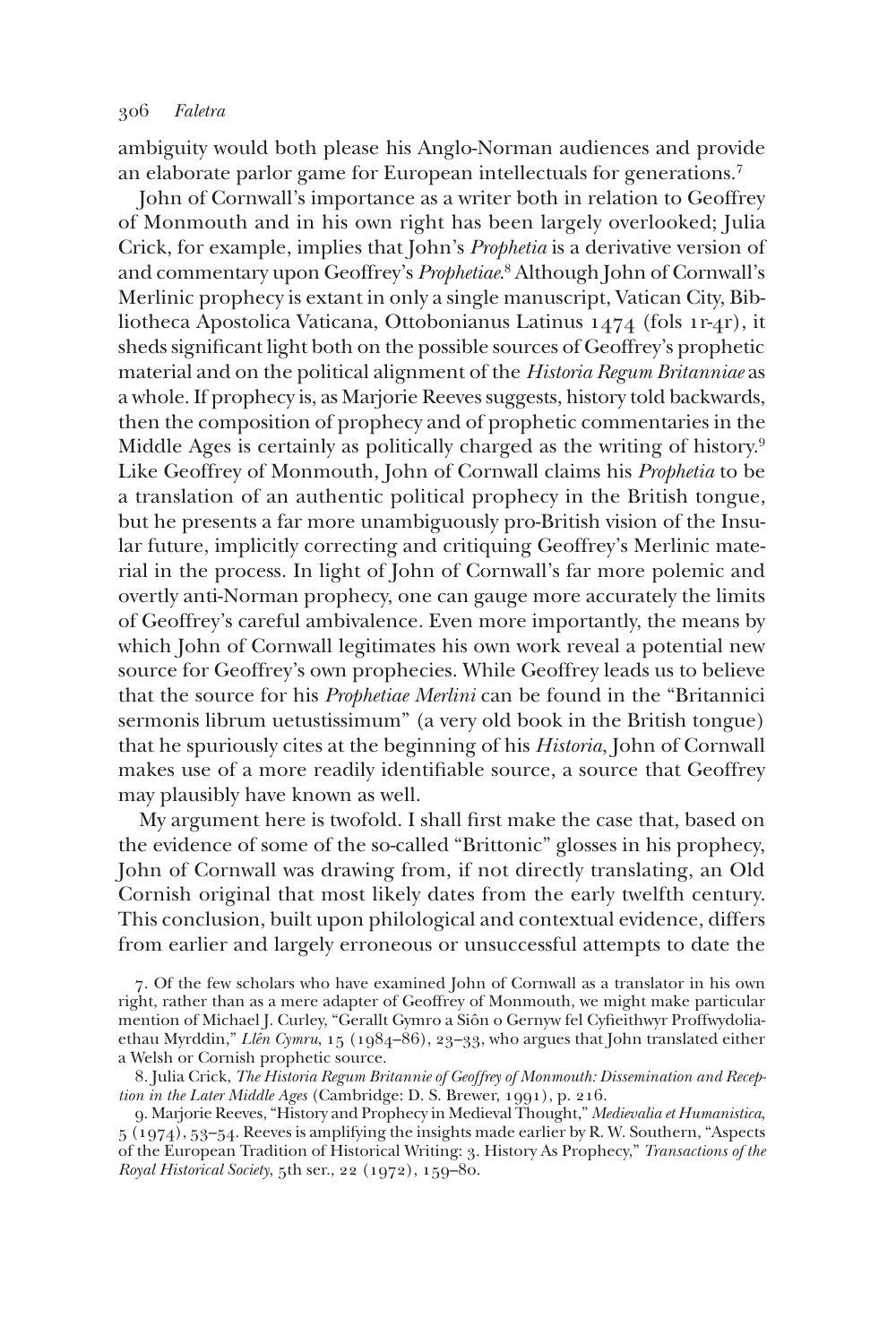material cited in these glosses. Building upon arguments first made by Michael Curley in 1982, this account of John's text and its source offers a corrective to Oliver Padel's views that "John's Prophecy of Merlin need not suggest the existence of prophetic poetry in Cornish in the twelfth century" and that John essentially conceived the *Prophetia* as a composite of Geoffrey's *Prophetiae* and of Welsh Merlinic prophecies, peppering his commentary extemporaneously with a few Cornish phrases to lend it a "south-western relevance."10 Curley, however, has demonstrated that John is not "merely plundering" Geoffrey. "Only thirty-eight out of a total of one hundred and thirty-nine prophecies," Curley claims, "can be plausibly traced to Geoffrey," and he shows how even these thirty-eight differ significantly from Geoffrey's versions of the same lines, strongly suggesting that John is working with a different source.11 Curley's analysis of the relation of John's text to the extant Welsh prophecies likewise reveals that, while John seems to share a number of common points of reference to poems such as *Afalennau*, *Oianau*, and the *Gwasgargerdd Myrddin*, among others, he duplicates none of them. After all, if John were translating or adapting a Welsh prophecy, why would he cite Cornish terms in his commentary? The aggregate of the comparisons to both Geoffrey and the Welsh prophecies then, warrants the view that John was working with "an independent Celtic source."12

The implied existence of what I will identify as an Old Cornish source for John's *Prophetia* suggests the tenor of Brittonic Merlinic prophecy in the period directly antecedent to Geoffrey of Monmouth, throwing into relief the extent to which Geoffrey has diminished a volatile and potentially dangerous political content in his version of the prophecies.13 I shall discuss below the ways in which John's *Prophetia* manipulates the authority of this Cornish source in order to differentiate itself from Geoffrey of Monmouth's version of the prophecies. Through the act of offering a "new translation" of Merlin's prophecies in the wake of Geoffrey of Monmouth (and, indeed, while Geoffrey himself was still alive), John is formulating a direct and polemic, if not overtly politicized, response to Geoffrey's handling of Merlinic prophecy in his *Prophetiae Merlini* and *Historia*. 14 Specifically, John's use of at least one Cornish prophetic source

14. I am bracketing discussion of Geoffrey of Monmouth's *Vita Merlini*, since the estimated date of its composition, ca. 1150, makes it unlikely that John would have had access to it.

<sup>10.</sup> O. J. Padel, "Evidence," p. 150.

<sup>11.</sup> Curley, ed., "A New Edition," p. 224.

<sup>12.</sup> Curley, ed., "A New Edition," p. 224.

<sup>13.</sup> Oliver Padel, "Recent Work on the Origins of Arthurian Legend: A Comment," *Arthuriana*, 5.3 (Fall 1995), 106, has also speculated in passing that some of John's Celtic source materials might represent "scraps of an original text" to which Geoffrey may also have had access.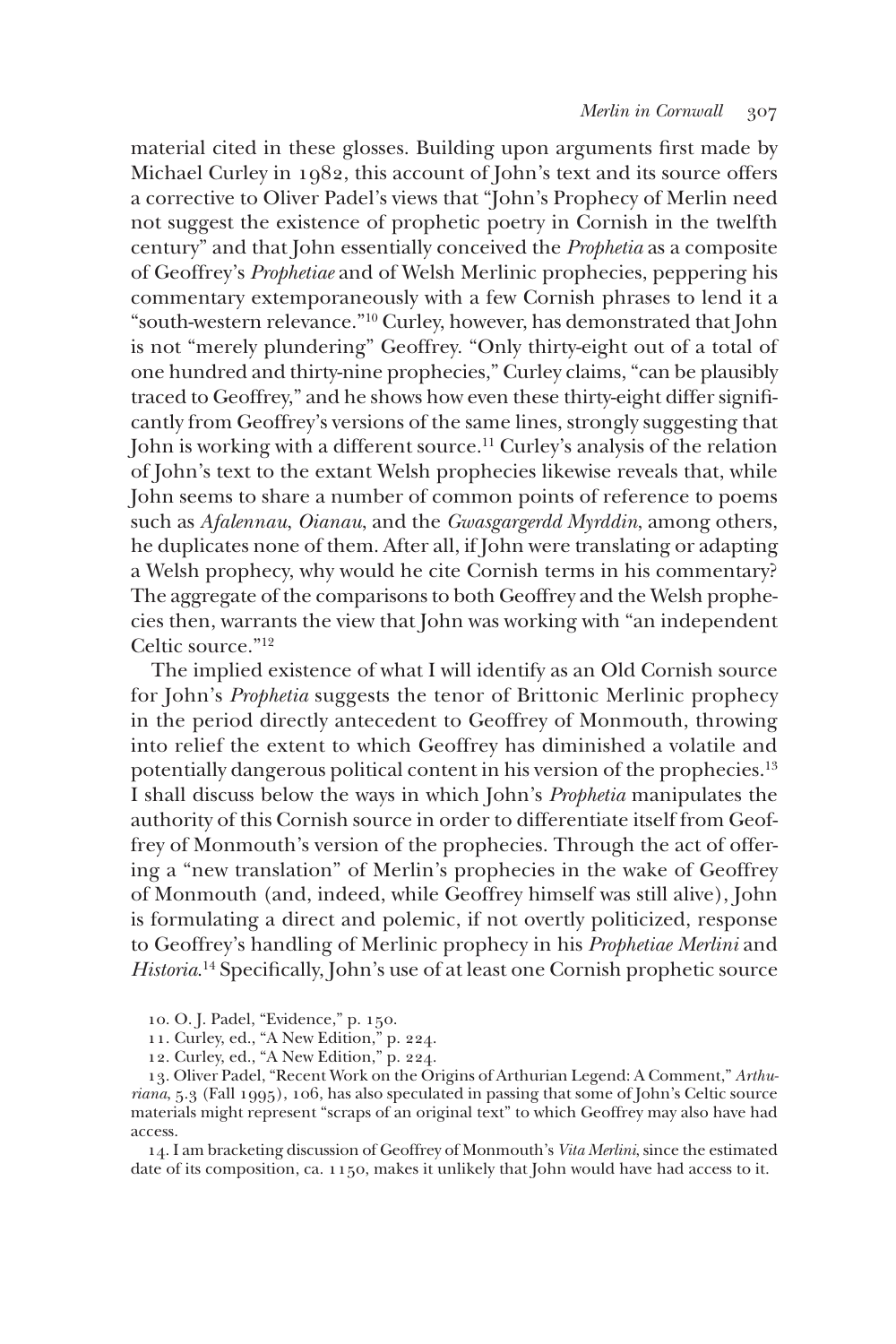and his own elucidating commentary upon this prophecy both legitimizes his own translation and seeks to redress the problematic ambiguity of Geoffrey of Monmouth's *Prophetiae*. John's efforts toward relative clarity in the prophecies, as well as his quiet insistence that he is representing a more authentic version of Merlin's words, cast doubt upon Geoffrey of Monmouth's obfuscation, implying that Geoffrey's project of "translation" may not entirely be in good faith. The passages of Cornish (however fleeting and tantalizing) that appear in the marginal and interlinear commentary in the Vatican manuscript also render John's text more authentic and potentially more authoritative than the version "translated" by his more illustrious rival.

The *Prophetia Merlini* of John of Cornwall contains 139 lines of vaticination in Latin hexameters, as well as an epistolary introduction in which John dedicates his translation to his patron, Robert Warelwast, the bishop of Exeter. In terms of the prophetic "content" covered, the *Prophetia* corresponds very approximately to the first two and a half manuscript folios of Geoffrey's *Prophetiae* in most manuscripts.15 Foremost among the many striking verbal parallels between Geoffrey's and John's works are their respective openings; both versions of the prophecies begin by showcasing the struggle between peoples for Insular sovereignty. Geoffrey renders this most clearly through his omen of the Red and White Dragons (derived ultimately from the *Historia Brittonum*), while John describes the struggle as a conflict between winds: "Eure, tuum nostris extyrpat germen ab hortis / Auster"(p. 232: O East Wind, the South Wind is tearing your seed from our gardens!).16 From there, John's *Prophetia Merlini* corresponds loosely to Geoffrey's version through what Rupert Taylor has labeled the Prophecy of the Seven Kings.17 In its final section, John's prophecy concludes with a prediction that is far more politically explicit than any of Geoffrey's: a call to arms for an alliance between Brittany (represented by the figure of Conan) and Wales (represented by Cadwallader) to drive the Saxon and Norman invaders from British soil.18

15. John of Cornwall's *Prophetia Merlini* corresponds specifically to sections 112–15 of Geoffrey's version as it appears in the standard critical edition of Geoffrey of Monmouth's *History of the Kings of Britain*, ed. Michael D. Reeve, trans. Neil Wright (Woodbridge, Suffolk: Boydell Press, 2007), pp. 144–51.

16. Translations from John of Cornwall's *Prophetia Merlini* are my own. Julyan Holmes provides a useful translation of the *Prophetia* into Cornish and English: *An Dhargan a Verdhin: The Prophecy of Merlin*, rev. ed. (Gwinear, Cornwall: Kesva an Taves Kernewek, 2001). A French translation also exists: P. Flobert, trans., "La 'Prophetia Merlini' de Jean de Cornwall," *Études celtiques*, 14 (1974), 31–41.

17. Taylor, *Political Prophecy*, p. 14. The relevant prophecies can be found in Geoffrey of Monmouth, *History of the Kings of Britain*, ed. Reeve, pp. 144–49.

18. Blacker, "Where Wace Feared," pp. 42–43, argues for a specifically Welsh partisanship for John's *Prophetia Merlini*.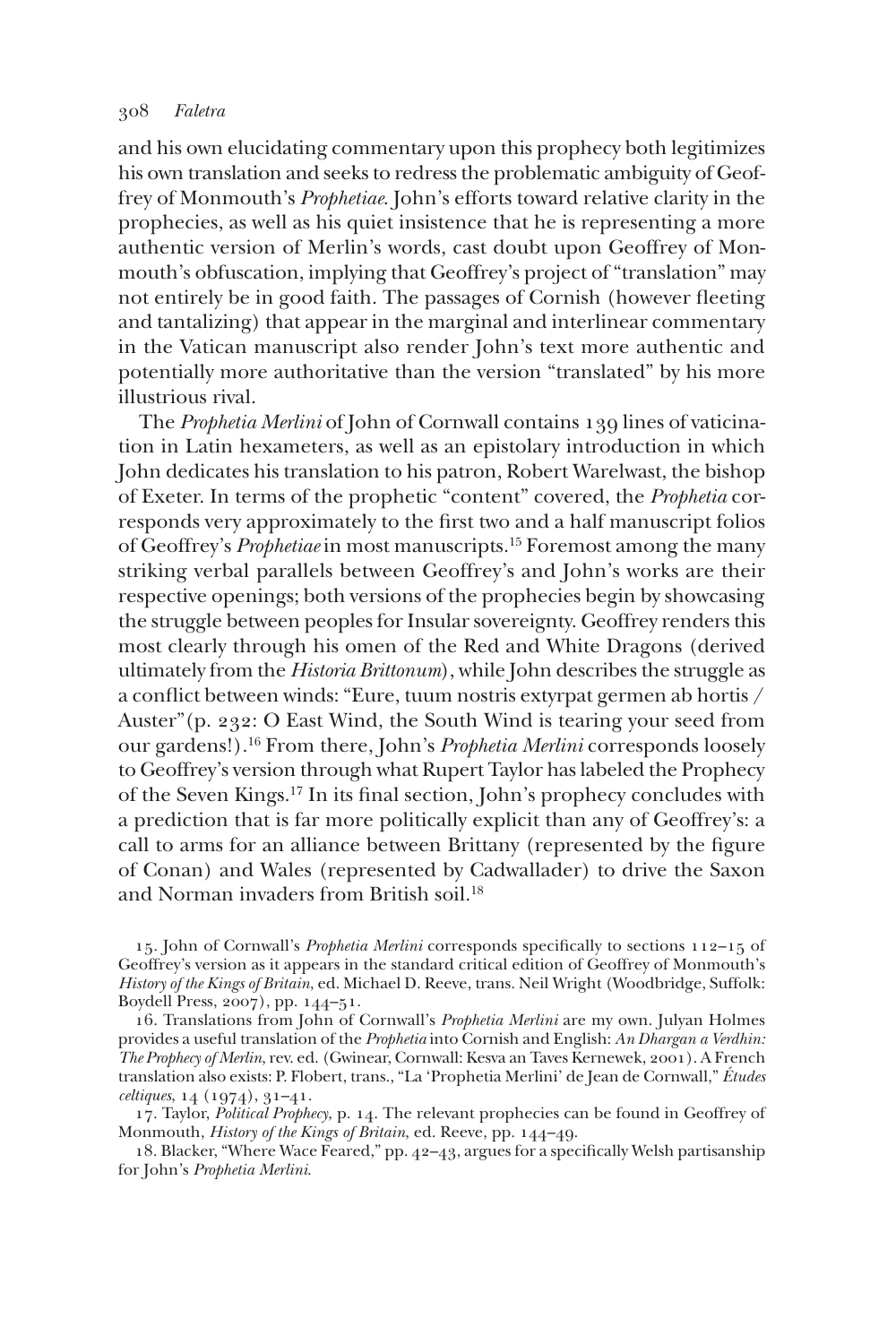A comparative analysis of John's and Geoffrey's prophecies reveals many similarities of phrasing and vocabulary, though, importantly, no direct parallels or exact wording: John's "Insula tota mades lacrimis" (O entire island, you will be soaked in tears; this and the following quotations of John are from p. 233) against Geoffrey's "Nocturnis lacrimis madebit insula" (ed. Reeve, pp. 146–47: The island will be soaked nightly in tears); John's "Ergo uelit nolit, trunco pede fedus inibit / Latrans cum cervo" (like it or not, the dog, its foot cut off, will enter a pact with the stag) against Geoffrey's "Pedes latrantum truncabuntur. Pacem habebunt ferae. Humanitas supplicium dolebit" (ed. Reeve, pp.  $148-49$ : The paws of barking dogs will be cut off. Wild beasts will enjoy peace. Men will suffer punishment); John's "Cum catulo aquilam lex rupta uorabit in iram, / Quique latent siluis uenantes menibus ipsis" (The broken law will devour the Eagle and the Lion's Cub, and the hunters in the forest will lie in wait in their fortresses) against Geoffrey's "Deaurabit illud aquila rupti foederis et tercia nidificatione gaudebit. Euigilabunt regentis catuli et postpositis nemoribus infra moenia ciuitatum uenabuntur" (ed. Reeve, pp. 148–49: The eagle of the broken treaty will gild the bridle and rejoice in a third nesting. The cubs or the ruler will awake, leave the forests and hunt within city walls); or, somewhat more loosely, John's "Tunc de narciso torquebitur et paliuro, / Et de pascentum manabit cornibus aurum" (Then the lily will be twisted from the narcissus and the Christ-thorn, and gold will drip from the horns of the sheep) against Geoffrey's "In diebus eius aurum ex lilio et urtica extorquebitur et argentum ex ungulis mugientium manabit" (ed. Reeve, pp. 146–47: In his time gold will be extracted from the lily and nettle, and silver shall drip from the hooves of lowing cattle). There are dozens of other verbal parallels between the two texts, sometimes constituting mere rewordings or syntactic variations in ways that would be typical of the versification of a prose passage, but often amounting to rather divergent meanings. While it is still possible, as Padel has conjectured, that John of Cornwall is simply adapting Geoffrey's prose prophecies into hexameter verse and augmenting them with motifs and images from Welsh prophecies,19 too many of the divergences between the two texts cannot be accounted for by versification. Michael Curley's conclusion that the two prophecies may well represent independent translations of the same or similar Brittonic sources therefore seems strongly warranted.<sup>20</sup> If this judgment is correct, we may regard John's *Prophetia* as providing useful glimpses at at least one of Geoffrey's sources as well.

The unique manuscript of John's *Prophetia Merlini* also includes a lengthy and detailed interpretive apparatus consisting of both marginal commen-

<sup>19.</sup> Padel, "Evidence for Oral Tales," p. 149.

<sup>20.</sup> Curley, ed., "A New Edition," pp. 219–20.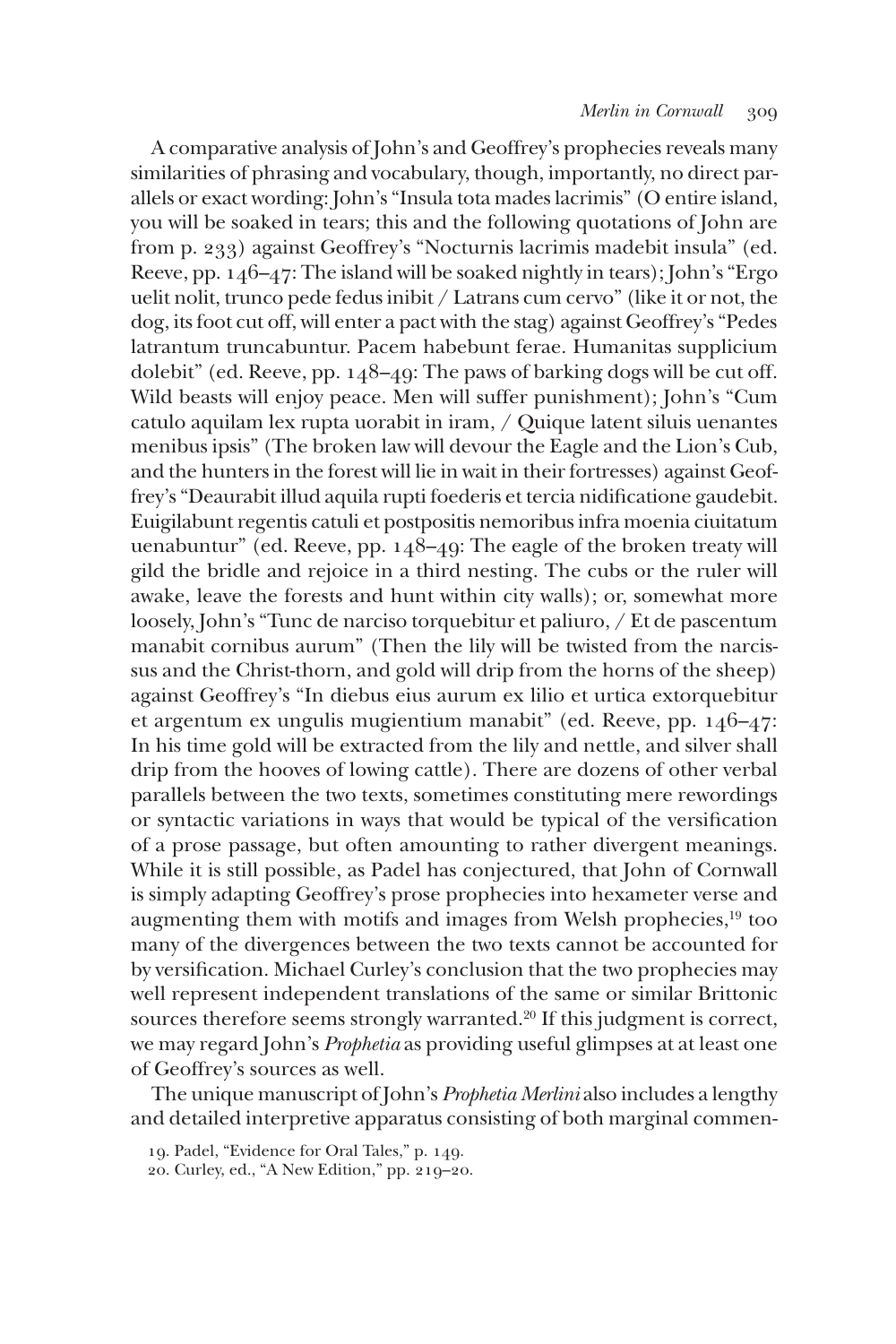tary and interlinear glosses. Despite the fact that two or more generations separate the Vatican manuscript from the *Prophetia*'s estimated date of composition ca. 1153—a span of time that would naturally invite interested scholars or scribes to provide glosses on an otherwise baffling text (if the numerous commentaries on Geoffrey's *Prophetiae* can serve as an index)—it seems that these glosses in fact originate, as Curley supposed, from John of Cornwall himself.21 In the prefatory letter to Bishop Robert, John announces his intention to provide such an apparatus: "brevi admodum et in scolari palestra id eluctari puerili stilo conatus sum" (p. 231: I have attempted with my humble pen to elucidate it in a humble manner). Accordingly, the glosses and commentary are written in the first person no less than twelve times, half of those even in the first-person singular. Moreover, these first-person glosses make it clear that the voice of the glossator is identical with the author-translator of the *Prophetia Merlini*. The gloss on line 53, one of the more verbose, provides a perfect (and typical) example of John's voice behind the glosses and commentary:

(53) *Tunc de narciso*. Hoc loco fateor transgressum quia in generali qualitate dicit Merlinus nec bonis [uel] nec malis parcet, iterum in speciali nec lilio nec urtice, tercio nec narciso nec paliuro. Sed existimaui istud ultimum sufficere eo quod sit incul< . . . > qui modus orationis sepissime occurrit in nostris cantilenis causa ornatus adhibendi, iuxta quod docetur in rethorica. (pp. 237–38)

(Here I admit having transgressed, since Merlin actually speaks first about good and evil in a general sense, then again in more detail as the lily and the nettle, and for a third time as the narcissus and the Christ-thorn. But I deemed this final image to suffice for that which is <*text corrupt*>, a mode of oration that occurs quite often in our poetry, to be embellished according to the rules of rhetoric.)

The glossator here discusses, in the first person, matters of translation and adaptation; he admits freely to having in this case abbreviated the Merlinic original, allowing the metaphor of the narcissus (*narcisus*) and the Christ's thorn (*paliurus*) to stand in for the more general idea of good and evil.22 The commentary here also seems to refer to the source text (*in nostris cantilenis*), again highlighting the process of translation. In another instance, in the commentary for line 79 the commentator admits the necessity for a particular passage to remain somewhat obscure;<sup>23</sup> surely a

21. Curley, ed., "A New Edition," p. 218.

23. Curley, ed., "A New Edition," p. 238: "(79): *Periure*. De quo periurio dicat, non est utile ut diffiniam."

<sup>22.</sup> Tellingly, the commentary references the images of the lily (*lilia*) and the nettle (*urtica*), which appear in Geoffrey's version of the prophecies. In this, it seems that John is suggesting that Geoffrey's translation somehow misses the mark, rhetorically and perhaps prophetically as well.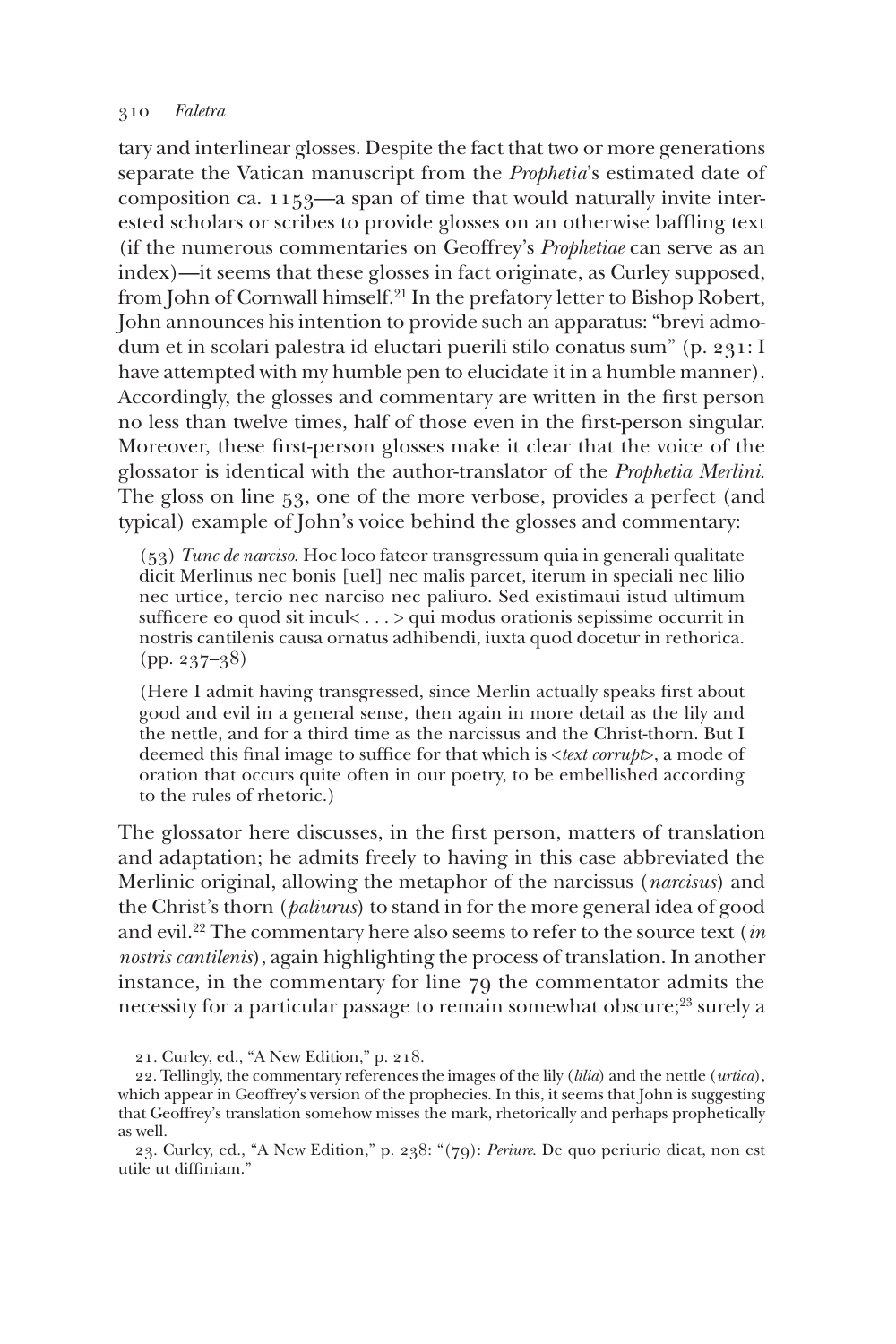nonauthorial glossator would not be so coy about providing interpretation. The only person in a position to comment thus on issues of translation and interpretation in the first person would be the translator himself, John of Cornwall. One might also note that the glossator is not a later scribe abbreviating John, since he refers to adapting the words of Merlin, not of Merlin's translator. What's more, it seems unlikely indeed that a later, third-party scribe would purposely abridge the original text only to rehearse in the commentary the material he had earlier suppressed. The commentator's desire to abbreviate the original is consistent with John's statements in the dedicatory letter to Robert of Warelwast that he intends to suppress some of the material of the prophecy, especially the parts referring to the death of the Brittonic hero Conan. Finally, the commentator most often uses verbs in the perfect tense—*dixi*, *existimaui*, *nolui*, etc.—a pattern that indicates that his perspective is of speaking in the present about actions completed in the past. In terms, then, of the authorship of the glosses, the simplest solution proves the best: that the commentator is also the translator—namely, John of Cornwall himself.

We are thus faced here with a rather singular phenomenon in the history of the medieval British political prophecy; namely, a prophecy whose generic obscurity is supplemented by an authorial hermeneutic presence—a prophecy that provides its own gloss. "Without the commentary," Curley suggests, "any number of interpretations are possible; with it, however, the range is considerably narrowed."24 John's *Prophetia* differs from the several extant annotated copies of Geoffrey's *Prophetiae* precisely because the explanations here are supplied by the translator/author who claims access to an understanding of an original Merlinic source in a Brittonic language: "iuxta nostrum Brittanicum" (p. 231: according to *our* British language  $[emphasis mine]$ ).<sup>25</sup> John of Cornwall, it seems, was anxious to have his *Prophetia* accepted as an authentic and *authoritative* Merlinic prophecy—no mean feat considering its publication in the wake of Geoffrey's version. Much more clearly than Geoffrey of Monmouth, John seems not to have wanted the anti-Saxon and anti-Norman content of his own *Prophetia Merlini* to be ignored, de-emphasized, misconstrued, or otherwise lost in translation.

Scattered among the many Latin glosses throughout the prophecy, John provides seven additional glosses in what appears to be a Brittonic language, though not one that is immediately recognizable or identifiable— Breton, Welsh, or Cornish would all initially seem reasonable possibilities. In each case, John's citations of this language purport to be from the Brit-

<sup>24.</sup> Curley, ed., "A New Edition," p. 219.

<sup>25.</sup> In contrast to Geoffrey of Monmouth, John consistently refers to the source language and to the territories it concerns as *noster*.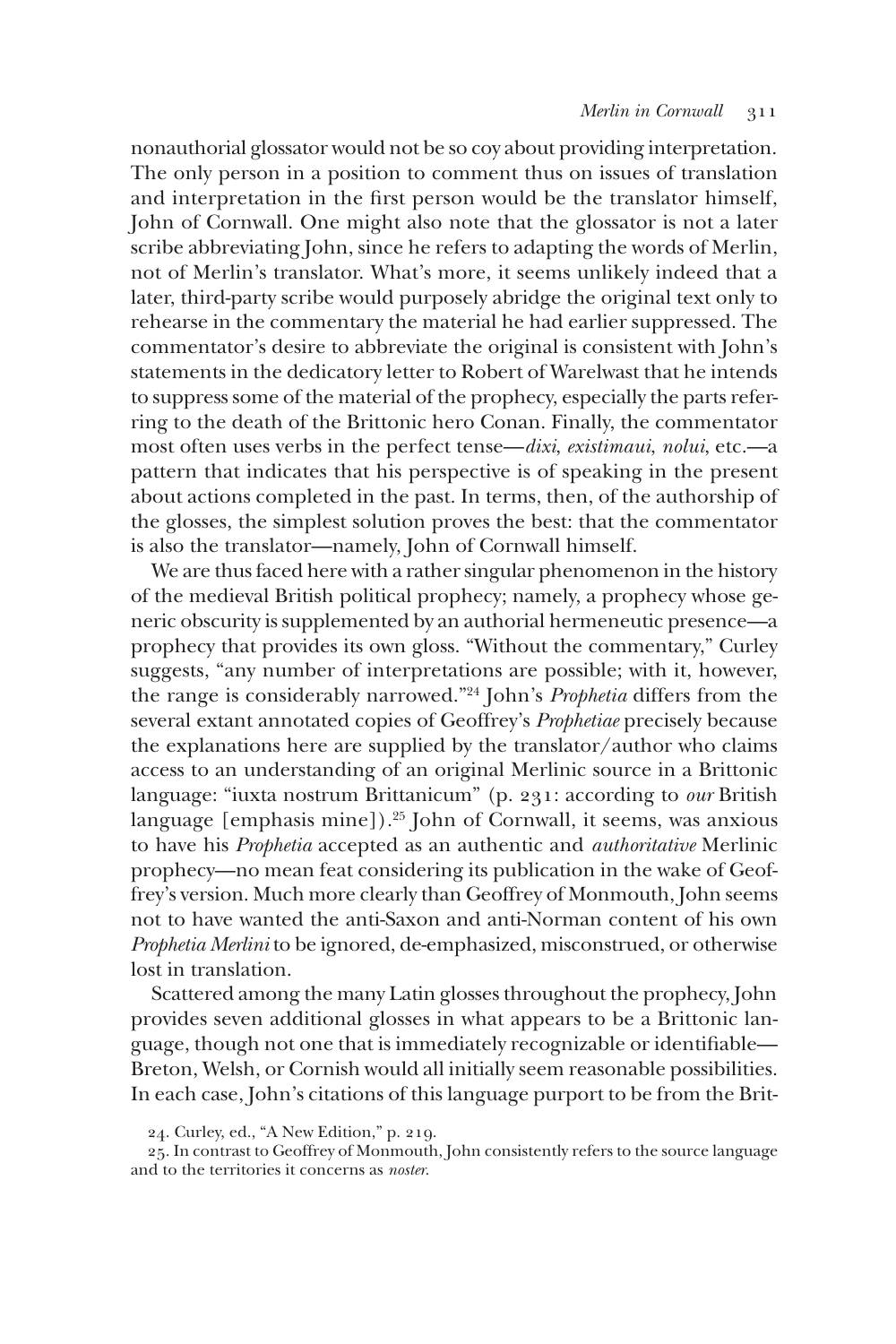ish original from which he is translating. However, Léon Fleuriot, in his philological analysis of the Brittonic glosses, discusses their significance both as a measure of the poem's authenticity and as an index for the types of political and prophetic poetry being circulated in Celtic Britain during the years preceding the composition of both Geoffrey's and John's works.26 A more precise dating of this material can provide insight into both anti-Saxon and anti-Norman political sentiments in Celtic Britain; better dating can likewise illuminate Geoffrey's relationship to Cornwall and to his now notorious "quendam Britannici sermonis librum uetustissimum."27 As I shall demonstrate, these Brittonic glosses represent—contrary to previous scholarly opinions—a form of Old Cornish dating approximately from the later years of the eleventh century to the early years of the twelfth, roughly the period from about 1070 to 1130. These conclusions suggest that a native prophetic tradition (perhaps preserved at Bodmin or Exeter) related to the Welsh traditions of prophetic poetry survived until at least the eleventh century, presenting us with a much different picture of British literary response to the Normans during the generation or two after the conquest, and before Geoffrey set out to write his *Historia*. While our current understanding of this response has been based largely on the study of inferences in a handful of poems such as the *Afallennau*, we may now be able to posit a much broader, perhaps even largely oral tradition of political prophecy encompassing not just Wales, but Cornwall as well. In fact, since the Norman impact on Cornwall was doubtless more complete and perhaps more immediately severe than on Wales, it is not surprising to discern in eleventh- or twelfth-century Cornwall a vibrant anti-Norman prophetic tradition.28

II.

John's Cornish connections extend beyond his name. Though schooled in Paris, John of Cornwall was attached to the cathedral at Exeter; his patron,

26. Léon Fleuriot's analysis of the glosses can be found in his "Les fragments du texte brittonique dans la 'Prophetia Merlini' de Jean de Cornwall," *Études celtiques*, 14 (1974), 42–56. Fleuriot's opinions should be referenced against his *Le vieux breton: elements d'un grammaire* (Paris: C. Klincksiek, 1964) and his *Dictionnaire des gloses en vieux breton* (Paris: C. Klincksiek,  $1964)$ .

27. Geoffrey of Monmouth, *History of the Kings of Britain*, ed. Reeve, p. 5: "a certain very ancient book in the British language."

28. Cornwall was thoroughly inventoried in Domesday Book, for example. E. M. R. Ditmas, however, conjectures that the Normans paid little heed to Cornwall until the early twelfth century, when Henry I named his illegitimate son Reginald the first Earl of Cornwall and also secured certain Cornish properties for another illegitimate son, Robert of Gloucester (incidentally, one of Geoffrey of Monmouth's benefactors). See Ditmas, "A Reappraisal of Geoffrey of Monmouth's Allusions to Cornwall," *Speculum*, 48 (1973), 510–24.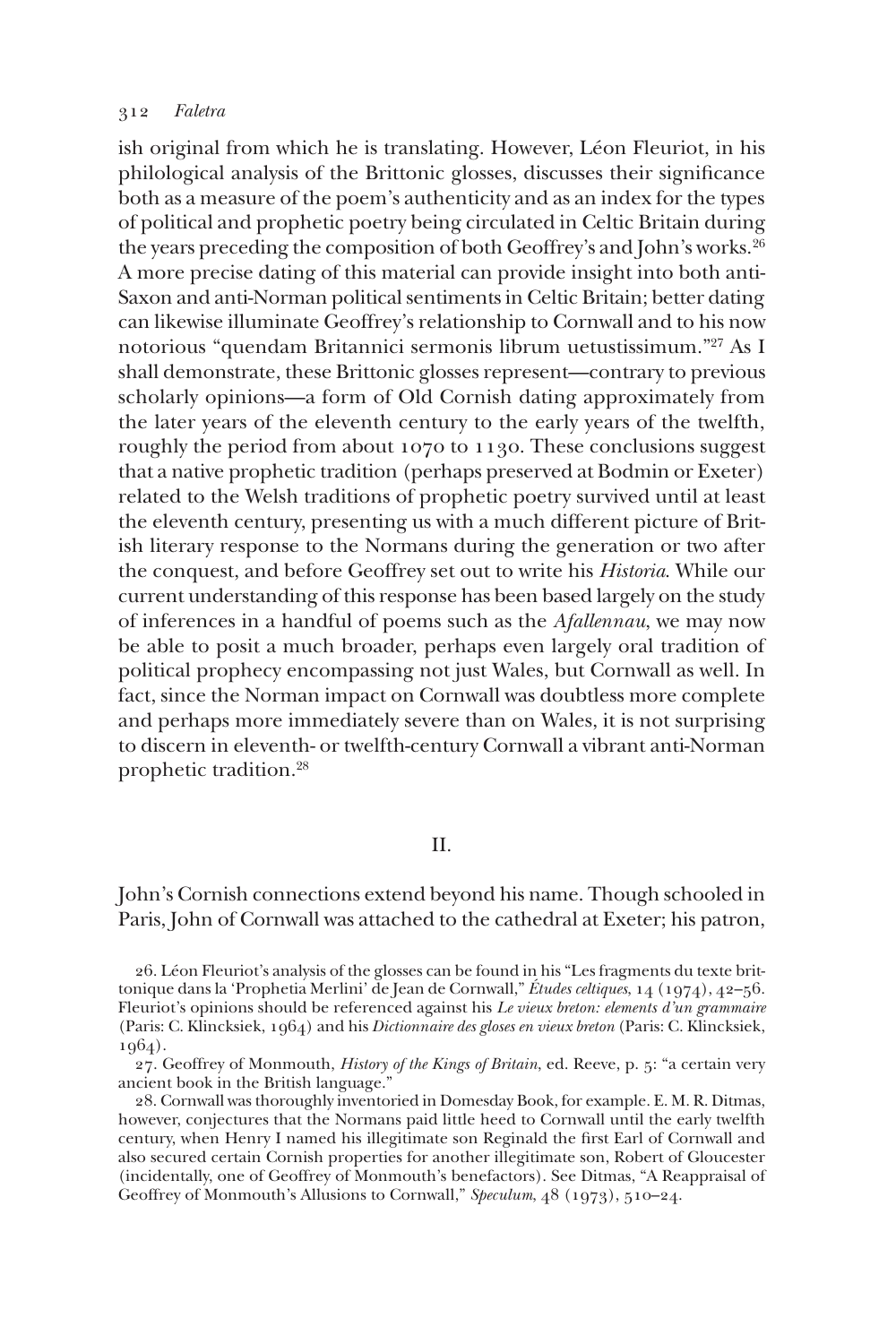Robert de Warelwast (d. 1155), was the bishop of Exeter, and John himself seems to refer to Cornwall as his home: *in partibus nostris*. 29 By analogy, we may also suppose that John's references to *lingua nostra* likely refer to Cornish, which was by the mid-twelfth century certainly an independent language, though still revealing close affinities to Breton and, to a lesser extent, Welsh.30 (The twelfth-century term *britannicus*—"British"—could equally refer to what we now differentiate more scientifically as Welsh, Cornish, and Breton.) One might fruitfully compare John's use of the term *lingua nostra* with Geoffrey's claim to be translating his *Historia Regum Britanniae* from an ancient book *Britannici sermonis*. Whereas John claims a homeland and mother tongue of Brittonic provenance, Geoffrey, writing as a secular canon in the intellectual center of Oxford, distances himself from his putative source language, never referring to his historical material as comprising the past of his *own* people. Whatever Geoffrey's own ethnic background—Norman, English, Breton, Welsh, or some mixture thereof he treats the ancient Britons in his work as the object of study rather than as an originary point for the identities of his patrons or himself.

Although it seems certain that John was fluent in Cornish, critical identification of the language of the Brittonic glosses in the *Prophetia Merlini* has, however, been far from unitary. Rupert Taylor identifies the glosses as Welsh, while Whitley Stokes, and later Henry Jenner, somewhat impressionistically label them simply as "early Cornish," seeing them as fragmentary evidence of a vibrant but now lost early medieval literary tradition in Cornish.31 More recently, Oliver Padel assumes that the Brittonic words and phrases are twelfth-century Cornish, though he also surmises that they are perhaps of John's own coinage rather than being representative of a genuine lost original.<sup>32</sup> Fleuriot, however, disagrees, arguing force-

29. John of Cornwall, "A New Edition," ed. Curley, p. 240; for details on John's life, education, and works, see Eleanor Rathbone, "John of Cornwall: A Brief Biography," *Recherches de théologie ancienne et médiévale*, 17 (1950), 46–60.

30. Giraldus Cambrensis in *Opera*, vol. VI, ed. J. F. Dimock (London: Rolls Series, 1868), p. 177, in fact suggests that Cornish, Breton, and Welsh were mutually intelligible during his lifetime in the late twelfth century: "Cornubia vero, et Armorica Britannia, lingua utuntur fere persimili; Kambris tamen, propter originalem convenientiam, in multis adhuc et fere cunctis intelligibili" (Cornwall and Armorican Brittany use practically the same language; and even among the Welsh, because of their common origin, they can be mostly understood in almost everything). While Giraldus is prone to exaggerate similarities, a cursory glance at the grammar and vocabularies of the three languages supports his observation. Alderik Blom, "The Welsh Glosses in the Vocabularium Cornicum," *Cambrian Medieval Celtic Studies*, 57 (Summer 2009), 23–40, demonstrates that the glossator of the *Vocabularium* perceived the difference between Welsh and Cornish to be mainly one of vowel sounds, and he concludes, p. 40, that "texts continued to travel between the different Brittonic-speaking areas after the abandonment of the common spelling-system, and to be used and studied without much difficulty."

31. Whitley Stokes, "Cornica," *Revue celtique*, 3 (1876–78), 85; Henry Jenner, "The Tristan Romance and Its Cornish Provenance," *Journal of the Royal Institution of Cornwall*, 19 (1913), 488.

32. Padel, "Evidence for Oral Tales," p. 149.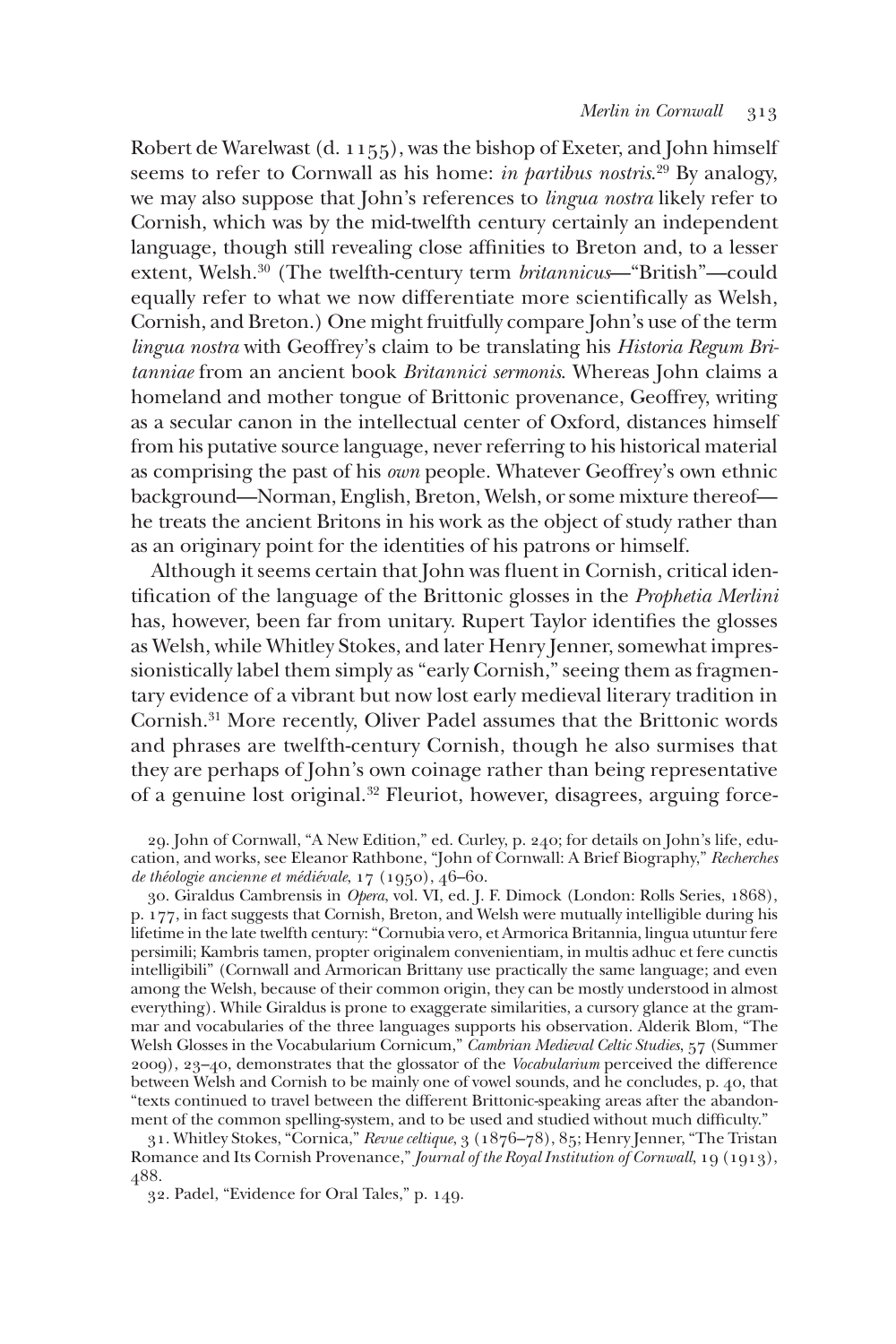#### 314 *Faletra*

fully that the language of these glosses represents a dialect of southwest Brittonic that predates the linguistic divergence between Cornish and Breton: "le texte lui-même . . . était écrit dans une langue antérieure à la différenciation du Breton et du Cornique."<sup>33</sup> Judging by our current understanding of the linguistic history of the Brittonic languages, Fleuriot's analysis of these glosses would therefore date the source material of John's prophecy to the eighth or ninth century.34 Close analysis of the glosses demonstrates the fallacy of Fleuriot's opinion and points to a far more recent Old Cornish exemplar from at least the late eleventh century and likely as recent as the first half of the twelfth. Such a provenance reveals not only that pre-Galfridian Merlinic prophecy was not restricted to Wales but also that Cornishmen of the period, like their Welsh counterparts, felt inspired to compose political prophecy in the wake of 1066 and in the face of increasing Norman domination.

The glosses under consideration consist of the following (I have followed Curley's editing and lineation but have rendered the Brittonic words in question in boldface):

Line 46: *Adicit iste leo bis septem desuper octo*. Marginal gloss: *predicto rithmo, id est, viii, et omnes fiunt xxxv; qui et ipse iterum hoc modo partitur: pemp bliden warn ugens ha hanter, id est, xxv. annos et dimidium; nec uult intelligi dimidium dimidii, sed dimidium uigenarii, scilicet x* (pp. 232 and 237).

(This lion adds twice seven upon eight . . . [gloss:] In the abovementioned number [that is, eight], and that makes twenty-five altogether; it is divided up again in this way: *pemp bliden warn ugens ha hanter*, that is, twenty-five years and one half; this half should not be understood as one-half but as half of twenty, or ten. [Flobert's French translation of John's *Prophetia Merlini* does not include the glosses or commentary.])

Lines 87–88: *Flamma, fames, morbi seu que nouissima fati / In te coniurant, socios hec ipsa flagellant.* Marginal gloss: *Fames*. *Fames ista contigit tum ex ingruente seuitia depredantium, tum ex intemperie. Eo enim tempore uentus tam uehemens insaniuit, ut frustrata relinqueret uota cultorum. Hoc malum nominat ipse in Britannico guent dehil, et interpretatur venti excussio* (pp. 234 and 238–39).

(Fire, famine, diseases, or whatever most recently the Fates conspire to mete unto you shall also be scourges unto your allies . . . [gloss:] Famine. This

33. Fleuriot, "Fragments," p. 48.

34. See K. H. Jackson, *A Historical Phonology of Breton* (Dublin: Institute for Advanced Studies, 1967), pp. 1–2, for a discussion of this periodization. Fleuriot himself, in his *Le vieux breton*, p. 1, places the emergence of Old Breton at around 750. The implications of Patrick Sims-Williams's "Dating the Transition to Neo-Brythonic: Phonology and History, 400–600," in *Britain 400–600: Language and History*, ed. Alfred Bammesberger and Alfred Wollmann (Heidelberg: C. Winter, 1990), pp. 218–61, would put this date even earlier, perhaps as early as the mid-seventh century. See also John T. Koch's illuminating discussion of the nomenclature of these largely pre-historic languages in "When Was Welsh Literature First Written Down?" *Studia Celtica*, 20–21 (1985–86), 43–66.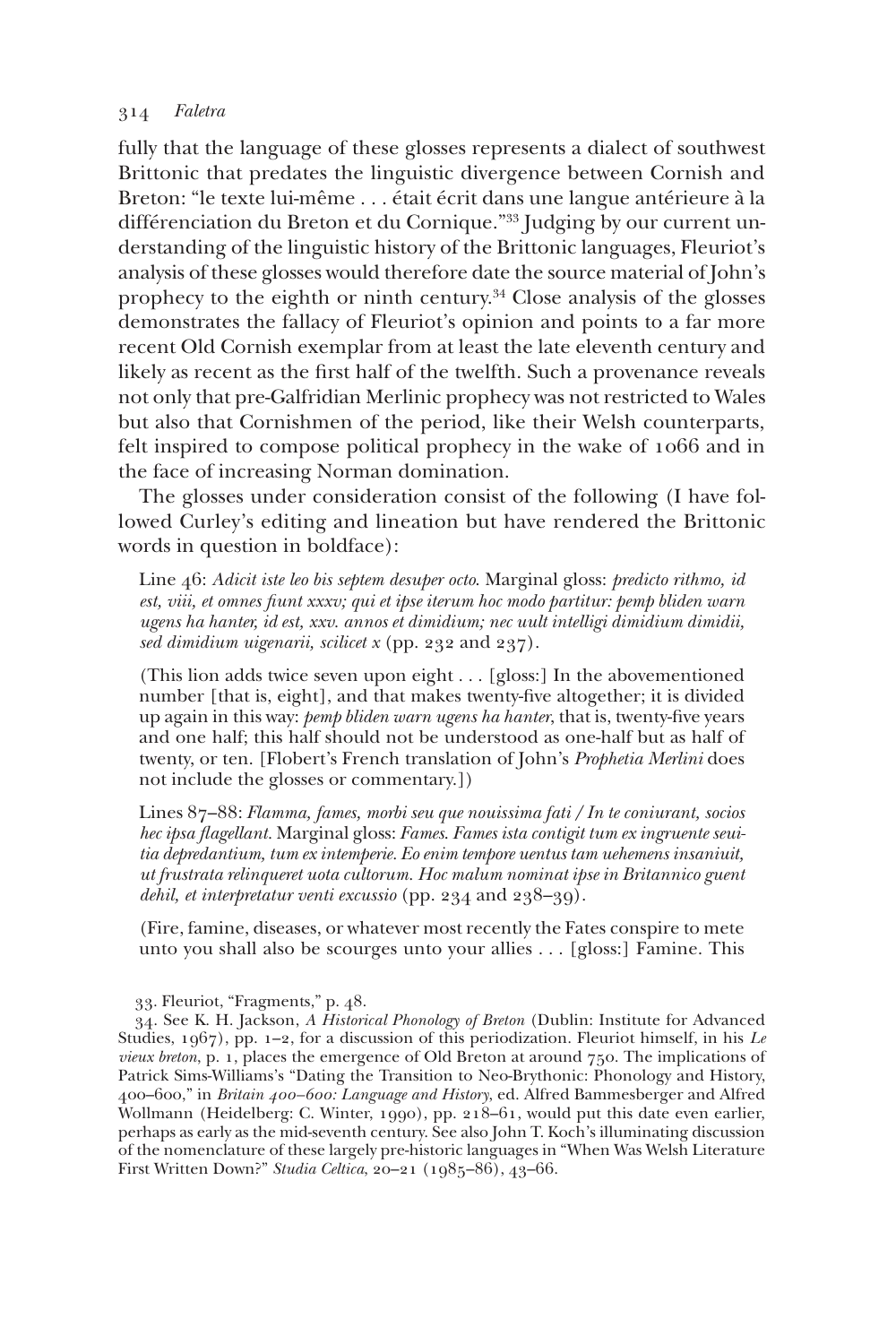famine occurred at times because of the impending assaults of pillagers, at times because of intemperance. At that time there was also a very strong wind that raced so violently through the land that it left the offerings to God unfulfilled. This evil was called *guent dehil* in the British tongue, and it is interpreted as "an onslaught of wind.")

Line 91: *Canus adoptatus Perironis obambulat ortus.* Marginal gloss: *Canus adoptatus. Hoc est quod dicitur in Britannico: michtien luchd mal igasuet. Perironis. Hoc dicit de aduentu illius in Cornubia, et quia tunc obsedit castrum apud Peririonem quod dicitur Dindaiol* (pp. 234 and 239).

(The hoary old adopted man wanders about the source of the Periron . . . . [gloss:] The hoary old adopted man. This is what is called *michtien luchd mal igasuet* in the British tongue. *Periron*. This refers to his entry into Cornwall, for he then laid siege to the castle by the Periron, that is, Tintagel.)

Line 108: *Per iuga Brentigie Galli dominantur ubique*. Marginal gloss: *Brentigie quoddam desertum est in Cornubia, et dicitur in nostra lingua goen bren, in lingua Saxonum Fawi-mor* (pp. 235 and 239).

(The French will be everywhere defeated throughout the hills of Brentigia . . . . [gloss:] Brentigia is a certain wasteland in Cornwall, and it is called *goen bren* in our tongue and *Fawi-mor* in the Saxon.)

Lines 110–12: *Ex quo murilegi precio comulantur et hirci. / Ventorum rabies et queque rebellio ciues / Affliget tristis dum desinat ira Tonantis*. Marginal gloss: *Ventorum*, *quod malum dicit Merlinus awel garu, id est, auram asperam, et ita large accipitur, ut quamlibet intemperiem possit nominare* (pp. 235 and 239).

(In exchange for which the cats and rams will multiply. The raging of the winds and a certain unrest will afflict the people until the grievous wrath of the Thunderer ceases . . . [gloss:] The wind is the evil which Merlin calls *awel garu*, that is the bitter breeze, and it is thus widely accepted that this can refer to some kind of raging storm.)

Line 119: *Et quid tam sero fatali pendere castro*? Marginal gloss: *Fatale castrum dicit illud municipium in partibus nostris quod in Anglico dicitur Aschbiri, in Britannico Kair Belli, et ut placet quibusdam, id est, Castel uchel coed* (pp. 235 and 240).

(And why now, so late, does one repay the fatal fortress? . . . [gloss:] Fatal fortress refers to that hall in our district that is called *Aschbiri* in English and *Kair Belli* in British, or, as some prefer, *Castel uchel coed*.)

Collectively, these glosses witness an otherwise unattested interest in Cornwall as the locus of prophetic events, and Padel believes that John inserted them not to reference his source but to supply earlier Merlinic prophecies (whether Welsh or Galfridian) with a specifically Cornish relevance, a point I shall return to below.<sup>35</sup> The first occurrence of a Brittonic marginal gloss at line 46 demonstrates the clearest case for a possible Cornish exemplar. Although the phrase *pemp bliden warn ugens ha hanter* is

<sup>35.</sup> Padel, "Evidence for Oral Tales," p. 150.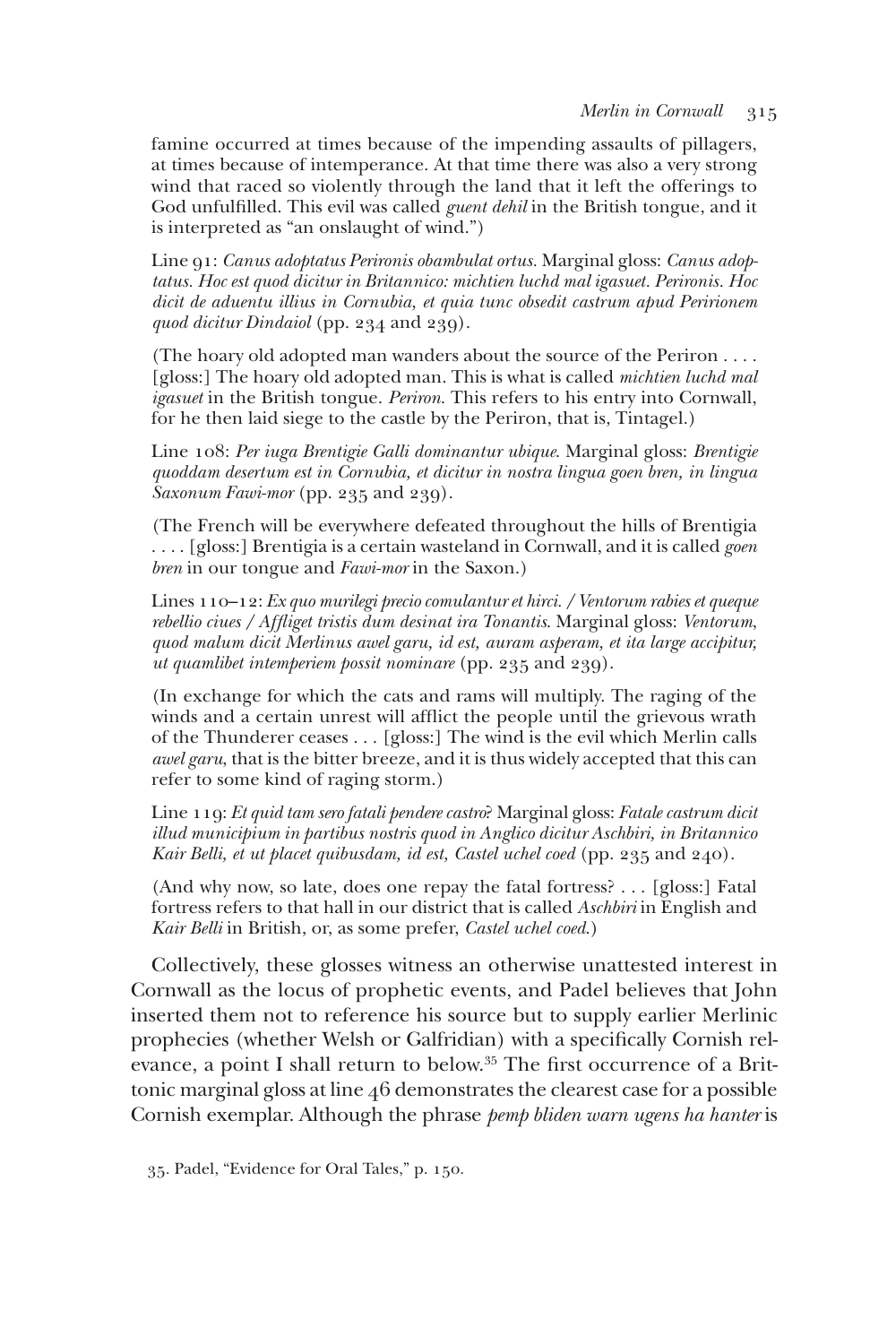admittedly obscure in its numerological reference, its linguistic provenance could not be clearer, since the word *ugens* (twenty) could not be any Celtic language except for Cornish. Indeed, the development of southwest Brittonic final /*nt*/ to Cornish /*ns*/ is one of the shibboleths that distinguish Cornish from both Breton and Welsh (cf. Middle Breton *ugent* and Middle Welsh *ugeint*). K. H. Jackson dates this transformation clearly to the second half of the eleventh century, which establishes an *ante quem non* for this phrase.36 On the other hand, Fleuriot's less cogent analysis of the line *pemp bliden warn ugens ha hanter* leads to a conclusion that the language must predate the splitting of Cornish and Breton merely because such a line, containing a seemingly Cornish –*ns* in *ugens* alongside a possibly Breton -*nt*- in *hanter*, could equally be either Breton or Cornish.37 However, there are no reasons to link the text with the Breton language or with Brittany, other than the *Prophetia*'s passing references to the shadowy figure of Conan (a Breton in Geoffrey's *Historia* and the name of several dukes of Brittany) and the fact that John's schoolmaster, Thierry of Chartres, was Breton. We should therefore make the phonologically more conservative judgment that the text represents Old Cornish, which dates at the earliest from the mid-eleventh century. Indeed, the line quoted would require only slight orthographic adjustment to be comprehensible as Modern Cornish.

Fleuriot's major objection to a strictly Cornish provenance for the glosses rests on his analysis of the word *guent* that glosses line 87. Because the word for "wind" appears here as *guent* rather than later Cornish *guins*, Fleuriot takes this as proof of his theory that the text antedates the divergence of Cornish and Breton. Conversely, Fleuriot dismisses the presence of the unarguably Cornish word *ugens* here as simply a *hapax legomenon* or else an error from a later Cornish transcriber. By this logic, an earlier date for the underlying Brittonic material here may initially seem more likely, and one could perhaps suggest a date of ca. 950x1000. Jackson, however, provides an account of the phonological development of Old Cornish that confounds Fleuriot's theory. According to Jackson, the shift of Old Cornish final /*nt*/ to /*ns*/ occurred only *gradually* over the course of the second half of the eleventh century.38 Given, then, the presence of *guent* in the glosses (Brittonic -*nt* preserved) and next to *ugens* (Brittonic -*nt* > -*ns*), we can more likely date the glosses to precisely this transitional period, that is, to ca. 1050x1150. Indeed, the *Vocabularium Cornicum* (ca.

<sup>36.</sup> Jackson outlines the historical phonetics of the development of Welsh, Cornish, and Breton from primitive Brittonic in admirable detail in *Language and History in Early Britain* (1953; repr. Dublin: Four Courts Press, 1994). His discussion on pp. 3–30 is particularly instructive here.

<sup>37.</sup> Cf. Jackson, *Language and History*, p. 21.

<sup>38.</sup> Jackson, *Language and History*, pp. 507–8.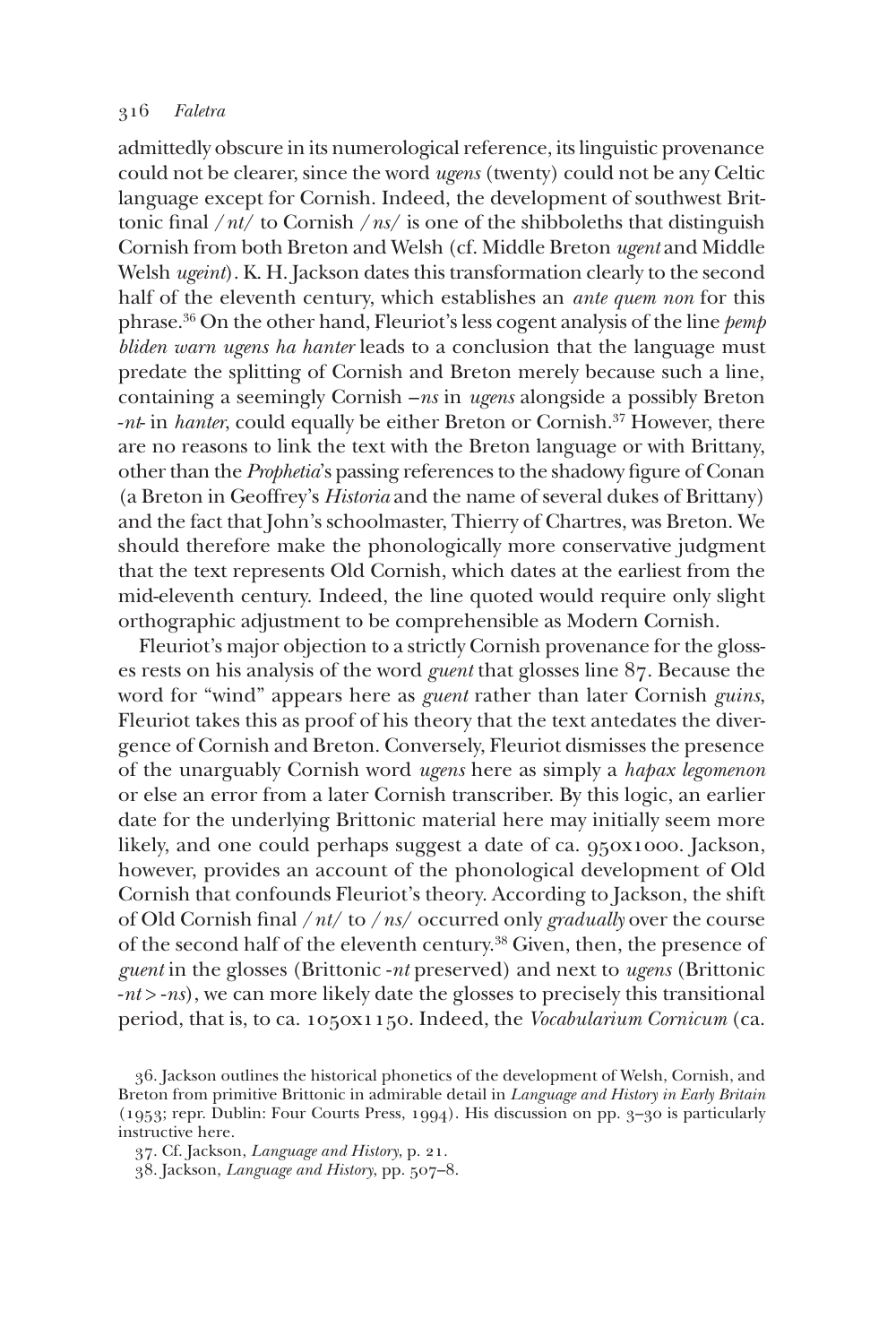1100x1150), our primary linguistic witness to Old Cornish, captures this development in action, preserving many words in both final /*nt*/ (*tairnant*, *diskient*) and final /*ns*/ (*cans*, *argans*, *nans*, *abrans*).39 Noting the same testimony from the *Vocabularium Cornicum*, Fleuriot argues that "l'original de notre texte [John's glosses] est antérieure à ce Vocabulaire." I cannot accept this reasoning. Instead, on the basis of the simultaneous presence of both /*ns*/ and /*nt*/, it seems that we are dealing in John's glosses with another example of a text from precisely this same transitional period, a text which, like the *Vocabularium Cornicum*, dates from the late-eleventh or early twelfth-century.40 If we invoke Occam's Razor, it is unnecessary with this later, eleventh- or twelfth-century date to hypothesize, as Fleuriot does, a careless intervening Cornish transcriber of an archaic southwest Brittonic exemplar. This gloss, moreover, if it does represent fragments of some authentic Cornish prophetic tradition, dates from the same period as some of the known Welsh Merlinic poems such as the *Ymddiddan Myrddin a Thaliesin* or the *Gwasgargerdd Myrddin*, that is, 1050x1150.<sup>41</sup>

As for the Brittonic name *Dindaiol* in line 91, here too we can posit a Cornish original, though the precise form of the word as it stands requires analysis. Fleuriot and Curley agree that the word represents the place-name Tintagel, a name made famous by its Arthurian associations (definitively attested in literary texts from  $1138x1485$  and beyond);<sup>42</sup> Tintagel would carry a particularly powerful resonance in the wake of Geoffrey of Monmouth's *Historia Regum Britanniae*. However, the word as it appears in the glosses—beginning with an initial <D> and using an <i> rather than a <g> in its second element—is unusual, at odds with all the other occurrences of the name in medieval texts. Oliver Padel, in his *Cornish Place-Name Elements*, parses the word as \**dyn* (fort) + \**tagell* (throat, constriction) a name that certainly describes accurately the narrow penin-

39. References to the *Vocabularium Cornicum* throughout are to the edition prepared by Eugene V. Graves, *The Old Cornish Vocabulary* (PhD diss., Columbia University, 1962). For extended discussion of the etymologies and cognates of the words in the *Vocabularium*, see Enrico Campanile, *Profilo etimologico del cornico antico* (Pisa: Pacini, 1974). The fact that the manuscript of the *Vocabularium* probably dates from the end of the twelfth century raises the outside possibility that some of the salient sound changes occurred *after* the composition of John's glosses.

40. Blom, "The Welsh Glosses," pp. 23–40, argues convincingly that the *Vocabularium* as it stands was composed closer to 1150 than to the late-eleventh-century date assumed by Zeuss, Graves, and others. This revised date does not affect my argument here, however, as the *Vocabularium*'s new date of 1150 coincides perfectly with the date of composition of John's *Prophetia Merlini*.

41. See *Llyfr Du Caerfyrddin*, ed. A. O. H. Jarman (Caerdydd: Gwasg Prifysgol Cymru,  $1982)$ , pp. xxxiv-xl.

42. Fleuriot, "Fragments," p. 52, finds the identification of Dindaiol with Tintagel unsatisfying, but admits that at present there is no likelier explanation.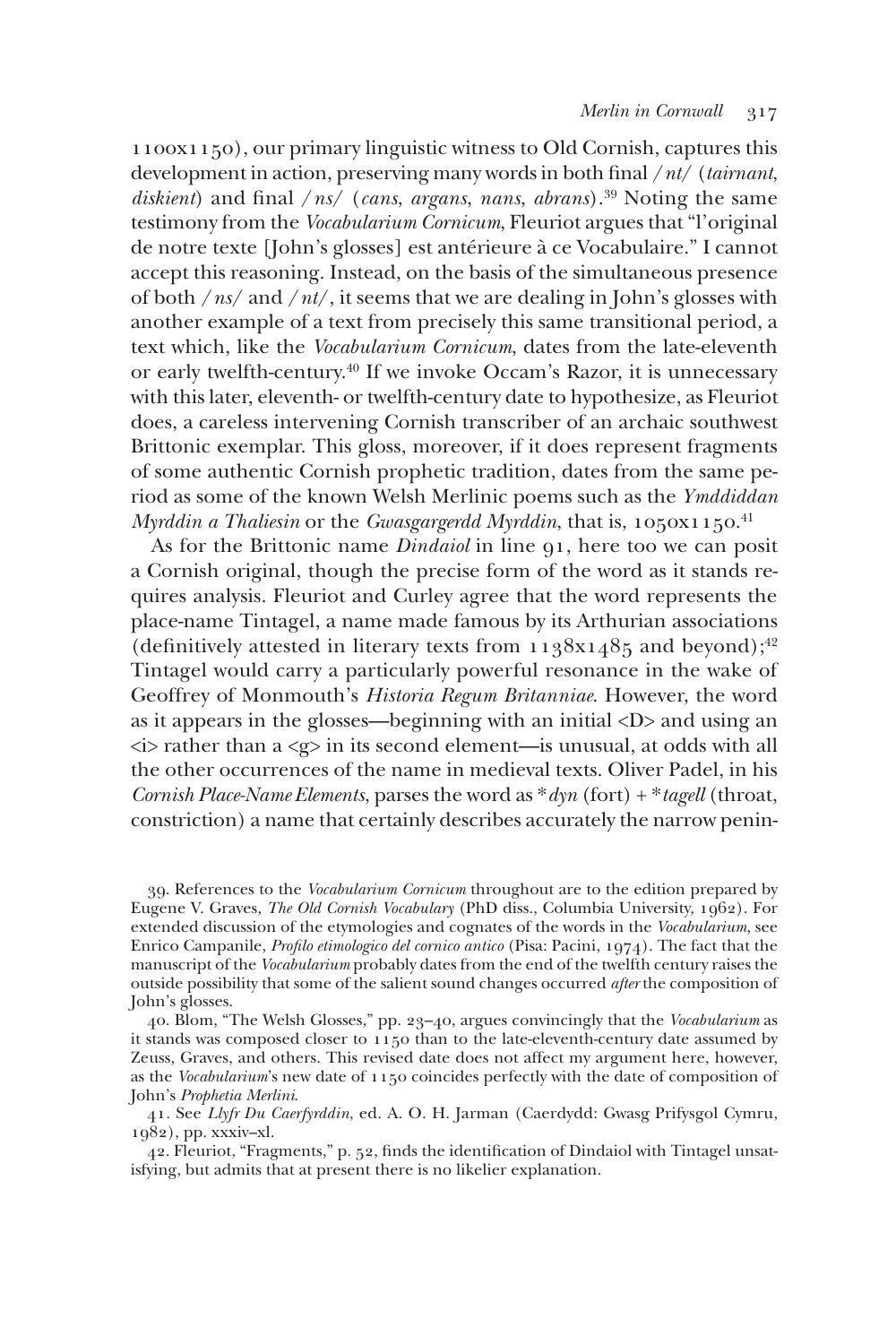sula upon which Tintagel Castle was built.<sup>43</sup> He also notes the tendency of the morpheme \**dyn* to be confused with \**tyn* (rump) and for other place names beginning with an initial <T>, such as Treglyn and Trendeal also to exhibit an occasional spelling in <D>.44 John's spelling of *Dindaiol* at the very least indicates his familiarity with the toponymy of Cornwall, but his choice of what was by 1150 a nonstandard spelling is also consistent with his program of lending his prophecy a genuine Cornishness that he may have perceived as deficient in the work of Geoffrey of Monmouth. In other words, *Dindaiol* with its initial <D> may be one of the many ways in which John attempts to one-up his more illustrious colleague.

The second element of *Dindaiol* (from \**tagell*) is even more interesting, as its unusual spelling allows us to identify the form as uniquely Cornish rather than Welsh or Breton. The spelling of the second element of *Dindaiol* with a medial <d> rather than a <t> (*Dindaiol* rather than *Dintaiol*) reveals an orthographic system in which this type of internal lenition is marked.<sup>45</sup> Jackson emphasizes that of the three Brittonic languages— Welsh, Cornish, and Breton—only Cornish regularly represented internal lenition in its spelling system by the eleventh and twelfth centuries; Welsh and Breton, on the other hand, did not represent this particular sound phenomenon in their writing systems until the early thirteenth century.46 The form *Dindaiol* representing *Tintagel* with a medial <d>, then, is of a type unattested in contemporary Welsh and Breton but rather well attested (though by no means universal) in twelfth-century Cornish;47 the *Vocabularium Cornicum*, for instance, gives us a host of compound words—*ficbren*, *ofergugol*, *kiguer*, *guillua*, *hirgorn*, *guennuit*, *abarh*, and *araderuur*, among others—whose spellings reflect such internal lenition.<sup>48</sup>

Finally, the gloss's spelling of *Dindaiol* with an  $\langle i \rangle$  at the beginning of

43. Oliver Padel, *Cornish Place-Name Elements* (Nottingham: English Place-Name Society, 1985), pp. 84 and 214.

44. Padel, *Place-Name*, p. 84.

45. Lenition in Celtic languages is a phonetic process whereby voiceless stops become voiced stops and voiced stops become voiced fricatives in certain specific syntactic, morphemic, or phonological environments.

46. Jackson, *Language and History*, pp. 550–52.

47. The one exception to this rule might be the sound  $/\mu$  as a reflex of Brittonic /m/. While Patrick Sims-Williams, "The Emergence of Old Welsh, Cornish, and Breton Orthography, 600–800: The Evidence of Old Welsh," *Bulletin of the Board of Celtic Studies*, 38 (1991), 20–86, and John T. Koch, "When Was Welsh Literature," have recently shown the antiquity of orthographic practices in the neo-Brittonic languages, we might not be surprised that John of Cornwall's glosses seem to retain the conservative spelling of  $\langle m \rangle$  for lenited  $/\mu$ , rather than employ an innovative <u> or <v>. Paul Russell, "*Rowynniauc, Rhufoniog*: The Orthography and Phonology of /µ/ in Early Welsh," in *Yr Hen Iaith: Studies in Early Welsh*, ed. Paul Russell (Aberystwyth: Celtic Studies Publications, 2003), pp. 25–48, notes that the Black Book of Carmarthen (thirteenth century) likewise evidences a spelling that may have recognized a distinct  $/\mu$  phoneme.

48. Concordantly, the *Vocabularium Cornicum* attests relatively fewer cases in which the lenition is not reflected orthographically.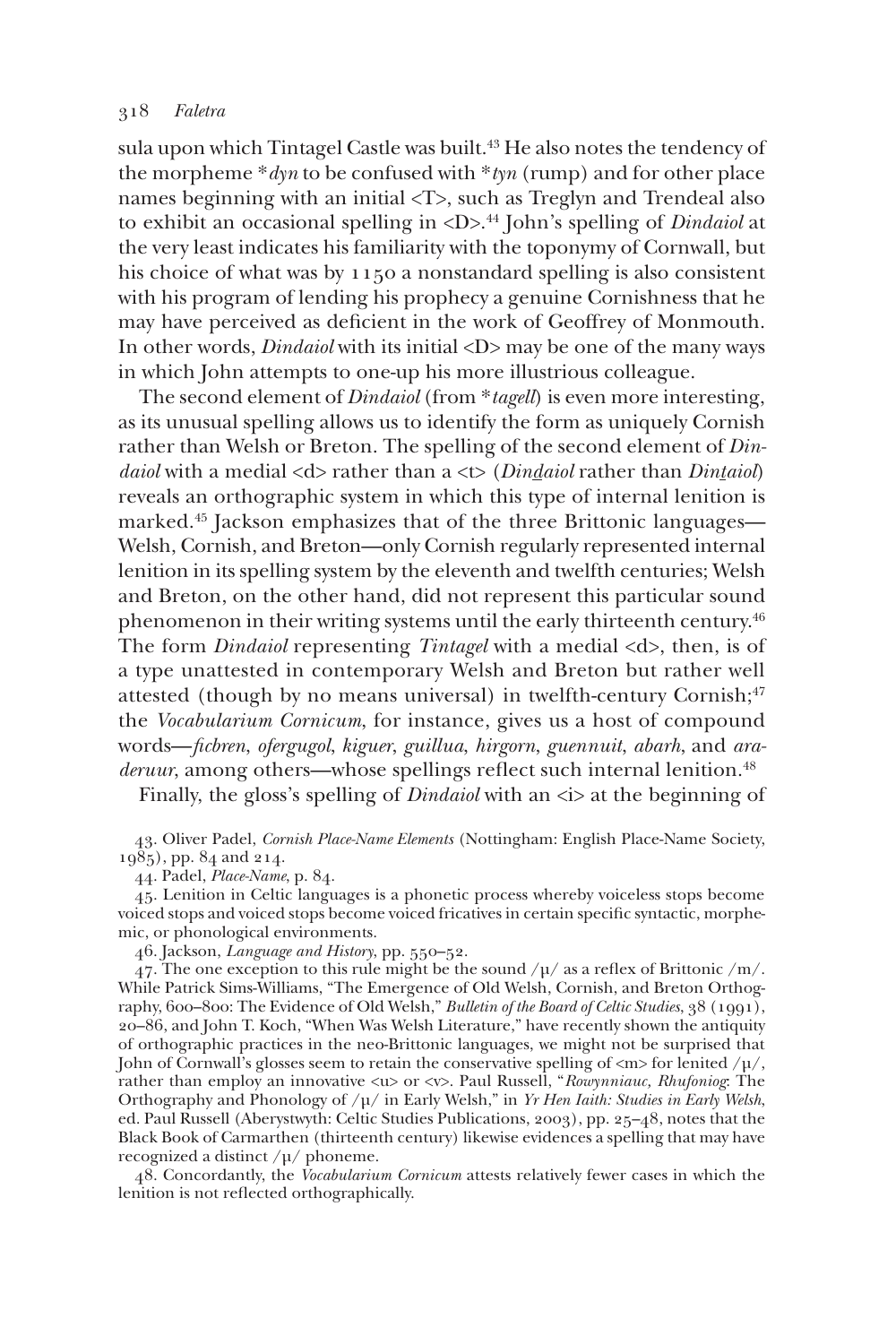its final syllable, corresponding to the <g> of Tintagel, likewise suggests a Cornish rather than a Welsh or Breton source for the word. At first glance, the  $\langle i \rangle$  might seem to represent a mutation of intervocalic -g-:  $/g/$  >  $/\gamma$  >  $/j/$ . This, however, is not a phonetic process known to any of the Celtic languages during the period we are concerned with.49 One could explain this  $\langle i \rangle$  in two different ways, both of which strongly suggest an ultimately Cornish provenance. First, the  $\langle i \rangle$  might reflect the influence of Anglo-Saxon orthography, a significant force in Cornwall from at least the tenth century on.<sup>50</sup> Since intervocalic  $/g/$  regularly palatalizes in Anglo-Saxon, especially in the West Saxon dialect that would have infiltrated Cornwall, a Cornish or even English scribe might have pronounced the word \**Dindagol* as \*/dindaγol/ or even as a fully palatalized \*/dindajol/, quite plausibly transcribing the word as *Dindaiol* in either case. The *Vocabularium Cornicum* in fact bears witness to a similar process: the Anglo-Saxon word *pægel* (with the <g> pronounced as either /g/ or /j/), meaning "wine vessel," appears in Old Cornish as *baiol*. 51 In like manner, as Graves asserts, we might also derive the Old Cornish *maister* of the *Vocabularium Cornicum* from Anglo-Saxon *magister*. In both cases, the English intervocalic  $/g/$ , which retains a conservative  $\langle g \rangle$  spelling within Anglo-Saxon itself, palatalizes in its transformation into Cornish. The <g> of Tintagel (or Dindagol) might well appear, given the intervention or influence of an Anglo-Saxon scribe at some point in the word's transmission, as the  $\langle i \rangle$  of *Dindaiol*. Again, the fact that the influence of Anglo-Saxon scribal practices at an early date in Cornwall (but not in Wales or Brittany) confirms *Dindaiol* as a word of strictly Cornish provenance.

Alternately, and especially when we remember that the scribe of the Vatican manuscript was probably an Anglo-Norman (the script reveals significant Anglo-Norman characteristics) whose first language was French, we might face another possibility.<sup>52</sup> A twelfth-century Francophone, faced with the foreign word \**Dindagol* or \**Dintagel* would most likely pronounce the  $\langle \psi \rangle$  as a French  $\langle \psi \rangle$ , thus as the affricate  $\langle \psi \rangle$ . Surely that is how the current English pronunciation of Tintagel arose. The  $\langle i \rangle$  of the Vatican manuscript's *Dindaiol* might, then, simply represent a French <j> (indeed, <i> was the standard graph for the French /ʤ/ sound in the Middle Ages).53 In the end, whether the  $\langle i \rangle$  of *Dindaiol* represents the influence of an

51. Graves, *Old Cornish Vocabulary*, p. 162.

52. I am very grateful to an anonymous reviewer for this fine suggestion.

<sup>49.</sup> Jackson, *Language and History*, p. 559, dates the transformation of Brittonic /g/ to  $/\gamma$  as early as the fourth century.

<sup>50.</sup> See Martyn F. Wakelin, *Language and History in Cornwall* (Leicester: Leicester Univ. Press, 1975), pp. 66–68.

<sup>53.</sup> Even if the <i> is of French origin, we may again rule out a Breton provenance, as /ʤ/ does not occur in Old Breton or early Middle Breton. See Jackson's discussions in *A Historical Phonology of Breton*, pp. 778–80, 825–33.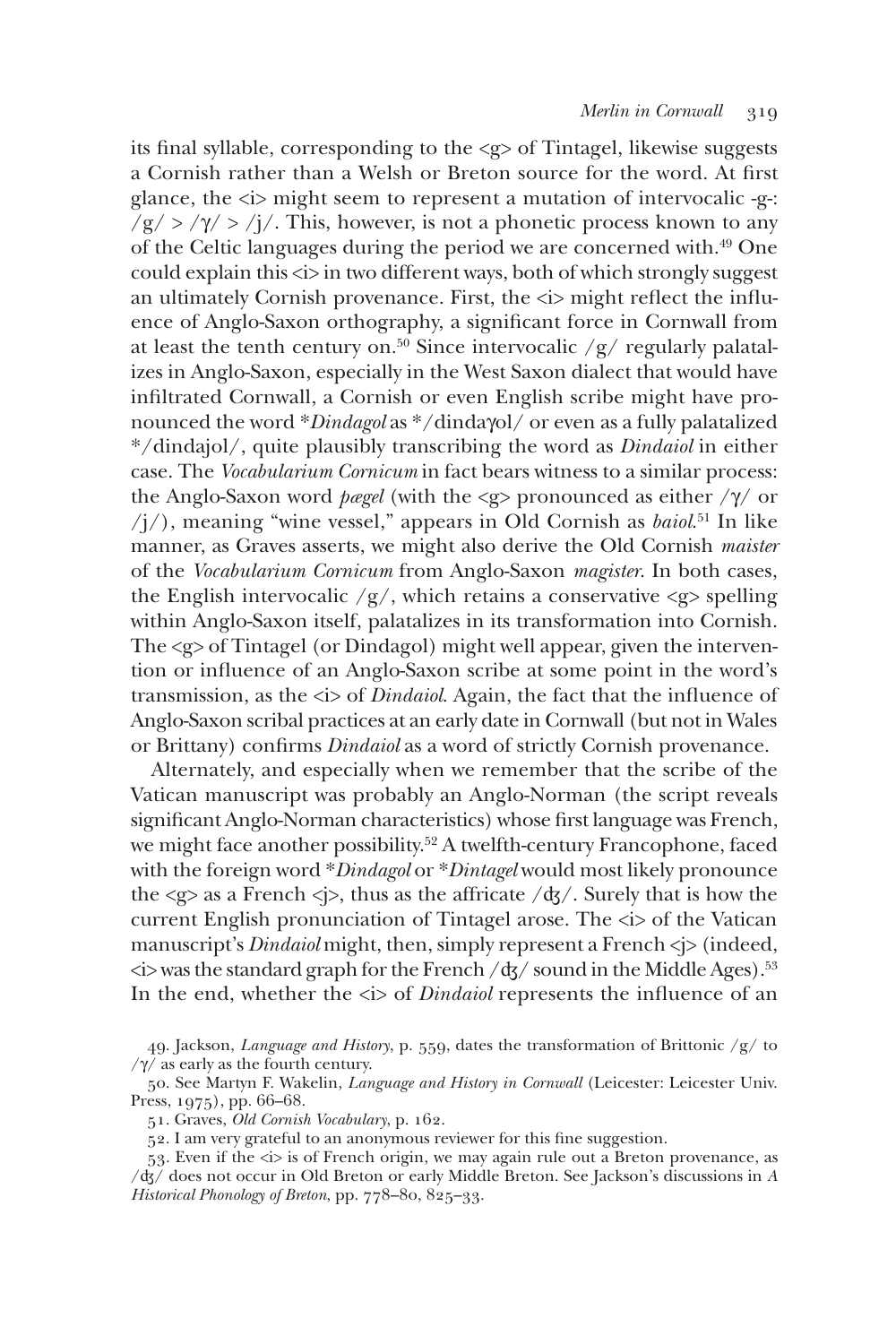#### 320 *Faletra*

Anglo-Saxon or Anglo-Norman scribe at some point in the text's transmission, either scenario locates the word firmly within a Cornish rather than a Welsh or Breton provenance.

The Vatican manuscript's other glosses confirm the dating of the language to the late eleventh or early twelfth century. The form *Kair* of *Kair Belli* in the gloss to line 119 (*quid tam sero fatali pendere castro*) may at first suggest a Welsh rather than a Cornish provenance. After all, Welsh *caer* (stronghold, fortress) is a familiar element in Welsh place-names. On the other hand, the element *Ker*- is rather common throughout Cornwall (Padel reckons well over a hundred) and the term may well in the Old Cornish period have still been spelt *kair* or *cair*; place-names retaining the  $/ai/$  diphthong persist well into the Middle Cornish period.<sup>54</sup> The second element in the name, *Belli*, proves more difficult to elucidate. A similar *Kaer Geri* appears in the tenth-century Welsh prophecy *Armes Prydein Fawr*, though this is usually understood to refer to Cirencester.<sup>55</sup> It is also possible that the Vatican manuscript's *Kair Belli* may represent an alternate or corrupted form of *Kair Kelli*, or *Kelliwig*, a site associated in a number of Welsh sources with Cornwall in general and with King Arthur in particular.56 Identification of John's *Kair Belli* with either *Kaer Geri* of the *Armes Prydain Fawr* or, more likely, with *Kair Kelli* could easily be explained by textual corruption and scribal error, especially as a capital <B> might easily be mistaken for a  $\langle K \rangle$  or  $\langle G \rangle$  in certain pre-Gothic hands. Whatever the original form of the word *Belli*, John takes pains to specify his *Kair Belli* unambiguously as "Ashbury" in Cornwall. The fortress at Ashbury, in what is now Week St. Mary, Cornwall, has seen almost continual human occupation since prehistoric times and was, in fact, the location of both a neolithic hill-fort and an early Norman motte-and-bailey castle. John's gloss indicates his knowledge of some now lost lore, perhaps relating to Cornish history or folk traditions; he refers to the site as being *in partibus nostris*, that is, in Cornwall. He seems particularly insistent here in the threefold equivalence he sets up between Ashbury, Kair Belli, and Castell Uchel Coed.

One phrase in the glosses, *Castel uchel coed*, seems not to be Old Cornish

55. *Armes Prydain Fawr*, ed. and trans. G. R. Isaac, in "'Armes Prydain Fawr' and St David," in *St David of Wales: Cult, Church and Nation*, ed. J. Wyn Evans and Jonathan M. Wooding (Woodbridge, Suffolk: D. S. Brewer, 2007), pp. 174–75: "Meiryon Kaer Geri difri cwynant" (The officers of Cirencester will lament bitterly).

56. See Rachel Bromwich, ed., *Trioedd Ynys Prydain: The Triads of the Island of Britain*, 3d ed. (Cardiff: Univ. of Wales Press, 2006), p. 3. Bromwich associates the name with Kelly Rounds, a neolithic hill-fort in Cornwall on the road between Padstow and Fowey. Oliver Padel, "Some South-Western Sites with Arthurian Associations," in *The Arthur of the Welsh*, ed. Rachel Bromwich, A. O. H. Jarman, and Brynley F. Roberts (Cardiff: Univ. of Wales Press, 1991), pp. 234–38, discusses the problems involved in pinpointing the location of Kelliwig.

<sup>54.</sup> Padel, *Cornish Place-Name Elements*, pp. 50–54.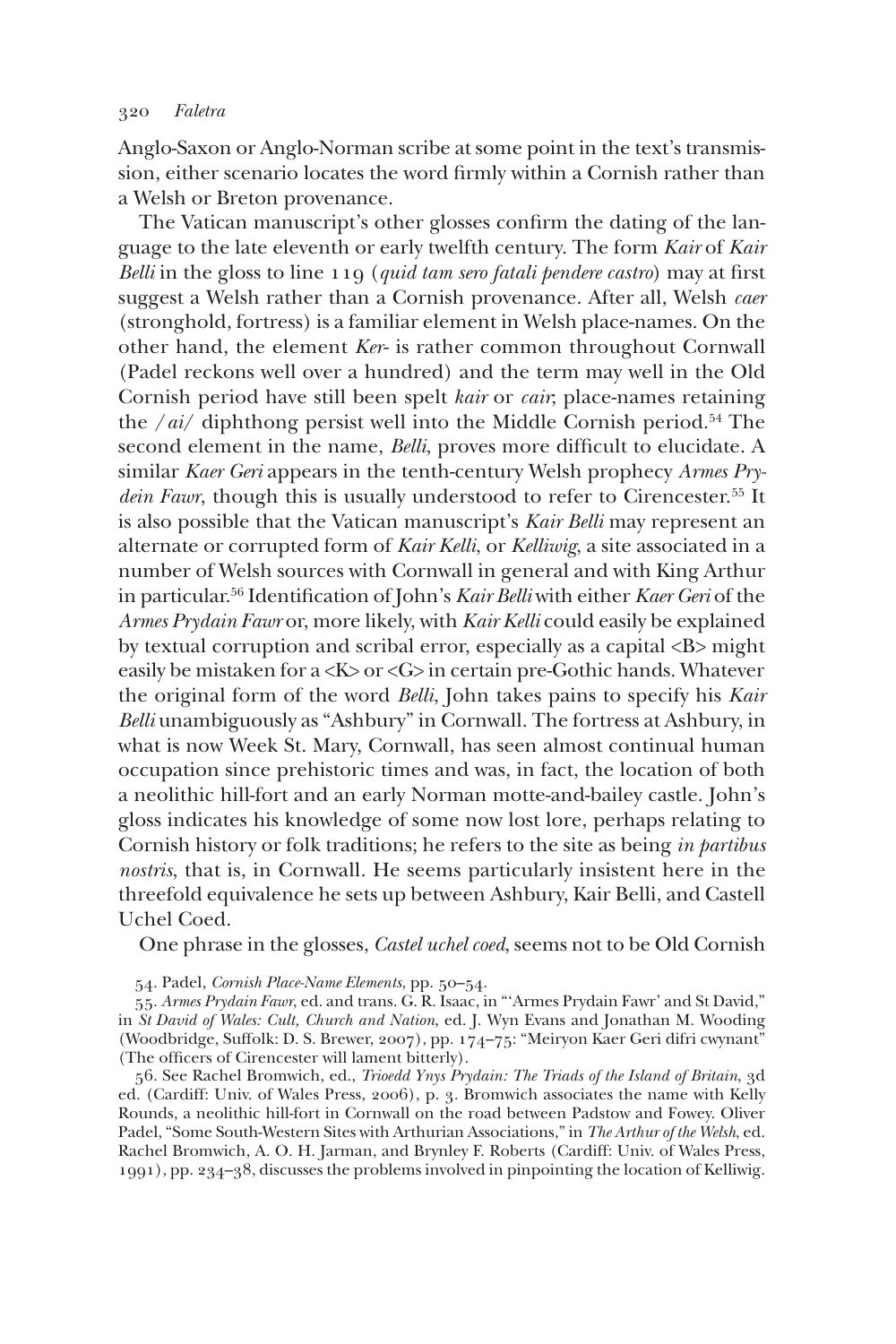at all but Middle Welsh, though the spelling of *coed* is rather unusual: *coit* would be the more expected twelfth-century Welsh spelling, though the manuscript's *coed* could technically also be an alternate spelling of either Old Cornish *cuit* or Old Breton *coit*, *coet*. Likewise, the gloss's *uchel* seems again more plausibly Welsh, but *uchel*, though not attested as such, would not be an impossible form in Old Cornish.<sup>57</sup> In this particular case, I believe that John, a speaker of Welsh as well as Cornish, supplies the name of the place mentioned in a form in which it might be recognizable by certain members of his audience, some of whom perhaps also knew Welsh or were familiar with some of the Welsh prophetic traditions and thus had heard this name.58 *Castel uchel coed*—"the Castle of the High Wood" or perhaps "the Castle above the wood"—need not have (and phonetically *could* not have) been part of our hypothetical Old Cornish source text. We might conjecture that here, as with his supplying the term *Kair Belli*, John is drawing upon his knowledge of the Welsh language and presumably his acquaintance with Welshmen to further elucidate his Latin translation and, by extension, its Old Cornish exemplar.59 Unfortunately for modern students of Merlinic prophecy, John did not further clarify the nature of the payment at the *fatale castrum* of Ashbury, and we must hope that John's audience was familiar with the whole story.

The word *dehil* in the gloss on line 87, referring to the Latin term *excussio* (a shaking or a blast) may well represent a form of Cornish *dihilha* (cf. Modern Cornish *dehelya* [to chase along, hurry]), even though Fleuriot aligns it—again, less plausibly—with its Breton form, *dishilha*. The phrase as a whole, then, *guent dehil*, would seem to mean something like "wind of raging" rather than John's *venti excussio* (a raging of [the] wind).

Two of the remaining Brittonic glosses—*goen bren* of line 266 and *awel garu* of line 271—prove of less value in dating the Brittonic text, since these might equally be Cornish, Breton, or Welsh. In fact, *awel garu* is a possible form in all three languages.60 With *goen bren*, we are faced with a form that

57. For the Cornish *cuit*, see Graves, *The Old Cornish Vocabulary*, p. 305; the word would develop into Middle and Modern Cornish *coys*/*cos*. For the history of the word in Breton, see Jackson, *Phonology*, pp. 186–87. The Cornish and Breton cognates of the Welsh word *uchel* (high) usually display spellings with an internal -h- or -gh-, but -ch- representing internal /x/ is also attested elsewhere in the *Vocabularium*. See Graves, *The Old Cornish Vocabulary*, p. 65, and Jackson, *Phonology*, p. 535.

58. It is tempting to align John's *Castel uchel coed* with the *Pensa uel coit* of Nennius's and Bede's lists of British cities, or with the *Cair Penhuelcoit* that Geoffrey of Monmouth equates with Exeter.

59. Both Eleanor Rathbone, "Brief Biography," p. 49, and Michael Curley, "Gerallt Gymro a Sion o Gernyw," p. 28, attest to John's mastery of Welsh in addition to Cornish.

60. The *Vocabularium Cornicum* (Graves, *The Old Cornish Vocabulary*, p. 195) preserves the word *awel* with the spelling *auhel* as a gloss on the Latin word *aura*. We need not be troubled by the case of this *auhel*, however, as the *Vocabularium* sporadically records many words (*ba-*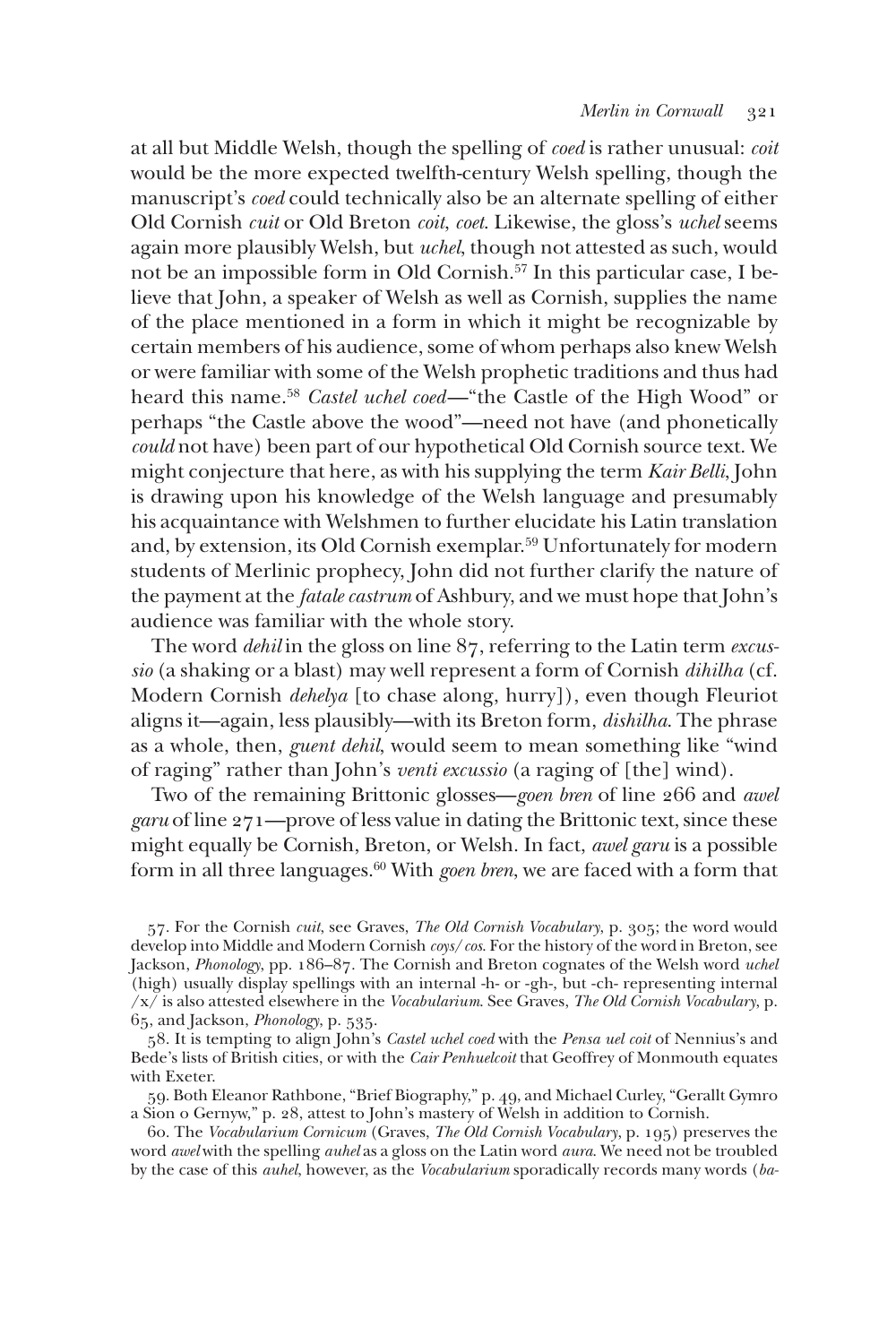#### 322 *Faletra*

does initially look slightly more Breton than Cornish, since Cornish tends not to use an orthographic <oe>.61 Nonetheless, Padel notes that *Goen*- was the most common spelling of the word, as least within place-names, during the Middle Ages.62 We can also locate a cognate for John's *goen* in the *Vocabularium Cornicum*'s *guen* (field, meadow), glossing the Latin *campus*. As Graves points out, the relevant cognates of the Cornish word—Old Welsh *guoun*, Middle Welsh *gweun*, and Middle Breton *gueun*—all retain an orthographic diphthong where Old Cornish usually reduces it to a simple  $/e/0.63$ The *Prophetia*'s *goen*, then, merely represents an alternate way of spelling *guen*, with <o> representing the labial rounded semi-vowel rather than the *Vocabularium Cornicum's*  $\langle u \rangle$ . Thus the toponym *goen bren*, like so many of the other Brittonic phrases in the *Prophetia*'s marginalia and glosses, is also a uniquely Old Cornish form of a type consistent with the *Vocabularium Cornicum*, that is, within a generation or so of John's own lifetime.

The most perplexing of the Brittonic phrases that appear in the marginal commentary is surely the *michtien luchd mal igasuet* on line 91. Though looking vaguely Brittonic, the phrase is meaningless as it stands and is corrupt, a clear sign that the Anglo-Norman scribe of the Vatican manuscript was ignorant of Cornish. Fleuriot, drawing inspiration from the Latin prophecy itself in this case (esp. *canus*) and also from the analogue line in Geoffrey of Monmouth (*Niueus quoque senex in niueo equo fluuium Perironis diuertet*), emends the line to read *machtiern luitd mal i gassec*, which he translates as "le chef chenu comme sa jument."64 Curley, however, offers a different suggestion in his edition of the poem. Basing his reconstruction on the idea that John's translation must represent the original fairly accurately, he reads the *mal igasuet* as some Brittonic form cognate with the Welsh word *mabwysiad*, meaning adoption.65 Thus John's phrase *canus adoptatus* would correspond to something like "the hoary adopted man" or even, if we take the word *michtien* into account, "the hoary adopted steward."

Both Fleuriot's and Curley's reconstructions are not without problems. Fleuriot's reconstruction as a whole is quite reasonable, though one finds

*het*, *euhic*, *mehil*, *ehoc*, *ehal*, etc.) with an intrusive orthographic <h> that probably indicates vowel hiatus. For the cognate forms and an etymological discussion of Cornish *awel*, see Peter Schrijver, *Studies in British Celtic Historical Phonology* (Amsterdam: Rodopi, 1995), pp.  $325 - 26.$ 

<sup>61.</sup> Based on the evidence amassed and analyzed by Patrick Sims-Williams, "Emergence," pp. 59–60, the spelling <*oe*> was very infrequent in the earliest orthography of any of the Brittonic languages, an observation that also confounds Fleuriot's hypothesis for an early Brittonic or proto-Breton exemplar.

<sup>62.</sup> Padel, *Cornish Place-Name Elements*, p. 108.

<sup>63.</sup> Graves, *The Old Cornish Vocabulary*, p. 313.

<sup>64.</sup> Fleuriot, "Fragments," p. 49.

<sup>65.</sup> Curley, ed., "A New Edition," p. 231.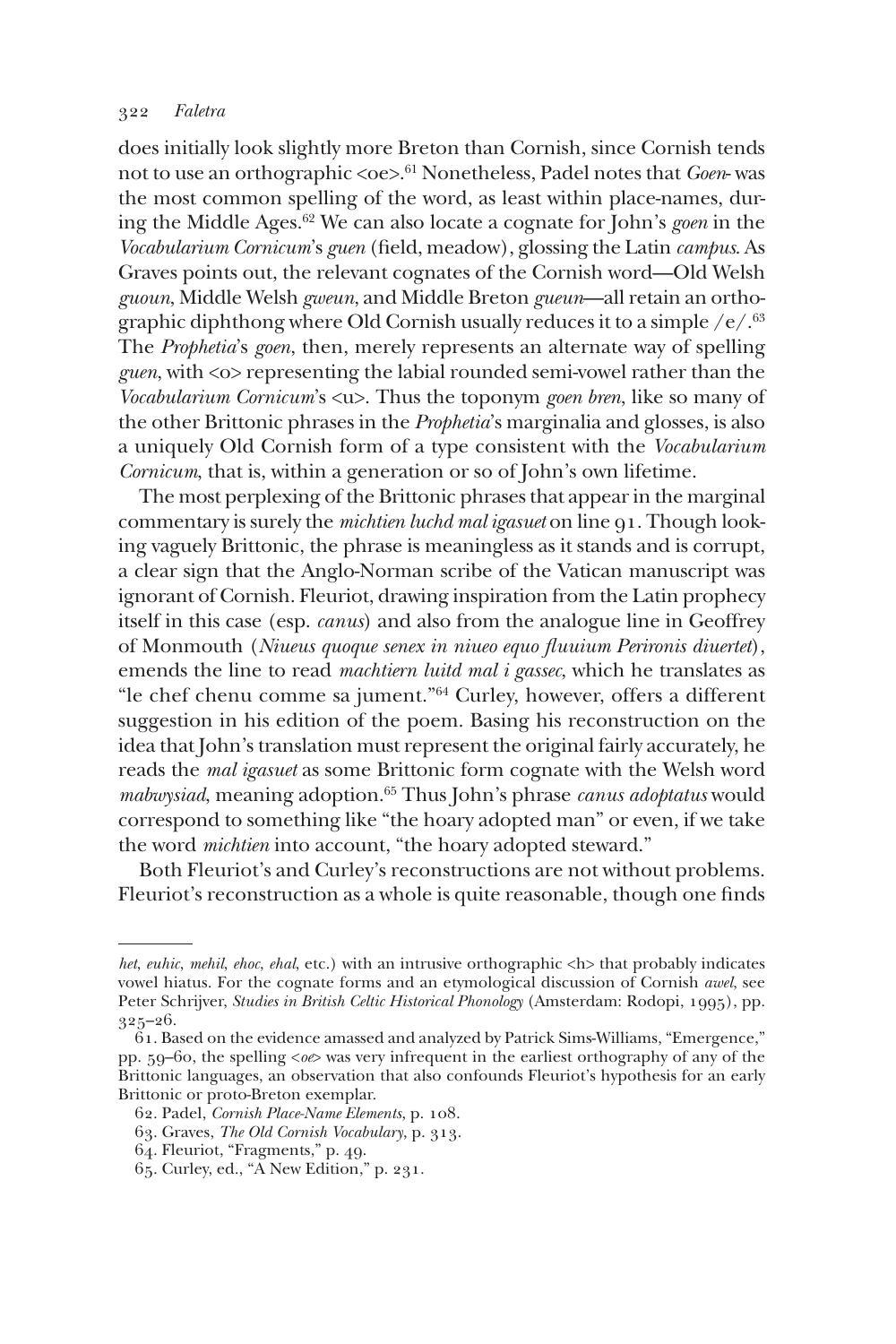it difficult to account for the paleographical transformation of an original *mal i gassec* into *mal igasuet*. Still, in his attempt to align the exemplar more with a hypothetical proto-Breton-Cornish of the eighth century, he restores the manuscript's *michtien* to *machtiern*, a term which clearly reflects the Breton form of the word. There is, however, no sound orthographic or phonological reason to replace the <i> of MS *michtien* with an <a>. Fleuriot dismisses the Welsh and Cornish forms of this word, *mechteyrn* and *myghtern*/*mytern*, respectively, simply because "en vieux-Breton le terme *machtiern* qualifie une catégorie fort nombreuse de chefs locaux qui forment l'armature de l'administration dans l'ancien royaume de Bretagne."66 While he is of course correct in noting the importance of the term *machtiern* in Brittany, Fleuriot passes over the appearance of the term *mechteyrn* in the oldest Merlinic prophecy still extant, the Welsh *Armes Prydain Fawr* (ca. 930).<sup>67</sup> Given the presence of the term in pre-Norman Wales and Brittany, and given the later attestation of the term *mytern* (king) in the Middle Cornish *Beunans Meriasek*, it does not seem unlikely that the Cornish of the eleventh and twelfth centuries also possessed such an office. A more reasonable emendation of the word might thus be to a Cornish form like \**michtern*.

Curley's suggestion that *mal igasuet* may be a corruption of some cognate to Welsh *mabwysiad* is appealing, though without precise knowledge of what such a word would look like, it is impossible to determine if this scenario is even paleographically possible. The Welsh term *mabwysiad* (adoption) or its verbal noun *mabwysiadu* seem unlikely in themselves, because they do not account for the presence in the Vatican manuscript of the <g> of *igasuet*. If the word is to be derived from the roots *mab* (son, child) and something akin to the Welsh *gwystl* or Cornish *guistel* (both meaning hostage), yielding a word like \**mabguistel* (hostage-son, hence foster-son and thus adoption) or the like, we might be on firmer ground, but the current absence of anything like this word in medieval Welsh, Cornish, or even Breton documents leaves the issue undecided.

What we *can* learn from this tantalizing phrase—*michtien luchd mal igasuet*—is the observation that the two potential reconstructions offered by Fleuriot and Curley in fact correspond to the analogues to the phrase that we find in Geoffrey of Monmouth and John of Cornwall respectively. Geoffrey's "old man in white on a snow-white horse" corresponds, more or less, to Fleuriot's *machtiern luitd mal i gassec*: both horse and rider are

<sup>66.</sup> Fleuriot, "Fragments," p. 50.

<sup>67.</sup> See *Armes Prydain Fawr*, ed. G. R. Isaac, p. 170. Jenner, "The Tristan Romance," p. 478, notes that the term also occurs in the Middle Cornish *Beunans Meriasek*, where King Mark is referred to as *Mytern Margh ryal*.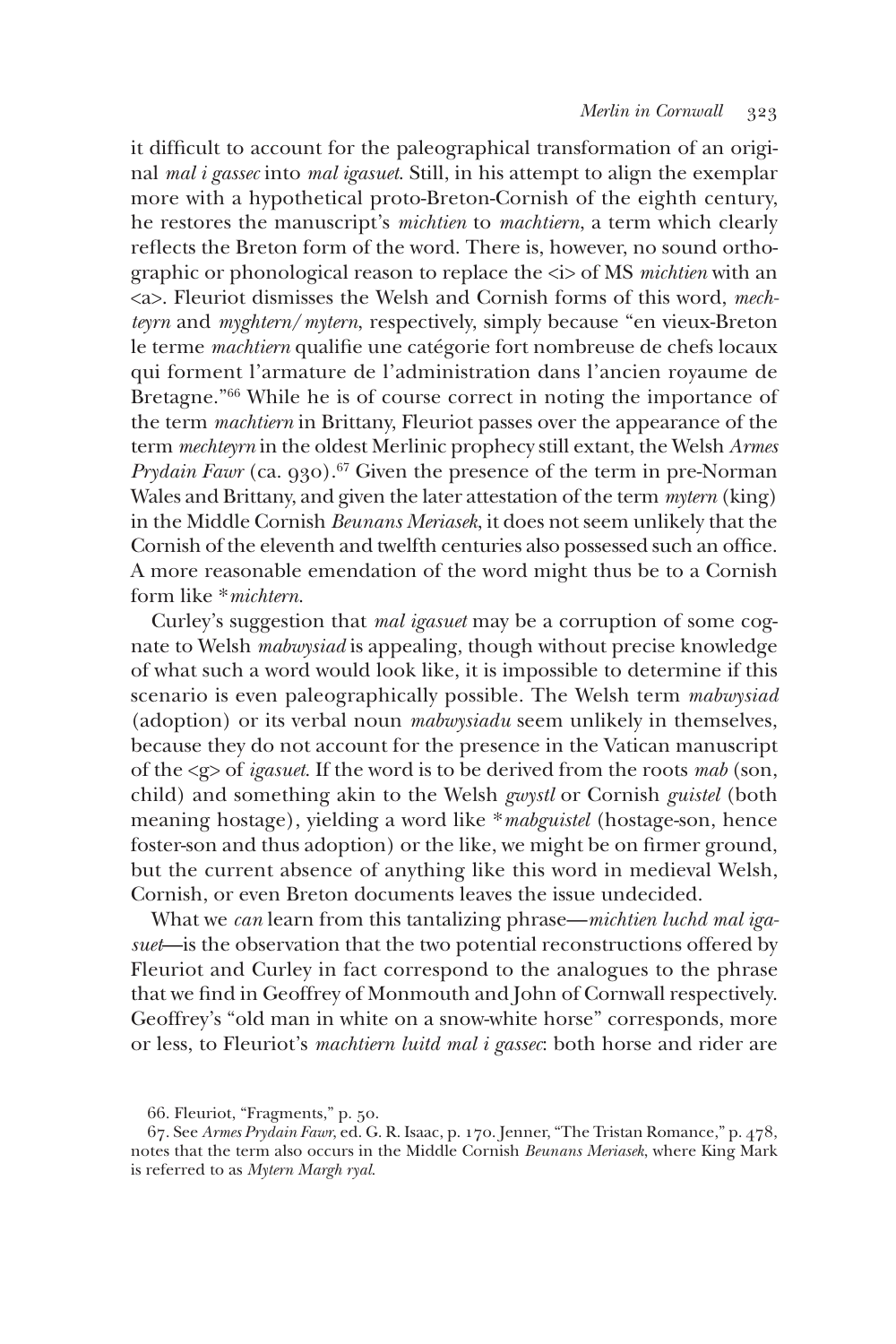hoary.68 John's translation (*canus adoptatus*), on the other hand, approximates Curley's speculative *mabwysiad*. The divergence between John's and Geoffrey's renderings of this particular image confirms that they are in fact working with variant branches of the same prophetic tradition. The corrupt *mal igasuet* may in fact reveal a confusion within the Brittonic prophetic tradition itself: Geoffrey's exemplar may have construed the original phrase—whatever it was—one way, and John construed it in another. The fact that the parallels between the two Anglo-Latin writers can plausibly be shown to go back to two versions of a common original reinforces again both the idea that John is working with a genuine prophetic source (and one he deems more authoritative than Geoffrey's) but also the idea that Geoffrey is working with an original Brittonic prophecy as well. Given the details of this discussion, it is not impossible that the exemplar of Geoffrey's *Prophetia Merlini* was in Old Cornish.

As I mentioned earlier, Padel argues that the Cornish glosses represent not fragments of a genuine Cornish prophetic source but rather function as asides, merely part of John's desire to endow the entire prophecy with a "south-western relevance."69 In this view, the Latin text as it stands would be only a verse adaptation of Geoffrey of Monmouth's *Prophetiae*, with some other material of Welsh origin interpolated; the Cornish glosses themselves, in Padel's opinion, "could have been invented by John himself, or he could have created them from Welsh originals . . . John's Prophecy of Merlin need not suggest the existence of prophetic poetry in Cornish in the twelfth century."70 While Padel's conclusions here are not entirely unreasonable, I think it is likely that the Cornish glosses are not simply window-dressing to the *Prophetia* but should be understood as part of the text's overall program to clarify its political position, to exhibit a certain transparency about the act of translation (in contrast with Geoffrey of Monmouth), and to *accurately* and more authoritatively represent the voice of a nation. Moreover, had John desired only to lend a specifically Cornish relevance to a prophecy originally composed in some other context, one would expect him to "quote" from his Old Cornish prophecy rather more densely than he actually does; the first Cornish gloss does not in fact appear until forty-six lines into the text, suggesting that John passed up many opportunities to apply his Cornish veneer. While the six or seven brief Cornish glosses as they stand certainly tantalize the modern scholar, they are not in themselves sufficient to Cornish-ize the prophecy as a whole. Indeed, the citation of a putative original would in that case be superfluous when the text already has ample glosses in Latin that clarify

<sup>68.</sup> Geoffrey of Monmouth, *History of the Kings of Britain*, ed. Reeve, p. 148.

<sup>69.</sup> Padel, "Oral Traditions," p. 150.

<sup>70.</sup> Padel, "Oral Traditions," p. 150.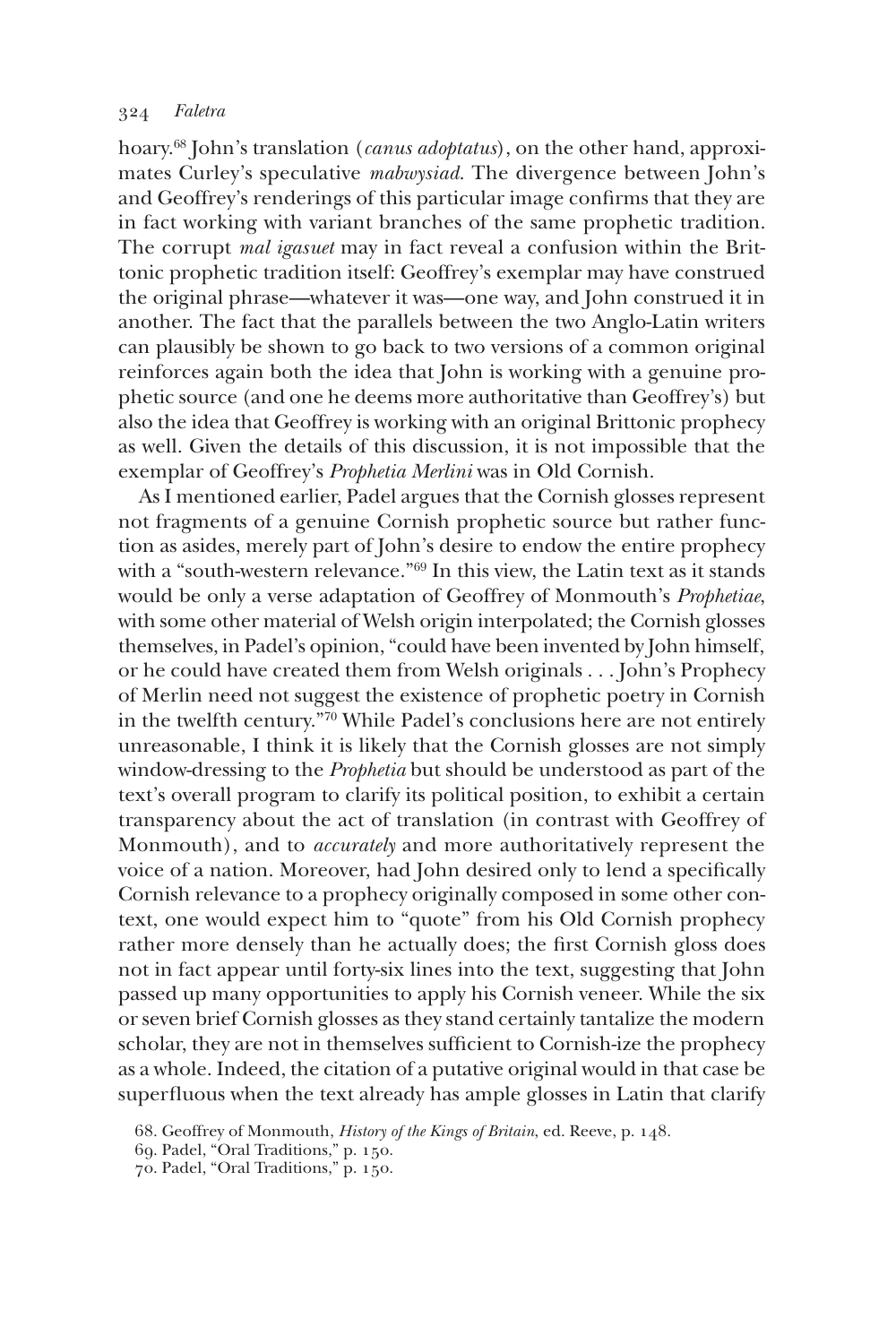the prophecy's southwestern relevance. The Cornish glosses, in this light, more likely represent John's attempt to appeal to the original in order to shed further light on particularly interesting or thorny passages (the *pemp bliden warn ugens ha hanter* gloss on line 46 is a perfect case in point). Likewise, John's discussions of *guent dehil* and *awel garu* resemble the defense of a scholar-translator for the validity of his particular word choice. While Padel still might be correct in surmising that John's *Prophetia Merlini* is a composite of different prophecies, including both Galfridian and Welsh materials, it seems that, unless we are willing to dismiss John's Old Cornish glosses as an elaborate philological hoax (and who, one wonders, would be the audience for such a hoax?), we should accept them as fragments of a larger tradition of Cornish political prophecy.<sup>71</sup>

The conclusions of this philological analysis, then, support John's claim and the opinions of Curley, Fleuriot, Taylor, and Jenner—that he is indeed translating a source from the British tongue (*nostrum Britannicum*), a claim which can now be corroborated, as we can now confidently identify John's source language as Old Cornish and date it somewhat conservatively to at least the second half of the eleventh century. Although it is ultimately impossible, given our lack of precise knowledge about the transmission of the exemplar, to determine the extent of John's adaptation of or additions to his Cornish source, we can at the very least dismiss Fleuriot's broader claim that the language of the glosses derives from the eighth or ninth century (although his analysis is otherwise helpful in many respects). It is tempting to follow Fleuriot in imagining the existence of such prophetic poetry in Brittonic so early, but surely the manuscript tradition does not support such a conclusion; the earliest extant Merlinic prophecy, the *Armes Prydain Fawr*, dates only from ca. 930.<sup>72</sup> Moreover, the general tone of this prophetic poetry seems inconsistent with the political situation of the Britons during this period and with the more heroic tenor of the poetry of the *cynfeirdd*; as Rachel Bromwich has pointed out, earlier Welsh poetry seems more concerned with highlighting, if elegiacally, the quasi-historical connections between the polities of the Old British North (Rheged, Manau Gododdin, etc.) or with extolling the virtues of particular dynasties rather than with positing any pan-British identity with claims to Insular sovereignty.73 In contrast, the earliest extant Merlinic prophecies give voice in their triumphalism

71. Jenner, "The Tristan Romance," p. 488, who opines that the glosses were genuine Cornish, nonetheless notes the prevalent nineteenth-century view that they were a hoax.

<sup>72.</sup> An authoritative discussion of the date and political contexts of the *Armes Prydain Fawr* can be found in *Armes Prydein*, ed. Ifor Williams, trans. Rachel Bromwich (Dublin: Institute for Advanced Studies, 1982), pp. xii–xx.

<sup>73.</sup> See Rachel Bromwich, "The Character of the Early Welsh Tradition," in *Studies in Early British History*, ed. H. M. Chadwick et al. (Cambridge: Cambridge Univ. Press, 1959), pp. 83–136.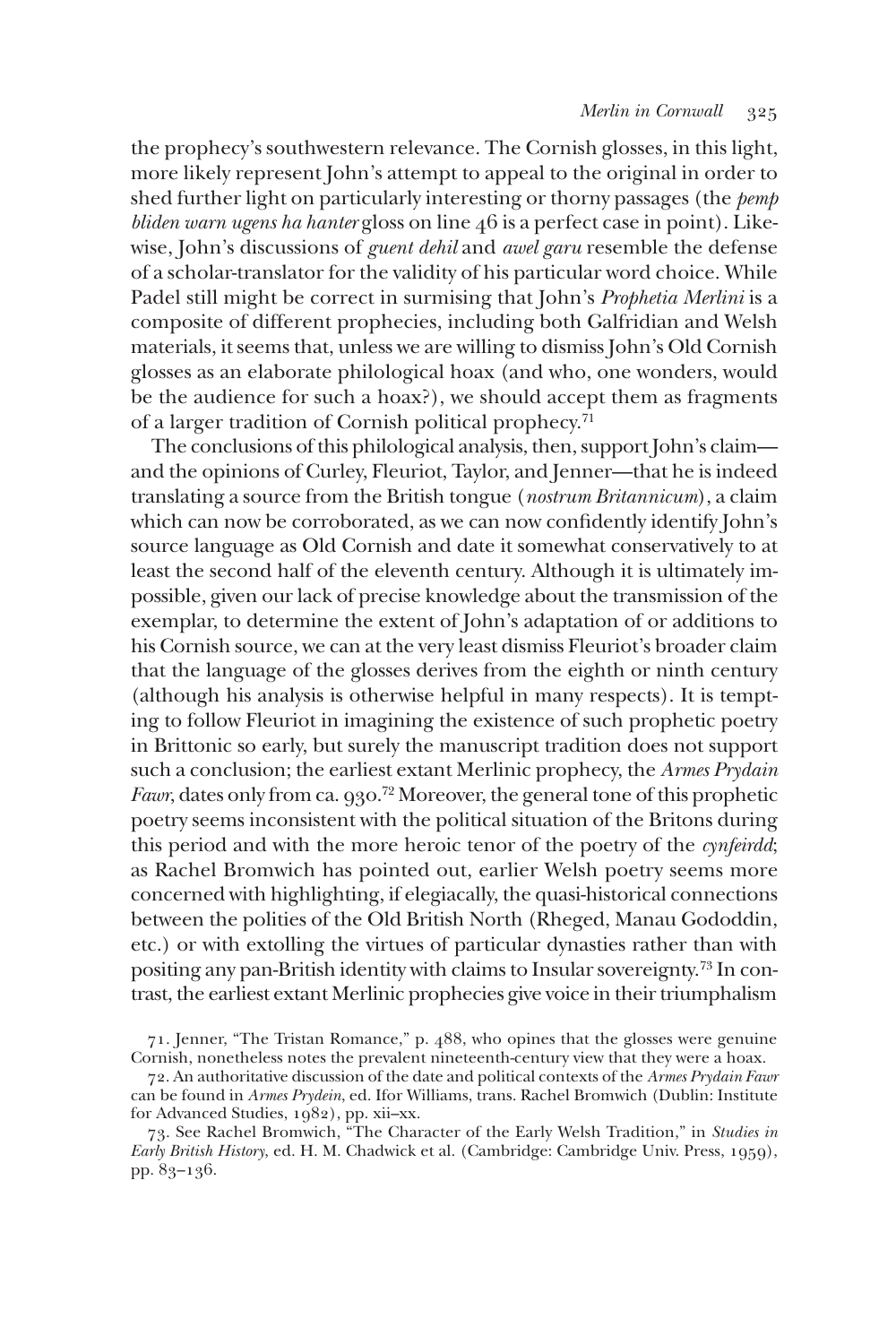to the political ideals of an already marginalized people who nostalgically remember a day long ago when they possessed the entire island of Britain.74 Characterized in this way, the prophecies seem consonant with the earliest of the Welsh triads, whose origin Rachel Bromwich conjectures to be no earlier than the tenth century.75 I doubt whether the eighth century, as Fleuriot would have it, could have produced prophecies of this sort. In both language and content, John's *Prophetia* is instead more resonant with the tradition of eleventh- and twelfth-century Merlinic prophecies in Welsh such as *Ymdiddan Myrddin a Thaliesin* or the somewhat earlier but certainly still circulating *Afallennau* and *Oianau*. 76

Even if John of Cornwall was working with, at least in part, a genuine Old Cornish prophecy, we would do well to heed Padel's caveat that this Cornish source need not imply that John's source was a *Merlinic* prophecy. As the various texts of the Black Book of Carmarthen and the Book of Taliesin testify, not every political prophecy in the Brittonic world was attributed to the bard Myrddin. John may quite plausibly have fostered his Cornish text upon the figure of Geoffrey's Merlin. After all, John's references to "Merlinus Ambrosius" not only follow Geoffrey in Latinizing Myrddin to Merlinus (presumably to avoid the unpleasant associations of "Merdinus"), but he also accepts Geoffrey's identification of the Nennian boy prophet Ambrosius/Emrys with the semi-legendary Welsh bard.

On the other hand, John's proximity to Geoffrey on this point also need not rule out the existence of Merlinic prophecy in Cornwall. If we understand John's tantalizingly brief citations of Old Cornish as synechdochic of at least a single full (and now lost) Cornish prophecy, it is not impossible or even unreasonable to associate such a prophecy with Merlin. John's *Prophetia* shares a body of reference to specific people (Conan, Cadwallader), places (Periron, the plains of Rheon), and actions (the collection of tribute, a pan-Celtic alliance) that we find associated with Myrddin from the *Armes Prydain Fawr* on.77 In fact, given that Welsh Merlinic prophecy

74. Jarman argues that the earliest core of the Merlinic prophecies, especially the material underlying the *Afallennau*, may date from as early as the ninth century, though the prophetic tradition was still productive of new material throughout the eleventh and twelfth centuries; see *Llyfr Du Caerfyrddin*, pp. xxxvi–xxxvii.

75. Rachel Bromwich, ed., *Trioedd Ynys Prydein*, pp. lxxxvii–xcix, argues that the oldest strata of the triads date from the ninth or tenth century at the very earliest.

76. Curley, ed., "A New Edition," pp. 224–27. Some of these prophecies, such as *Ymddiddan Myrddin a Thaliesin* and the *Cyfoesi Myrddin a Gwenddydd*, date from the late eleventh and early twelfth centuries. Many of the others, though much earlier in their inception, were still circulating and accruing new material during this period.

77. This said, I am very sympathetic to Padel's theory that certain Welsh prophecies, especially the *Afalennau* and the *Oianau*, were only associated with Merlin after the prophet attained notoriety in Geoffrey's *Historia*. See Padel, "Geoffrey of Monmouth and the Development of the Merlin Legend," *Cambrian Medieval Celtic Studies*, 51 (2006), 37–65.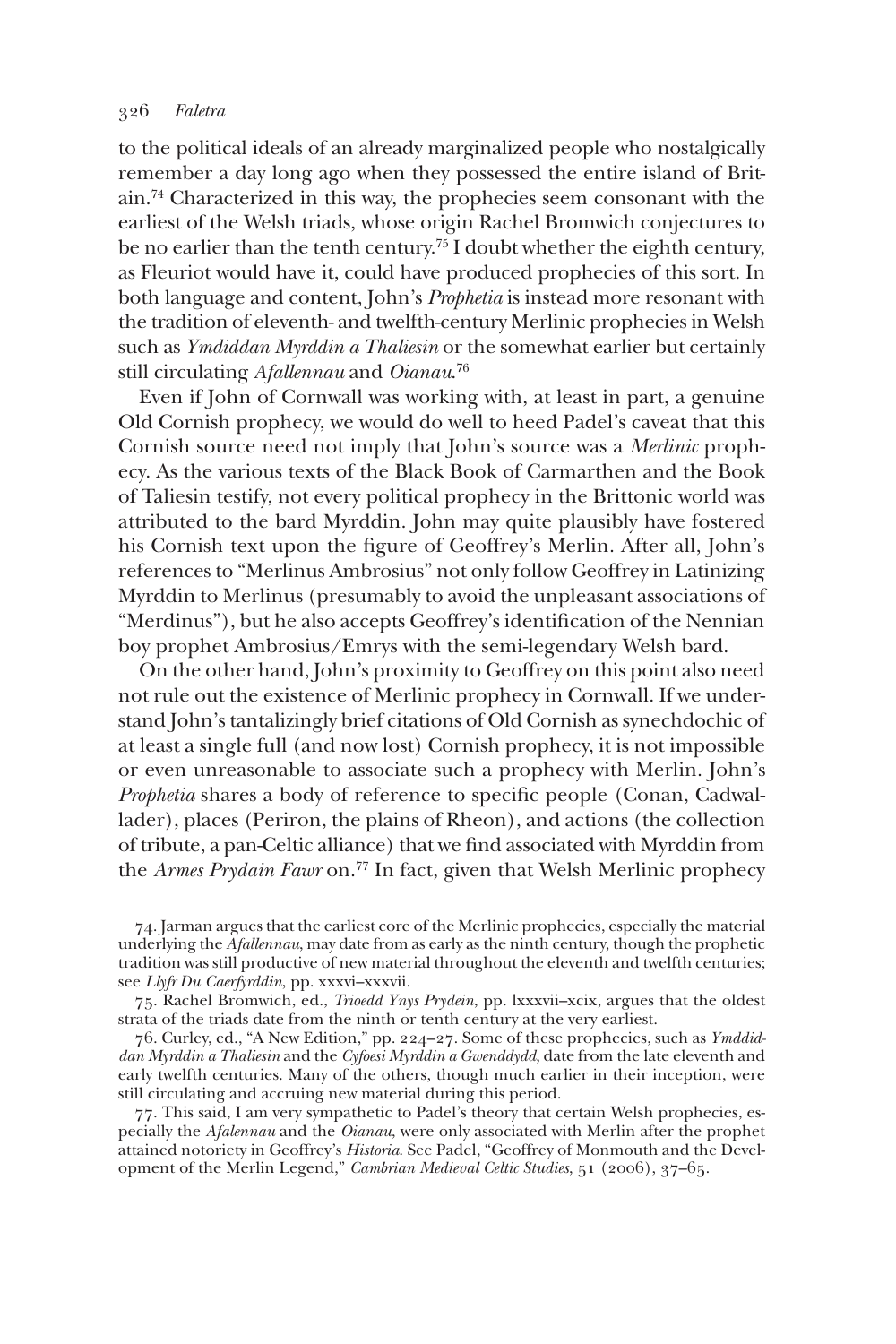may have been born as a response to Anglo-Saxon incursions into Wales and Cornwall simultaneously during the campaigns of Æthelstan of Wessex, and given the mutual intelligibility or near-intelligibility of Welsh and Cornish (especially in the tenth century), it is possible that the figure of Myrddin did migrate to Cornwall at an early date and that John's Cornish source represents the culmination of a two-hundred-year tradition of Merlinic prophecy in Cornwall. Although Padel not unwisely warns that "evidence is lacking for any medieval Cornish version of the south Welsh legend of Myrddin," the existence of John's Cornish source, taken in tandem with its shared body of references to Welsh Merlinic prophecies, surely does not rule out the possibility of Merlin (or perhaps, more properly, *Merdin*) in Cornwall.78

Even if John of Cornwall's source was not specifically a Merlinic prophecy and thus not evidence for a tradition of Merlin *in* Cornwall, it nonetheless stands as a grand annunciation of a Merlin *for* Cornwall. In this, John co-opts Geoffrey of Monmouth's most potent spokesperson not just to lend his own prophecy a Merlinic luster but to subvert the subtle anti-British and pro-Norman bias of Geoffrey's text, an issue I will explore in the following section.

#### III.

It might be expedient to rehearse the most salient points that have emerged in my discussion thus far. We have first of all noted that the main text of John's *Prophetia Merlini* is sufficiently divergent from both Geoffrey of Monmouth and from the Welsh prophecies—a point explored by Curley in his edition and reinforced by my own analyses—to warrant the claim that it is drawing upon another, hitherto unknown source. By his own admission, by the marked use of first-person verbs and pronouns within the marginal commentary, and by their own internal logic, we have concluded that John is the author (or principal author) of the *Prophetia*'s glosses and marginalia. The appearance in John's own glosses and marginal commentary of a number of Cornish words, in a manner that strongly suggests that they are the object of John's project of translation, reveals his knowledge of a political prophecy, and quite possibly a Merlinic political prophecy, in Cornish. We have now broadly dated this Cornish linguistically to the period 1050x1150. We can thus reasonably infer that John is translating a roughly contemporary Cornish political prophecy, though we may allow for the possibility that a few lines may have been adapted from or influenced by Geoffrey of

<sup>78.</sup> Padel, "Oral Traditions," p. 150.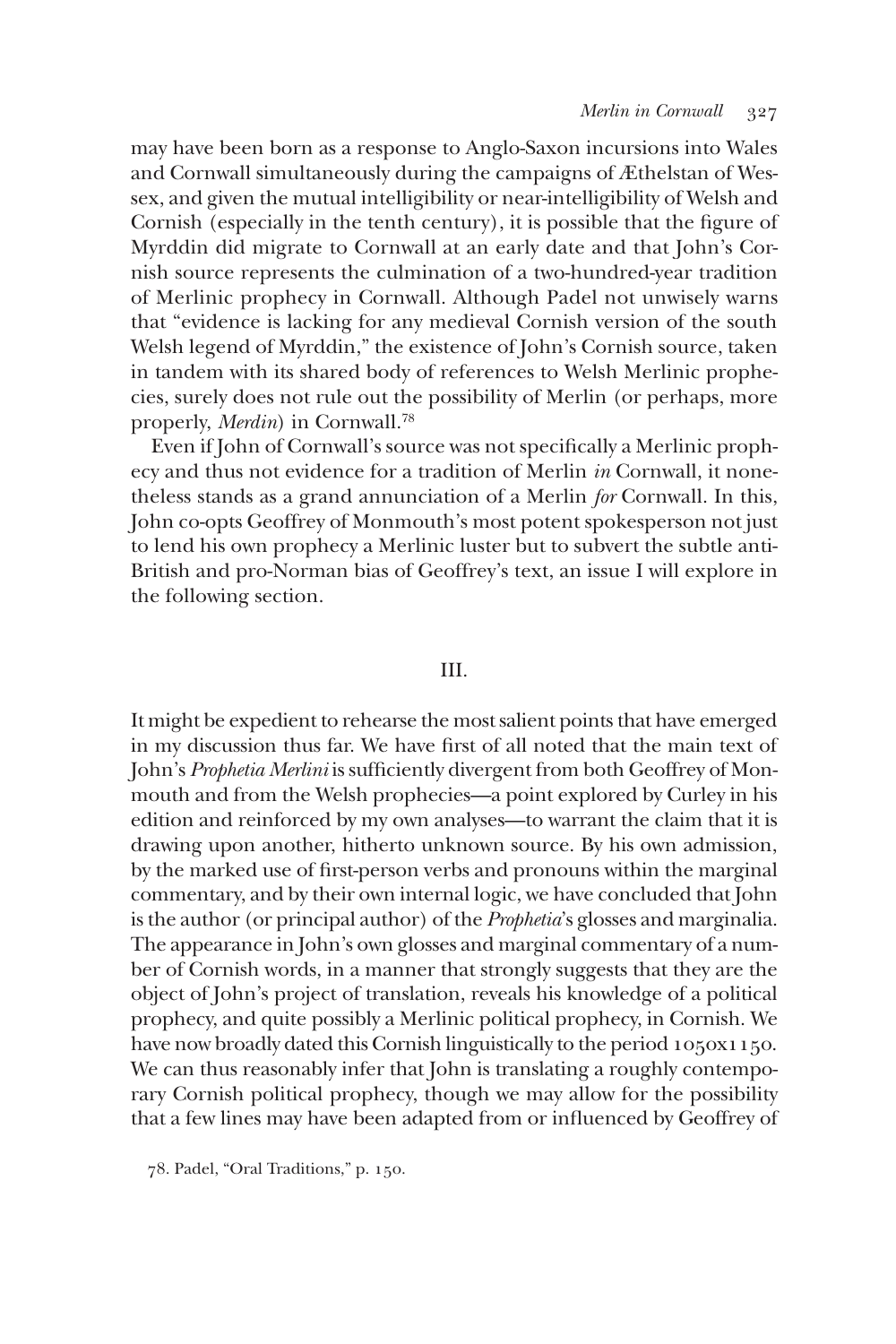#### 328 *Faletra*

Monmouth or Welsh prophecies or have been invented by John himself in order to address some pressing concern. In the final section of this essay, I will explore the implications of the above points and argue that John's presentation of a "new" Merlinic prophecy to the Anglo-Norman intelligentsia (if we may view Robert of Warelwast as representative of John's intended audience), especially a prophecy that promotes specifically pan-Brittonic and Cornish interests over Anglo-Norman interests, is calculated both to make a political statement and to call out the polemic insufficiencies of Geoffrey of Monmouth's *Prophetiae Merlini*.

The existence of John's Cornish exemplar—and perhaps of an entire lost tradition of post-Norman Cornish Merlinic prophecy—has further important ramifications. First, it suggests far more clearly than previous evidence that authentic Brittonic texts underlie the sources for Geoffrey of Monmouth's *Historia Regum Britanniae*, lending more credence to the idea that Geoffrey's claim to be translating from an ancient book may, in some very loose sense, be true.79 This, in turn, also has implications for evaluating the status of fictionality and historicity in the *Historia*. Indeed, the British language in which Geoffrey claims the ancient book to have been written may plausibly even have been Old Cornish.80 Even if, as is likely, Geoffrey's sources are far-ranging and varied, we cannot now rule out the influence of Cornish traditions on the germination of the *Historia Regum Britanniae* or the *Prophetiae Merlini*. 81 Padel has analyzed Geoffrey of Monmouth's particular interest in and emphasis on Cornwall in his *Historia*, suggesting that Geoffrey may well have done research for his book in Cornwall or used Cornish materials, and E. M. R. Ditmas has outlined some of the possible itineraries Geoffrey may have taken through the Cornish peninsula as a young man in the service of Robert of Gloucester.<sup>82</sup>

79. Geoffrey Ashe, "Ancient Book," pp. 322–23, makes such a claim, bolstering Geoffrey's status as a historian.

80. Indeed, the existence of an Old Cornish source for the *Historia* could explain why Geoffrey's book was so often "retranslated" back into Welsh throughout the thirteenth and fourteenth centuries.

81. In the absence of evidence that Geoffrey's claim to be translating an actual book in the British language is true, scholars have identified a panoply of source materials for the *Historia* and the *Prophetiae*. Geoffrey's probable Brittonic sources include Welsh and/or Breton regnal lists, genealogies, and saints' lives; Welsh prophecies; as well as Welsh, Cornish, and Breton folk traditions, which were likely passed on orally. (Identifiable Latin sources of Geoffrey's *Historia* include Gildas's *De excidio Britanniae*, Bede's *Historia Ecclesiastica Gentis Anglorum*, pseudo-Nennius's *Historia Brittonum*, William of Malmesbury's *Gesta regum Angliae* and *Gesta pontificum Angliae*, and Henry of Huntington's *Historia Anglorum.*) Geoffrey's appetite for source material was both catholic and voracious. For an overview, see Michael Curley, *Geoffrey of Monmouth* (New York: Twayne, 1994), pp. 10–11 and passim.

82. Padel, "Geoffrey of Monmouth and Cornwall," *Cambridge Medieval Celtic Studies*, 8 (1984), 18; E. M. R. Ditmas, "A Reappraisal," pp. 510–24; and also J. S. P. Tatlock, "The English Journey of the Laon Canons," *Speculum*, 8 (1933), 454–65.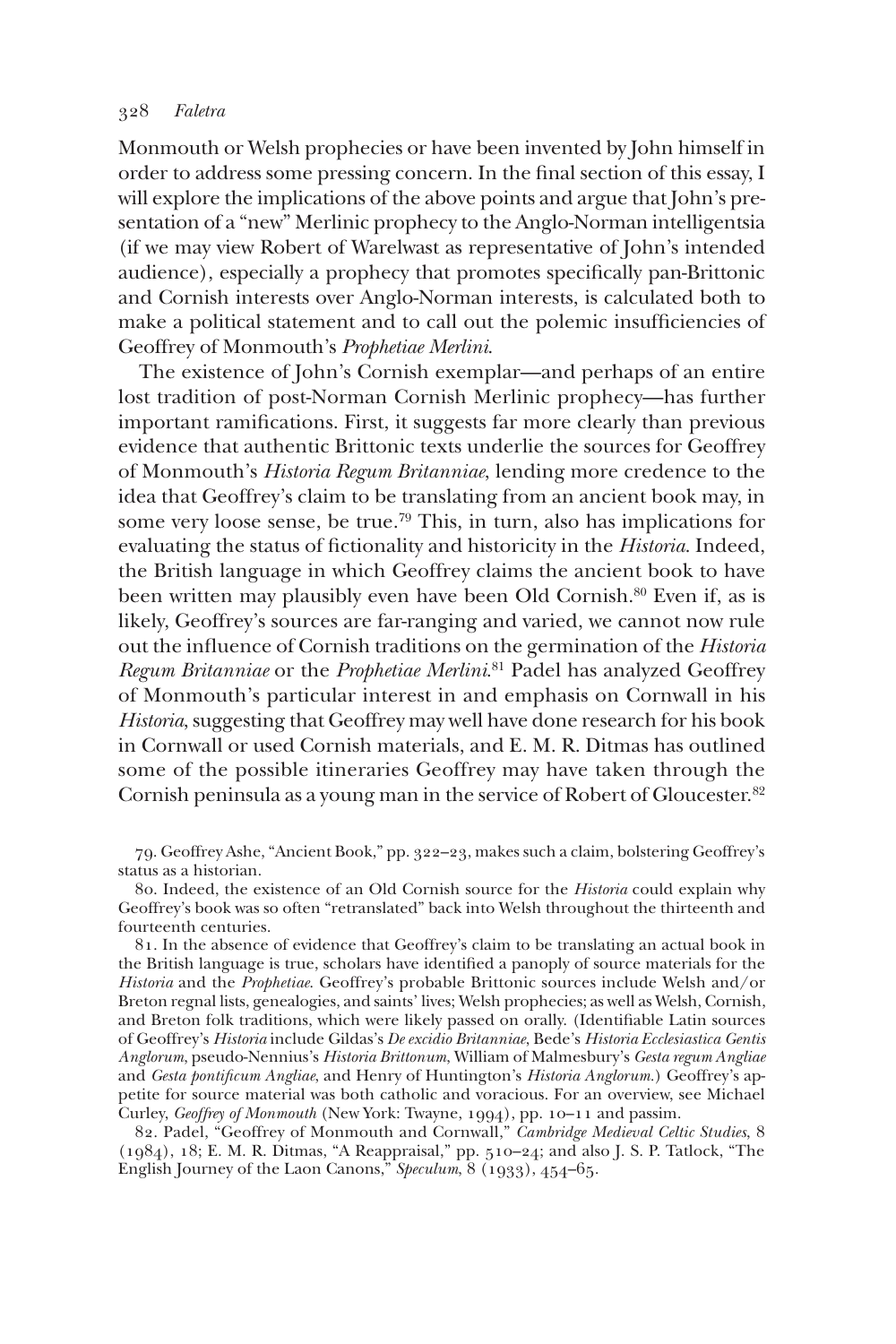Cornwall's high confluence of Arthurian place-names and local legends may also have attracted Geoffrey, and he may easily have acquainted himself with any Cornish materials deposited at Exeter Cathedral, the same cathedral that John frequented a generation later and a natural point of interest for a young scholar. We might now more confidently include a hitherto unattested political prophecy as among Geoffrey's possible Cornish sources.83

If the existence of a Cornish Merlinic prophecy—or even, by implication, of an entire tradition (perhaps largely oral) of Cornish political vaticination—lends more credence to Geoffrey's claims to historical and vatic authority, it bolsters John of Cornwall's far more directly. Indeed, the presence of the Cornish exemplar permits us to emphasize the independence of John's work from Geoffrey's. In the early twentieth century, E. K. Chambers had opined that John of Cornwall's *Prophetia Merlini* was merely a versification of parts of Geoffrey's authoritative text, an idea seconded by Fleuriot and endorsed more recently by Julia Crick.<sup>84</sup> Such views incorrectly assume that Geoffrey of Monmouth is the sole font of prophetic knowledge in Norman Britain after the publication of his *Prophetiae Merlini* ca. 1135. On the contrary, John's decision to translate a new or alternate Merlinic prophecy, to base it openly upon a "British" original, and to provide an extensive commentary for his work indicates his tacit recognition of the insufficiencies of Geoffrey's version. John's open declaration of an authentic source in the British tongue (one that he is even able to quote) also bolsters his reputation as a scholar, and, even if it reduces him to a mere translator, it paradoxically invests the prophecy with the authority of authenticity:

Iussus ego, Iohannes Cornubiensis, prophetiam Merlini iuxta nostrum Britannicum exponere, in uestri gratia affectui meo magis quam facultati consulens, brevi admodum et in scolari palestra id eluctari puerili stilo conatus sum. Qua in re utcumque profecerim, non absque labore meo quicquam adeptus sum, cum pro uerbo uerbum lege interpretationis reddere studuerim. (p. 231)

(I, John of Cornwall, having been commanded to set forth the prophecy of Merlin in our British tongue, and also esteeming your affection for me more than my own ability, have attempted in my humble style to elucidate it in a scholarly manner. No matter how I have fashioned my work, I have achieved nothing without labor. I did, however, strive to render it, according to the law of translation, word for word.)

83. Padel, "Geoffrey of Monmouth and Cornwall," p. 19, considers this possibility "theoretically conceivable."

84. E. K. Chambers, *Arthur of Britain* (London: Sidgwick & Jackson, 1927), p. 29; Fleuriot, "Fragments," p. 44; and Julia C. Crick, *The Historia Regum Britannie of Geoffrey of Monmouth: IV. Dissemination and Reception in the Later Middle Ages* (Cambridge: D. S. Brewer, 1991), pp. 86 and 216.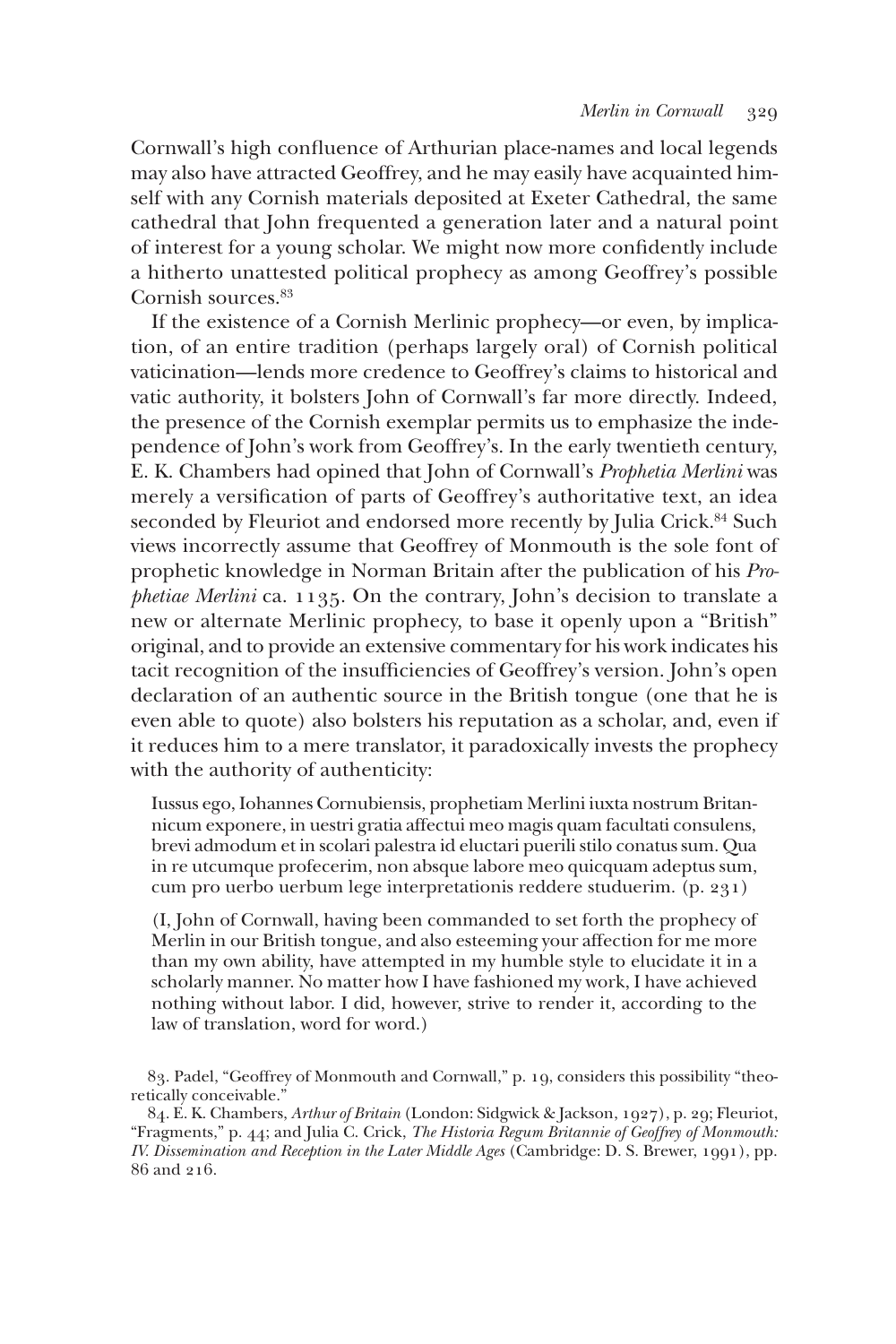Despite the formulaic nature of this dedication, John here obliquely challenges Geoffrey of Monmouth's claim to have *faithfully* translated "quendam Britannici sermonis librum uetustissimum."85 I will now show that John of Cornwall manipulates the authority of his authentic Cornish source as a means of legitimizing his prophetic refutation of the pro-Norman partisanship of Geoffrey's version of the *Prophetiae Merlini*.

Whether or not John of Cornwall and Geoffrey of Monmouth derive their respective prophecies—in whole or in part—from the same source or from closely related sources in Welsh and/or Cornish, their treatment of this material varies considerably, despite their many close correspondences. Overall, John of Cornwall's *Prophetia Merlini* constitutes one of the earliest and certainly one of the most comprehensive and pointed attacks on Geoffrey of Monmouth's Merlinic material.<sup>86</sup> John does not conceal the purposes behind his presentation of the *Prophetia*. His addition of marginal commentary and interlinear glosses, which limit and stabilize hermeneutic response to the text, is likewise an overtly political act. A comparison, for example, of the way the two writers adapt the prophecy of Conan and Cadwallader highlights the difference in their political commitment.87 John writes:

> Sit proba tempestas! Conanus nauigat undas, Et Kadualadro faueat quod precepit Euro . . . Posteritas magni tollet diadema Britanni. Mira ducum facies meritos conscendet honores, Mira duum uirtus medios concedet in usus. (p. 236)

(May the time be auspicious! Conanus sails the waves / and may that which rules the East favor Kadwallader . . . . / Posterity will uplift the diadem of the great Briton! The splendid character of the leaders will embark with due honor, / The splendid virtue of these two will restore everyday customs.)

John's *Prophetia* here plays in a triumphant key, looking forward expectantly to the day of an alliance between Conan (representing Brittany) and Cadwallader (representing the Welsh and perhaps also the Cornish). The leaders' names may be taken figuratively to represent their respective nations, and in this sense the *Prophetia* (and, presumably, its Cornish source) resembles the *Armes Prydain Fawr* (and other Welsh Merlinic prophecies), wherein Conan and Cadwallader likewise signify the union of the Continental and Insular Britons against an intrusive people, in this case the Saxons under Æthelstan:

85. Geoffrey of Monmouth, *History of the Kings of Britain*, ed. Reeve, p. 1.

87. I emphasize the word "adapt" here to point out that, even if the Conan-Cadwallader alliance does not derive from John's putative Old Cornish source, it was certainly part of the tradition of Merlinic political prophecy from the tenth century on, appearing at least as early as the tenth-century *Armes Prydain Fawr*.

<sup>86.</sup> I here follow Curley, ed., "A New Edition," pp. 222–23, in his dating of the poem.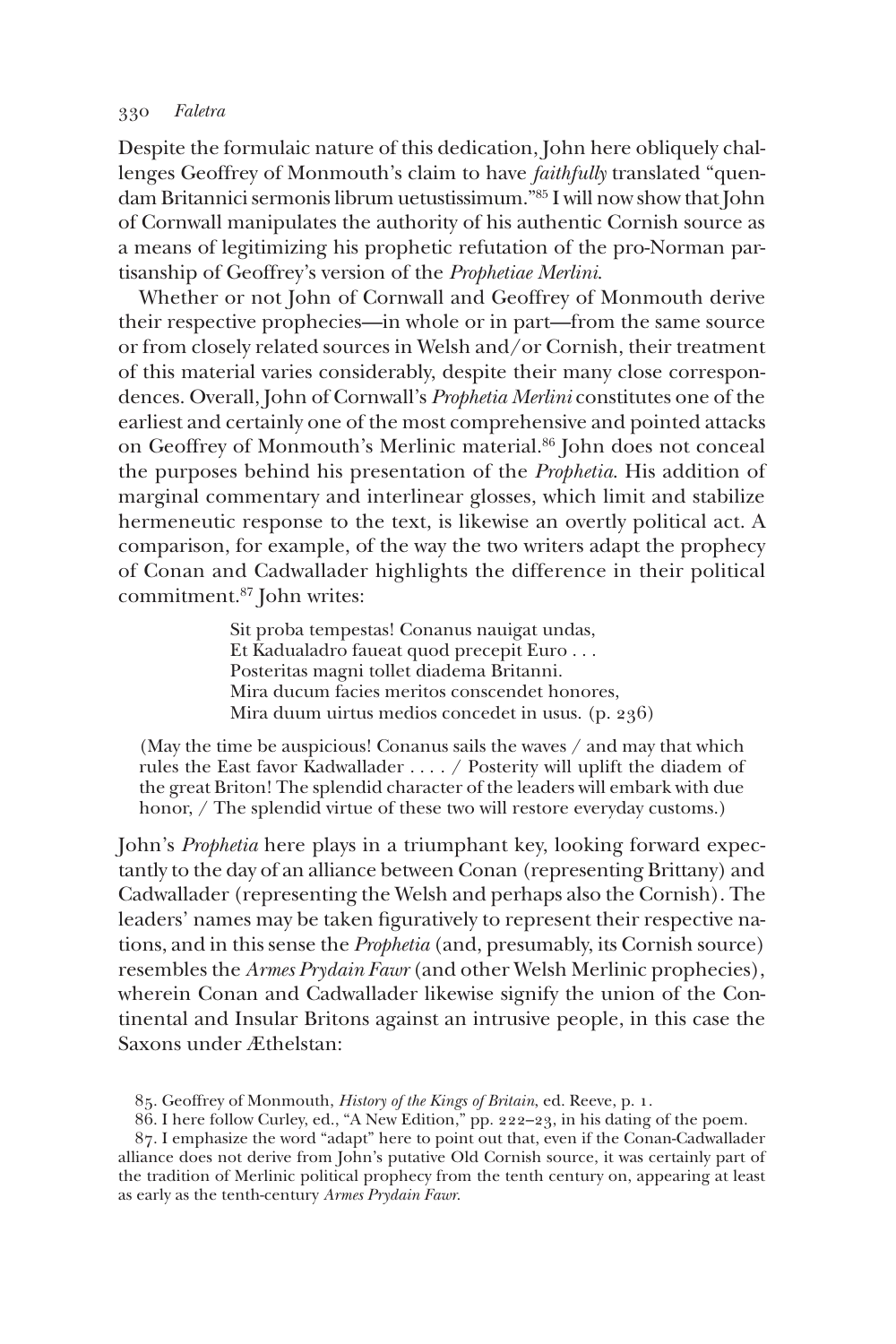boet mor, boet agor eu kussulwyr boet creu, boet agheu eu kyweithyd. Kynan a Chatwaladyr, kadyr yn lluyd, etmyccawr hyt Vrawt ffawt ae deubyd. Deu vnben degyn, dwys eu kussyl. Deu orsegyn Saesson o pleit Dofyd. Deu hael, deu gedawl gwlatwarthegyd. Deu diarchar barawt vnffawt, vnffyd. Deu erchwynnawc Prydein, mirein luyd. Deu arth nys gwna gwarth kyfarth beunyd.

([M]ay gore, may death be their comrades. / As for Cynan and Cadwaladr, glorious in their armies, the fate which is destined for their part will be celebrated forever. / Two steadfast rulers, whose counsel is wise. / Two tramplers on the English in God's name. / Two generous men, two gift-giving cattleraiders. / Two brave, ready men, of one fate, of one faith. / Two guardians of Britain, splendid armies. / Two bears, daily battle does not put them to shame.) (ed. and trans. Isaac, pp. 178–79)

The *Armes Prydain Fawr* draws on the figures of the historical kings as a means of predicting—and, ultimately, creating—similar alliances in the future in order to accomodate the political goal of liberating Britain from the Anglo-Saxons; Conan and Cadwallader represent for the tenth-century audience symbols of power rather than historical entities. John's *Prophetia,*  facing different historical circumstances, draws upon this tradition and invokes Conan and Cadwallader as symbols of resistance against a new enemy. Translating a similar (though more recent) Old Cornish source, the *Prophetia Merlini* surely posits the Normans—"Neustria seva" (harsh Normandy)—as having replaced the Saxons as the new alien occupiers of Britain.88

The pro-British (and implicitly anti-Norman) stance of John's *Prophetia Merlini*, drilled home by the precision of his commentary, contrasts starkly with the work of Geoffrey of Monmouth. Geoffrey also presents a Conan-Cadwallader prediction in his *Historia*, but the political import in his version is far more difficult to gauge:

Cadualadrus Conanum uocabit et Albaniam in societatem accipiet. Tunc erit strages alienigenarum, tunc flumina sanguine manabunt, tunc erumpent Armorici montes et diademate Bruti coronabunttur. Replebitur Kambria laeticia et robora Cornubiae uirescent. Nomine Bruti uocabitur insula, et nuncupatio extraneorum peribit. (ed. Reeve, pp. 148–49)

(Cadualadrus will summon Conanus and make Scotland his ally. Then the foreigners will be slaughtered, the rivers flow with blood, and the hills of

88. Two roughly contemporary Welsh Merlinic prophecies that appear in the Red Book of Hergest, *Cyfoesi Myrddin â Gwenddydd ei chwaer* and *Gwasgargerdd Myrddin yn y Bedd*, also reveal a concern with the Norman presence in Britain; both are printed in *The Poetry of the Red Book of Hergest*, ed. J. Gwenogfryn Evans (Llanbedrog, 1911). See also Curley, "Gerallt Gymro," p. 30.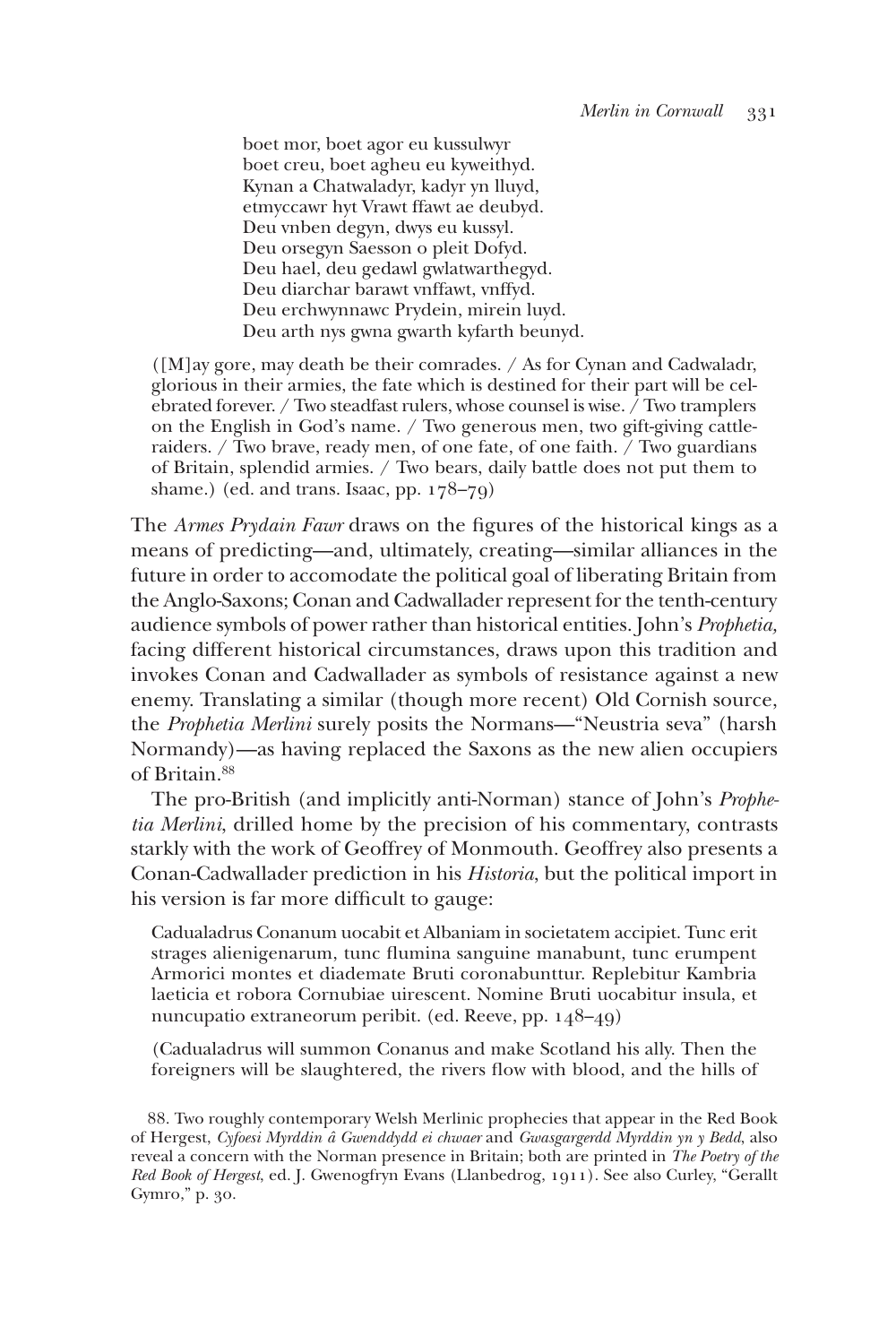#### 332 *Faletra*

Brittany burst forth and be crowned with Brutus' diadem. Wales will be filled with rejoicing and the Cornish oaks will flourish. The island will be called by Brutus' name and the foreign term will disappear.)

Upon initial inspection, Geoffrey's version of this prophecy seems fairly clear and fairly pro-Briton: Conan and Cadwallader will cast off the foreign yoke, causing all Britain (including Cornwall) to rejoice and the true British dynasty to be restored. Two important distinctions, however, distance Geoffrey's version from John's. First, an attentive reader of Geoffrey's version will identify Conan and Cadwallader with the *actual*, *historical* kings of the sixth or seventh century. Indeed, once the reader identifies Arthur as the Boar of Cornwall (an easy reference point and one that Merlin supplies later in the narrative), one theoretically needs only to count kings in Geoffrey's prophecy to arrive at the historical Conan-Cadwallader alliance recounted later in the *Historia Regum Britanniae*. 89 Insular history, therefore, goes on after Conan and Cadwallader's seventh-century victories; only several lines later the reader of Geoffrey's *Prophetiae* will discover that a new host of invaders plagues the island after Conan and Cadwallader, and a reader of the *Historia* in its entirety will learn to situate Cadwallader as the last native British king, the king who, at God's behest, relinquishes control of Britain to the Anglo-Saxons for good. Second, Geoffrey's version of this particular prophecy situates this moment of potential nativist triumph toward the beginning of a long series of increasingly obscure prophecies. Geoffrey's infamous *decimatio Neustriae* likewise comes near the beginning of the *Prophetiae*, thus neutralizing any potential political threat to Geoffrey's Norman patrons. Like his claim for a British resurgence under Cadwallader, Geoffrey's prophecy of the slaughter of Normandy is lost in the Merlinic shuffle.

John's *Prophetia*, in contrast, importantly maintains Conan and Cadwallader as ethnic *symbols* rather than as historical persons, and he strategically places the prophecy regarding their triumph at the very end of his text. In fact, the alliance between the two leaders, according to the *Prophetia Merlini*, ushers in a new golden age. Moreover, this *aurea etas* of the *Prophetia*'s final line is here and now: John envisions the extirpation of the current Norman conquerors and the restoration of native (i.e., Brittonic) rule. The Normans, whom John in a gloss identifies as the cleansing South Wind in line 2, had served their historical purpose of ridding the island of the hated Saxons. The current instability of their tenure—the beginning of the end, so to speak—was now revealed in the civil war between Stephen and Matilda. The Vatican manuscript's commentary ensures that

<sup>89.</sup> At least one early commentary does so. Jacob Hammer, "A Commentary." Michael Curley, however, in *Geoffrey of Monmouth*, p. 55, notes several inconsistencies in Geoffrey's prophetic enumerations.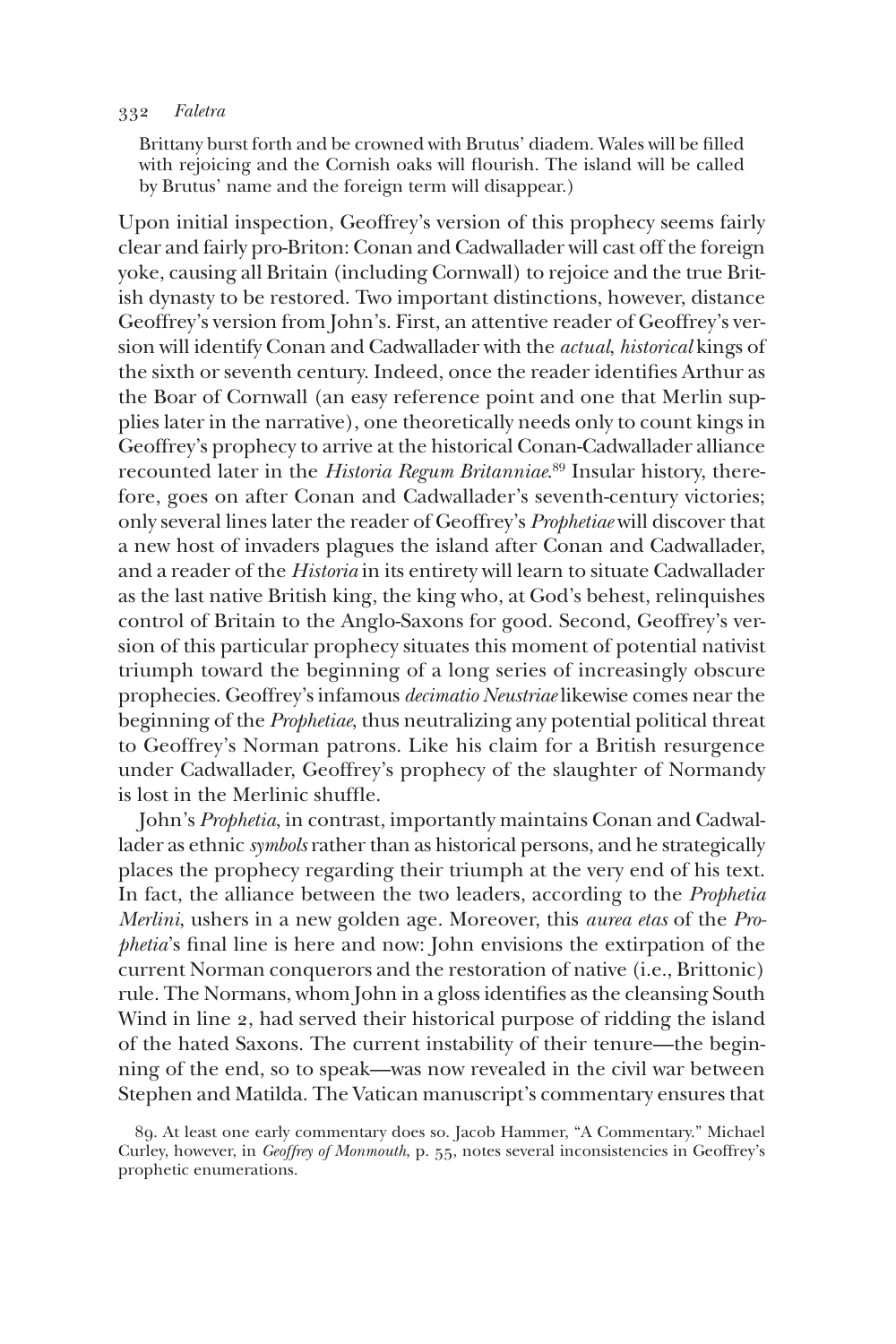the reader will understand that the *Prophetia* provides a key to current events and not a dead recounting of the glories of the British past. For example, commenting on the prophetic line "Heu pelagi facinus quod tercius extulit annus" (Alas, for the crime of the sea that the third year has brought forth), John supplies the following explanation:

*Heu pelagi*, quia mari demersi sunt nauigando in Normannia. *Quod tercius*. Hoc de Willelmo; tercius sui imperii annus fuit ultimus uite. (p. 238)

(*Alas for the crime of the sea!* since they were drowned in the sea while sailing in Normandy. *That the third*. This refers to William; the third year of his reign was the last year of his life.)

Here John's commentary refers the reader clearly to the infamous sinking of the White Ship and the drowning of Henry I's only legitimate male heir in 1121. More importantly, the commentary orients the action of the prophecy in the twelfth-century present, rather than in the distant, already closed-off past that Geoffrey's *Prophetiae* and *Historia* describe. Other parts of the commentary further contribute to relating the prophecy to recent events; he glosses the "quartum seu quintum" of line 100, for instance, with "Quartus dicetur procul dubio ubi Willelmus, filius Henrici, reputetur inter reges; illo anteuersato aliis, erit iste quintus" (p. 239: The fourth doubtless refers to William, the son of Henry, who is to be counted as one of the kings; the fifth king, despite what others say, is the one who comes after Henry). Overall, John of Cornwall systematically clarifies the Prophecy of the Seven Kings to refer to the Norman dynasty: William I, William II, Henry I, William the Prince (who never reigned), Stephen, and two unspecified future kings.<sup>90</sup> After the reign of the seventh king, according to John's *Prophetia* and its commentary, the Brittonic world, represented figuratively by Conan and Cadwallader, would arise and reclaim sovereignty over the island of Britain.

The cumulative effect of such careful marginal and interlinear explication is the explicit recognition of John's strong Cornish and, more broadly, *British* partisanship.91 When, for instance, he speaks of the alliance of Conan and Cadwallader, he hopefully exclaims, *Sit proba tempestas!* His use of the optative here places the outcome of the alliance into the conjectural future, emphasizing the political explosiveness of his message. This again is a far cry from Geoffrey's apparent assertion that the alliance of Cornwall and Brittany occurred either in the seventh century with the literal,

<sup>90.</sup> Depending on the precise date of composition of the *Prophetia Merlini*, John might have assumed that the sixth king would be Henry Curtmantle (Henry II), whose right of succession was formalized by the Treaty of Westminster in 1153.

<sup>91.</sup> In fact, it may have been John's perceived pro-Celtic affinities more than merely his ability to speak Welsh that disqualified him as a viable candidate for the bishopric of St. David's in 1176. See Rathbone, "A Brief Biography," p. 49.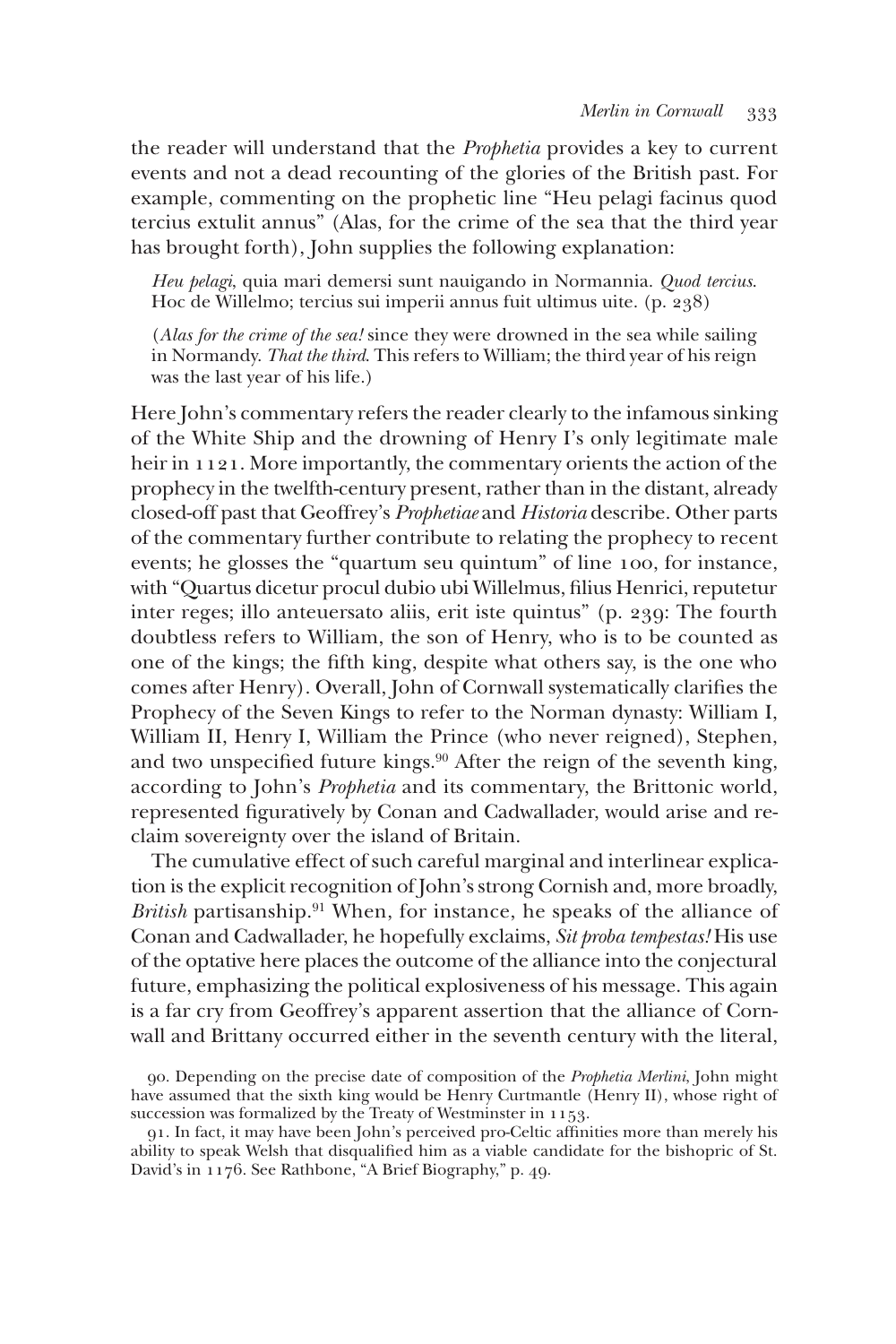historical alliance between Conan and Cadwallader against the Saxons (see Geoffrey of Monmouth §§203–5), or, less likely, with the necessary cooperation between the Cornish and Welsh in the establishment of an archdiocesan see at Menevia. In both cases, Geoffrey neutralizes the political implications of this so-called "Breton hope," either by relegating it to a distant, seventh-century past where one could still take the struggle between Celt and Saxon seriously without having it reflect on the current political situation, or by diminishing it to part of an ongoing argument about ecclesiastical affairs. John, however, retains the exhortatory aspect of the Conan-Cadwallader alliance, rendering it as a call to arms *in the present*—that is, in the twelfth-century present of Anglo-Norman domination in Cornwall and Wales. The political agendas of John of Cornwall and Geoffrey of Monmouth seem therefore to operate at cross-purposes. While John incites his countrymen and rejoices in the downfall of both Saxon and Norman, Geoffrey carefully limits Brittonic revivalism to the historical and now inaccessible past.

If both an anti-Saxon *and* an ultimately anti-Norman stance emerge from John's *Prophetia Merlini*, the text also places an unusual emphasis on the role of Cornwall throughout. Whereas Geoffrey of Monmouth seems for the most part to limit discussion of Cornwall in his *Prophetiae* to a reference to Arthur as "the Boar of Cornwall" and to the prediction that the "robora Cornubiae uirescent" (the oaks of Cornwall will flourish) after the alliance of Conan and Cadwallader, John's text affords a particular focus on Cornwall, probably due both to his own patriotic interests and to the specifically Cornish provenance of his source. For example, insofar as John's *Prophetia Merlini* addresses the subject of King Arthur at all, it places Arthur in a specifically Cornish context; the *Prophetia* situates the "domus Arcturi" near the plains of Rheon, thus positively identifying Arthur's home as Cornwall. The marginal commentary also supports a Cornish reading, explaining the *solium* of line 63 as referring to Cornwall, "que in hystoria appellatur domus Corinei" (p. 238: that in history is called the house of Corineus).

Likewise, the appearance in both Merlinic prophecies of the shadowy figure of the old man—Geoffrey's "senex niueus" (snowy-haired old man) and John's "canus adoptatus" (adopted old man)—on the banks of the river Periron provides another clear example of the probably deliberate vagueness of Geoffrey's text and of the pointedness of John's attempts at clarity. Although the earliest extant version of this particular vaticination in the *Armes Prydain Fawr* places the old man and the river Periron (Welsh *Peryddon*) on the marches of Wales, John makes clear in the commentary that this particular omen of British victory is associated with Cornwall: "*Perironis*. Hoc dicit de aduentu illius in Cornubia, et quia tunc obsedit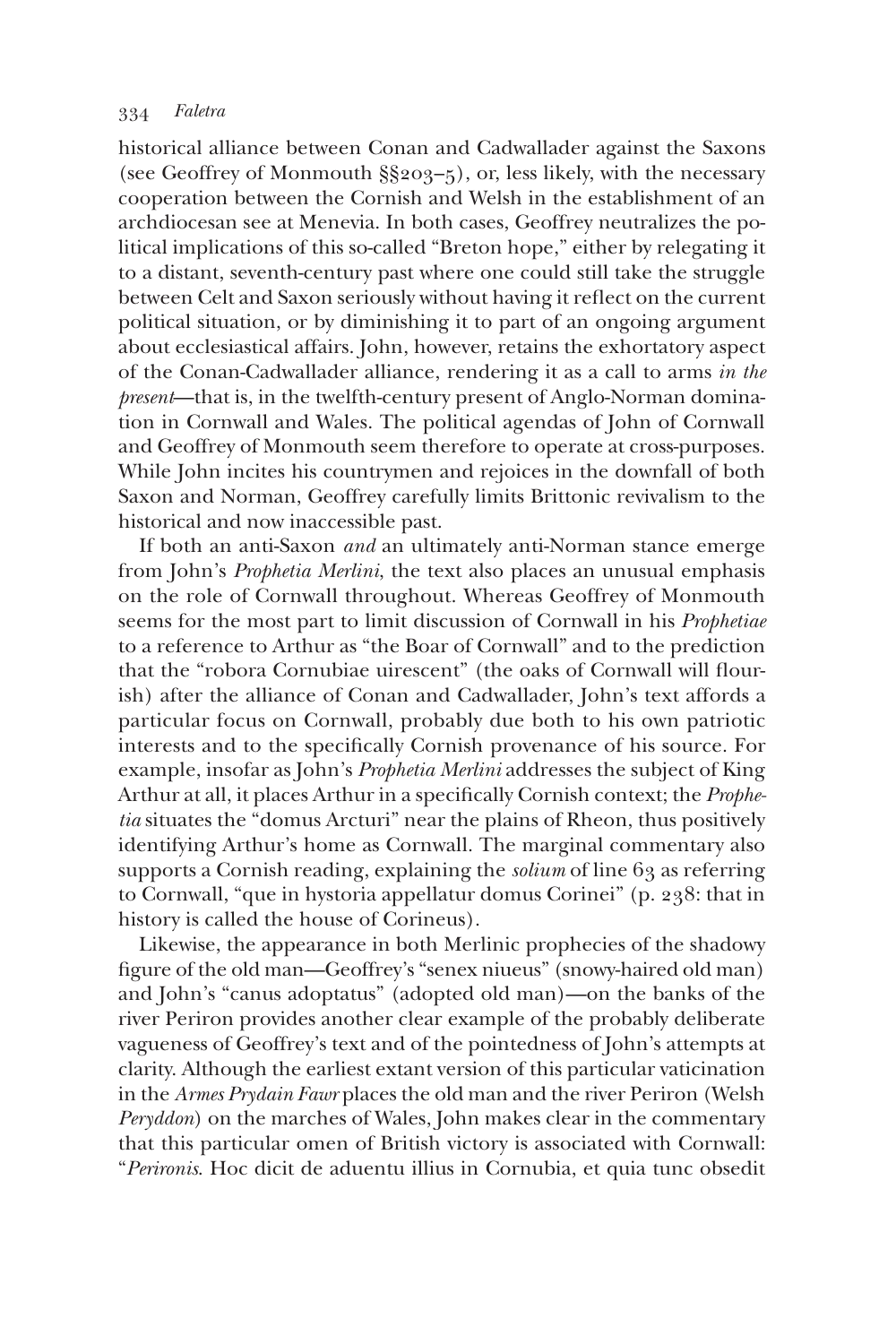castrum apud Perironem quod dicitur Dindaiol" (p. 339: *Periron*: This refers to his entry into Cornwall, for then he laid siege to the castle by the Periron, that is, Tintagel).<sup>92</sup> The commentary elsewhere highlights Cornish participation in the overthrow of the Saxons. Where the *Prophetia* reads, "qua Tamarus exit in Austrum, / Per iuga Brentigie Galli dominantur ubique" (p. 235: where the River Tamar flows out toward the south, the French will be everywhere defeated throughout the hills of Brentigia), the gloss on this line provides a clear explanation of geographical terms in order to further clarify the importance of Cornwall in the unfolding of events: "*Tamarus* fluuius est qui separat Cornubiam et Deuoniam. *Brentigie* quoddam desertum est in Cornubia, et dicitur in nostra lingua *goen bren*, in lingua Saxonum *Fawi-mor*" (p. 239: *The Tamar* is the river that separates Cornwall and Devon. *Brentigie* is a certain wasteland in Cornwall, and it is called *goen bren* in our language, *Fawi-Mor* in the Saxon tongue). Not only does John's desire here to specify the geographical terrain of his prophecy emphasize the significance of Cornwall, but his reference to the native Cornish term *goen bren* further underscores John's reliance upon recent prophetic materials in the Old Cornish language. In contrast, Geoffrey of Monmouth's references to Cornwall are scattered piecemeal throughout his prophecies and thus cannot amount to a sustained focus on Cornwall as the locus of effective political-prophetic action.

That a body of Old Cornish prophetic material such as the one that must underlie John's work existed can perhaps be expected on the basis of the parallel tradition of the much better-documented Welsh prophecies. However, the emphasis John places on Cornwall in the commentary, in tandem with the probable date of a late eleventh-century Cornish prophetic source for at least part of his material, suggests that John's source was itself composed in response to recent political developments; in this light, one might estimate the Cornish text as dating more toward the later end of the period I discussed above—that is, perhaps more toward 1130 than 1050. Based on some of John's explanations within the marginalia, we might state more specifically that this Old Cornish prophetic text arose as a direct response to Norman occupation. Following the prophecy concerning the wreck of the White Ship discussed above, John offers the following prediction:

> In sex Francigenis unius sanguine matris, Triste rubens solium tot mortes tot mala passum

92. The *Armes Prydain Fawr*, lines 17–22, similarly alludes to a conflict between Saxon tax-collectors and the Welsh at the estuary of the Peryddon in Wales: "Dysgogan Myrdin kyueruydyn / yn Aber Perydon meiryon mechteyrn. A chyny bei vn reith, lleith a gwynyn. O vn ewyllis bryt yd ymwrthuynnyn / meiryon, eu tretheu dychynnullyn, / yg ketoed Kymry nat oed a telhyn."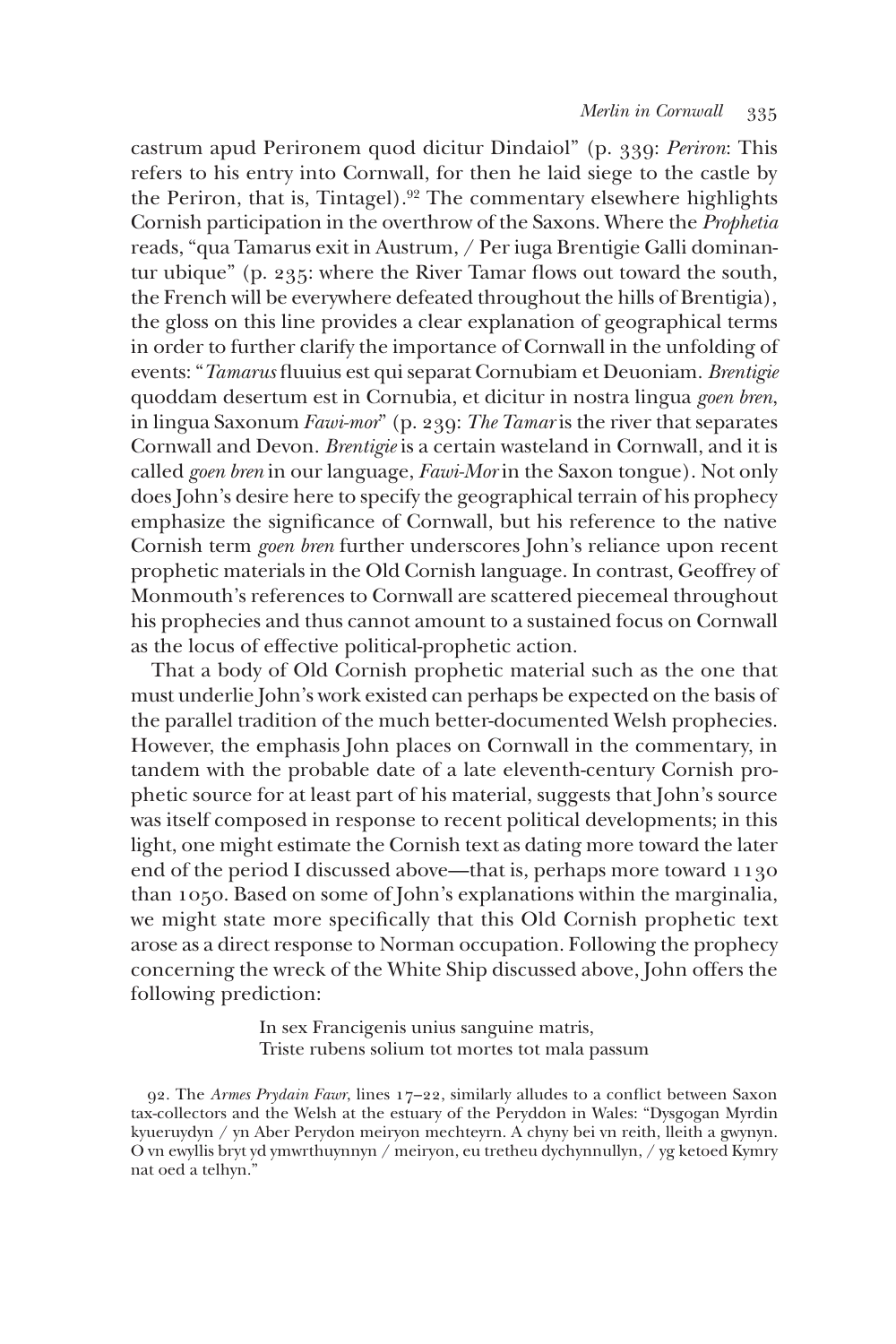#### 336 *Faletra*

Clamat et effatur: "Normannia, scis quid agatur? Nuper ego dolui, nuper mea uiscera fudi. His modo funeribus nostrum solabere funus. Insula tota mades lacrimis." (p. 233)

(Along with the six Frenchmen born of the blood of the same mother, the throne—sad and reddened—was subjected to so many deaths, so many evils. It cries out and exclaims: "Normandy, do you know what is going on? Now I have been mourning, spilling my innards. Only by these pains will you assuage our own pain. Island, you are soaked with tears!")

An unusually dense cluster of interlinear glosses assist in the interpretation of this difficult passage, perhaps an indication both of John's reliance upon his source materials and of his insistence that a specifically Cornish political context be well understood. The word *moueat* in line 61 is glossed with the phrase *in pietatem* (in pity); the *sex Francigenis* of line 62 are explained *id est filiis Toki* (the sons of Toki); the *solium* of line 63 is glossed as *Cornubia*; the *ego dolui* of line 65 is clarified as *in morte Osulfi* (for the death of Oswulf); and, finally, a gloss explains *insula tota* as *Major Britannia*. The glosses here highlight John's desire to have the meaning of this obscure (and Cornish-oriented) passage construed clearly, and John's marginal commentary here further suggests his reliance upon a more verbose Old Cornish original:

Hic totum completum est quando Frewinus Vicecomes et ceteri Cornubienses conspirarunt in ultionem illius, et istos interfecerunt apud uillam que dicitur Treruf. Et multa quidem hic dicuntur que transeo, ne mea uideretur oratio. (p. 238, l. 66)

(This all came to pass when Viscount Frewin and other Cornishmen plotted to avenge him, and they slew them in the town known as *Treruf*. And many things are said about this which I pass over, lest my speech seem . . . [words omitted in manuscript].)

Even with John's relatively lengthy explanation, the passage remains rather obscure to modern readers. Drawing on the Domesday Book, the Pipe Roll of 1130, and a later, thirteenth-century tax account, Padel reconstructs the situation somewhat more clearly, reasonably suggesting "a feud of the natives against the Normans, in which a Cornishman, Osulf, had been killed, and that in vengeance the native sheriff of Cornwall, Frewin, and six Cornish accomplices killed the six Norman sons of Toki."93 This reconstruction of events indicates some considerable friction between the Cornish and the Normans. Moreover, since Padel estimates that this feud occurred in the late years of the eleventh century, we can begin to discern perhaps the genesis of the political core of John's Old Cornish

<sup>93.</sup> Padel, "Geoffrey of Monmouth and Cornwall," p. 26.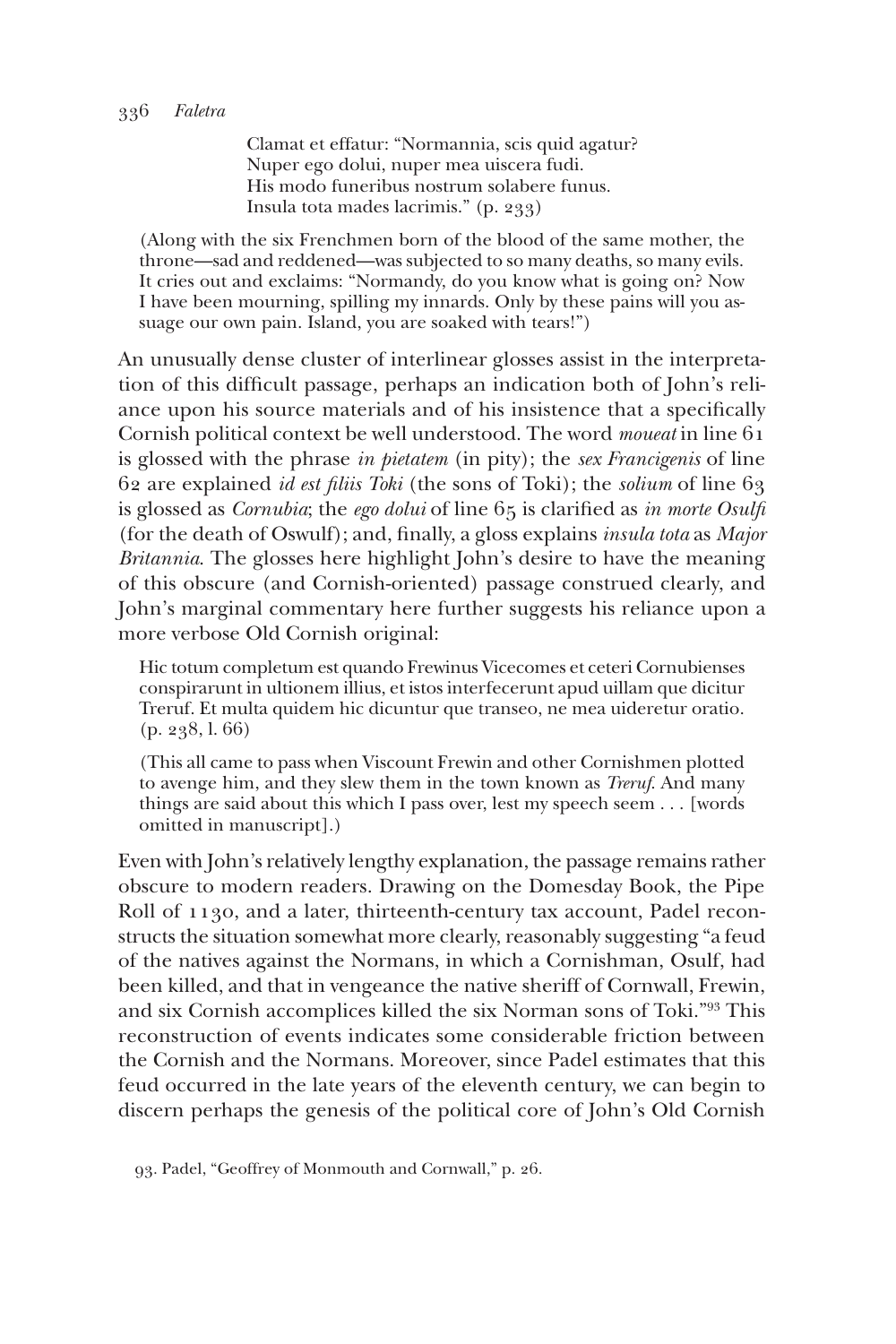prophetic source.94 John of Cornwall, then, most likely found much of his anti-Norman stance already in his Old Cornish source; indeed, he claims not to have been able to translate the entirety of this anti-Norman episode: "multa quidem hic dicuntur que transeo" (many things are said which I must pass over). As Padel notes, Geoffrey of Monmouth's discussion of this Cornish incident in his *Prophetiae* is minimal: *domus Corinei sex fratres interficiet*. 95 John's *Prophetia Merlini*, in contrast, strives to maintain especially through its program of careful glossing—the anti-Norman vigor that it likely found in its Old Cornish source.

Like Geoffrey of Monmouth, John of Cornwall claims the authority of ancient Brittonic sources for his work. Unlike Geoffrey, however, John gives us some indications, via the program of glosses and marginal commentary, of how he may have retained and amplified the political message of his exemplar. Indeed, the overall significance of the *Prophetia* and its accompanying commentary is clear and pointed, calling unequivocally (like the Welsh *Armes Prydein Fawr* and other Welsh political prophecies) for a pan-Brittonic alliance to move against both Normans and Saxons and to restore the Britons to their proper position as masters of Britain. In its very conception, John's *Prophetia* is revisionist, rewriting both British prophetic "history" and especially Geoffrey of Monmouth, and bestowing a prophetic import upon the role and grievances of Cornwall in recent times. Drawing authority from his Old Cornish source, John answers the obscurity and hermeneutic play of Geoffrey's text with an anti-Norman antagonism. He declares in the dedicatory preface his intention to get to the point, to leave out confusing or extraneous material: "De his que sequntur Conani lacrimabilem exitum ad presens supersedi . . . et de his et de illis alias et nuperrime supletum iri animaduertam qui si dexter aspirauerit, aliorum morabor neminem" (p. 231: I skip past those events which follow the deplorable death of Conan . . . and I delay too much if I aspire too much to outline other affairs as well). On the one hand, John's concern here speaks to the fact that he believes that the prophecies of Merlin have a very clear import that he will refuse to dilute with extraneous material. On the other hand, his words bear witness to the process of framing his prophecy in such a way as to produce a triumphalist narrative. John eschews dwelling on Conan's death in order to focus on a moment of British victory.

To conclude, we may note that both the beginnings and ends of these two prophecies of Merlin highlight again the differences between the

<sup>94.</sup> Padel's best guess, "Geoffrey of Monmouth and Cornwall," p. 26, is that the feud occurred most likely between 1086 and 1100. These dates of correspond well with my arguments for a late eleventh-century or early twelfth-century Cornish prophecy.

<sup>95.</sup> Padel, "Geoffrey of Monmouth and Cornwall," pp. 26–27; Geoffrey of Monmouth, *History of the Kings of Britain*, ed. Reeve, pp. 148–49.